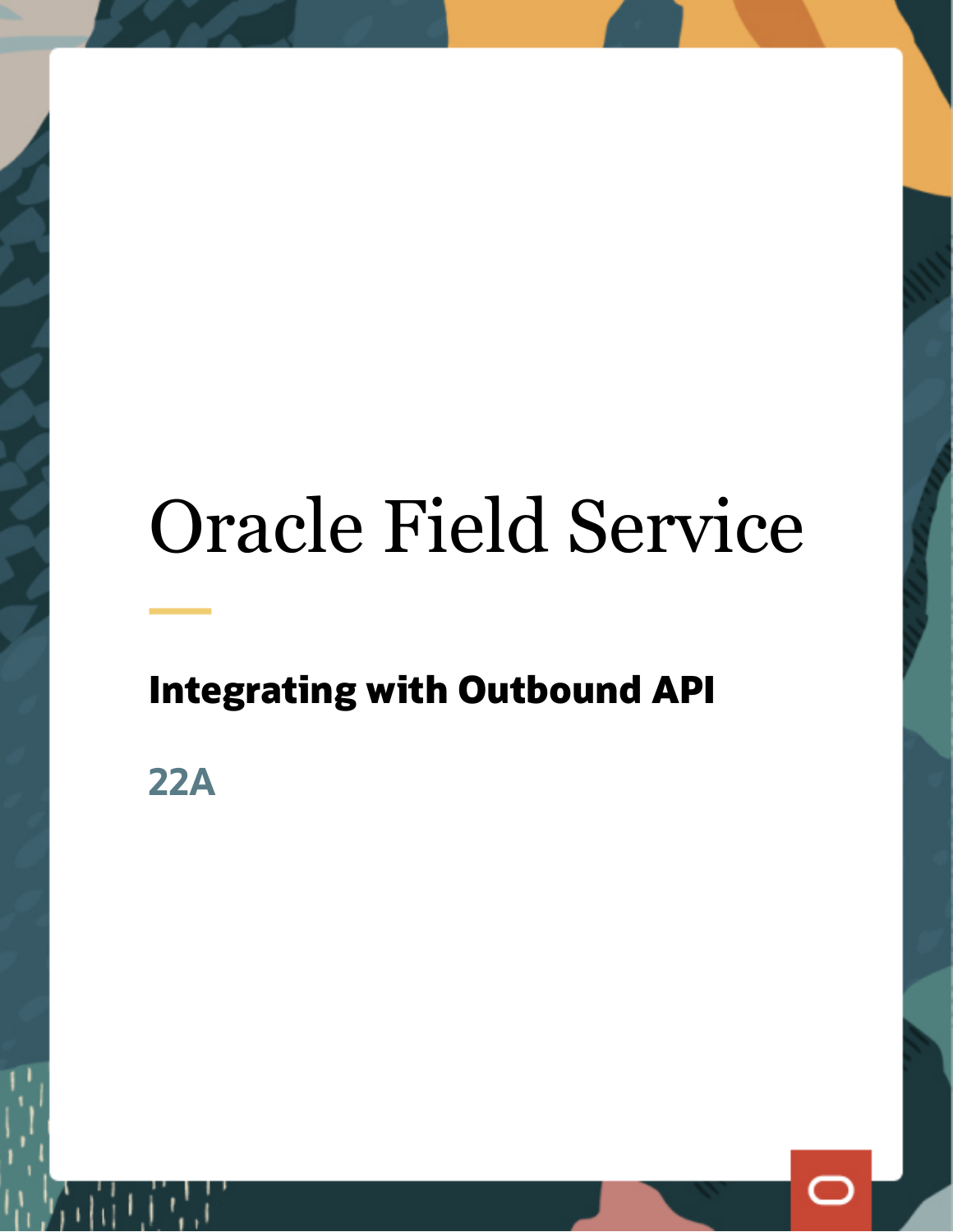22A

F51043-01

Copyright © 2022, Oracle and/or its affiliates.

Authors: The Field Service Information Development Team

This software and related documentation are provided under a license agreement containing restrictions on use and disclosure and are protected by intellectual property laws. Except as expressly permitted in your license agreement or allowed by law, you may not use, copy, reproduce, translate, broadcast, modify, license, transmit, distribute, exhibit, perform, publish, or display in any part, in any form, or by any means. Reverse engineering, disassembly, or decompilation of this software, unless required by law for interoperability, is prohibited.

The information contained herein is subject to change without notice and is not warranted to be error-free. If you find any errors, please report them to us in writing.

If this is software or related documentation that is delivered to the U.S. Government or anyone licensing it on behalf of the U.S. Government, then the following notice is applicable:

U.S. GOVERNMENT END USERS: Oracle programs (including any operating system, integrated software, any programs embedded, installed or activated on delivered hardware, and modifications of such programs) and Oracle computer documentation or other Oracle data delivered to or accessed by U.S. Government end users are "commercial computer software" or "commercial computer software documentation" pursuant to the applicable Federal Acquisition Regulation and agency-specific supplemental regulations. As such, the use, reproduction, duplication, release, display, disclosure, modification, preparation of derivative works, and/or adaptation of i) Oracle programs(including any operating system, integrated software, any programs embedded, installed or activated on delivered hardware, and modifications of such programs), ii) Oracle computer documentation and/or iii) other Oracle data, is subject to the rights and limitations specified in the license contained in the applicable contract. The terms governing the U.S. Government's use of Oracle cloud services are defined by the applicable contract for such services. No other rights are granted to the U.S. Government.

This software or hardware is developed for general use in a variety of information management applications. It is not developed or intended for use in any inherently dangerous applications, including applications that may create a risk of personal injury. If you use this software or hardware in dangerous applications, then you shall be responsible to take all appropriate fail-safe, backup, redundancy, and other measures to ensure its safe use. Oracle Corporation and its affiliates disclaim any liability for any damages caused by use of this software or hardware in dangerous applications.

Oracle and Java are registered trademarks of Oracle and/or its affiliates. Other names may be trademarks of their respective owners.

Intel and Intel Inside are trademarks or registered trademarks of Intel Corporation. All SPARC trademarks are used under license and are trademarks or registered trademarks of SPARC International, Inc. AMD, Epyc, and the AMD logo are trademarks or registered trademarks of Advanced Micro Devices. UNIX is a registered trademark of The Open Group.

This software or hardware and documentation may provide access to or information about content, products, and services from third parties. Oracle Corporation and its affiliates are not responsible for and expressly disclaim all warranties of any kind with respect to third-party content, products, and services unless otherwise set forth in an applicable agreement between you and Oracle. Oracle Corporation and its affiliates will not be responsible for any loss, costs, or damages incurred due to your access to or use of third-party content, products, or services, except as set forth in an applicable agreement between you and Oracle.

The business names used in this documentation are fictitious, and are not intended to identify any real companies currently or previously in existence.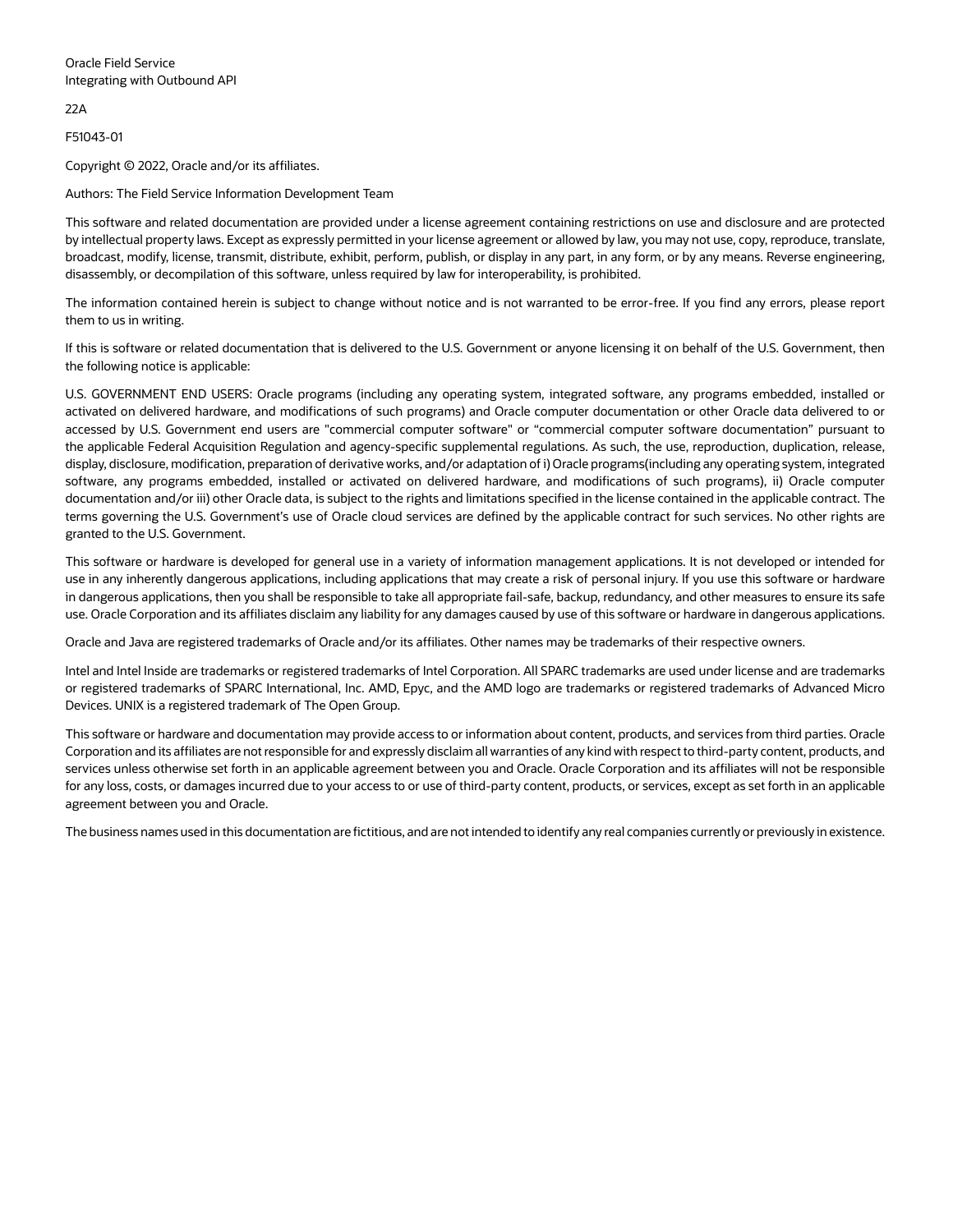## **Contents**

|   | <b>Preface</b>                                                   |                |
|---|------------------------------------------------------------------|----------------|
|   |                                                                  |                |
|   | <b>Introduction</b>                                              |                |
|   | Document Purpose                                                 | 1              |
|   | Scope of the Document                                            | 1              |
|   | <b>Target Audience</b>                                           | 1              |
|   | Accessing the APIs                                               | 1              |
|   | Glossary                                                         | $\overline{2}$ |
|   | <b>Outbound API Overview</b>                                     | 3              |
|   | Outbound Interface Overview                                      | 3              |
| 3 | <b>Workflows</b>                                                 | 7              |
|   | Workflows                                                        | 7              |
|   | <b>Implementation Guidelines</b>                                 | 17             |
|   | <b>Implementation Guidelines</b>                                 | 17             |
|   | 5 Outbound Interface Entities and Structures                     | 19             |
|   | <b>User Authentication Structure</b>                             | 19             |
|   | Mandatory and Optional Properties                                | 20             |
|   | Authentication                                                   | 20             |
| 6 | <b>Outbound API Methods Description</b>                          | 21             |
|   | Outbound API Methods Description                                 | 21             |
|   | <b>Updating Properties and Processing Activities with 'data'</b> | 37             |
|   | Updating Properties and Processing Activities with 'data'        | 37             |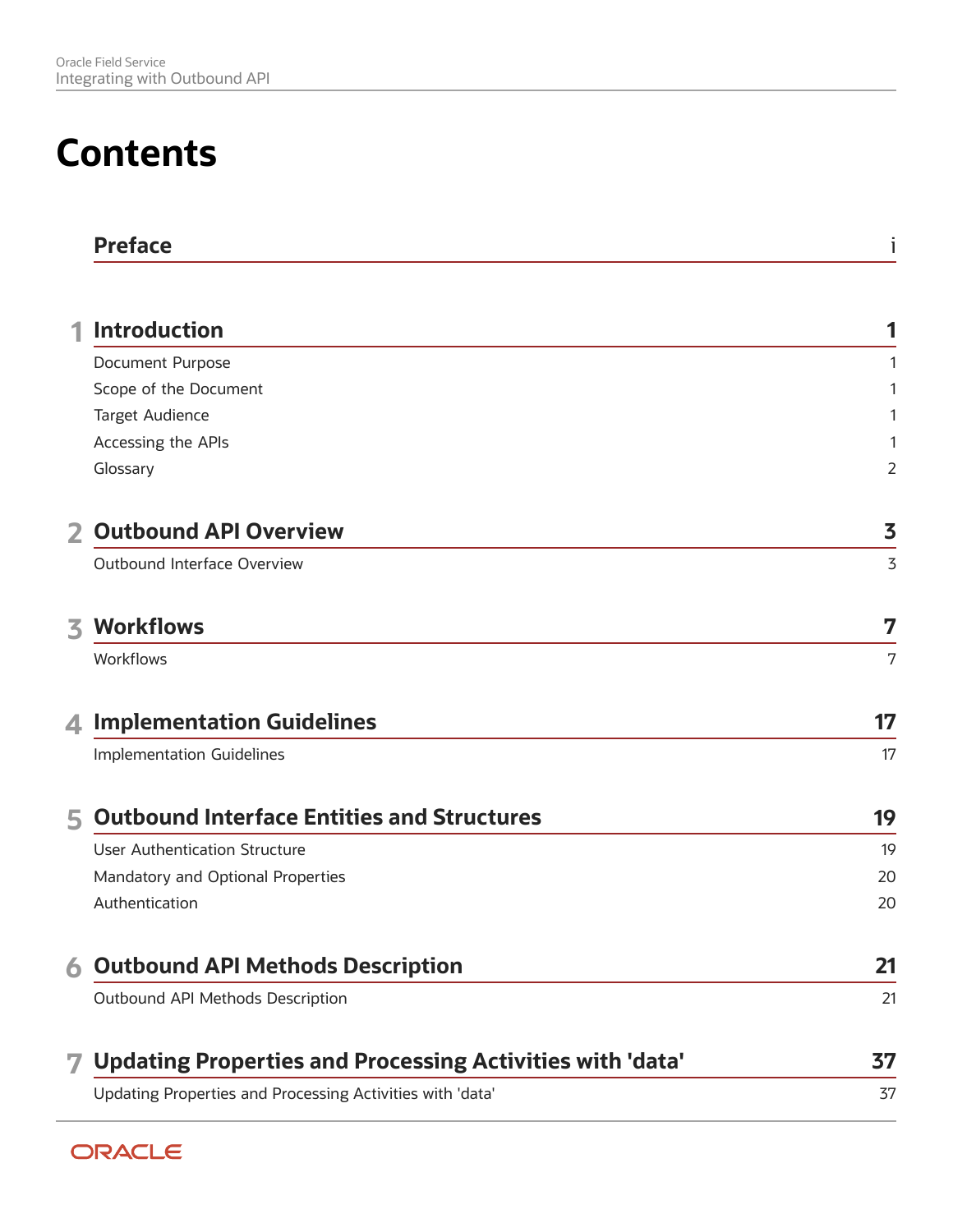### 8 Previous Versions

Previous Versions

39

39

41

41

43

43

### **9 Appendix A**

Appendix A - Middleware\_Simple.WSDL

### 10 Appendix B

Appendix B - Middleware\_Advanced.WSDL

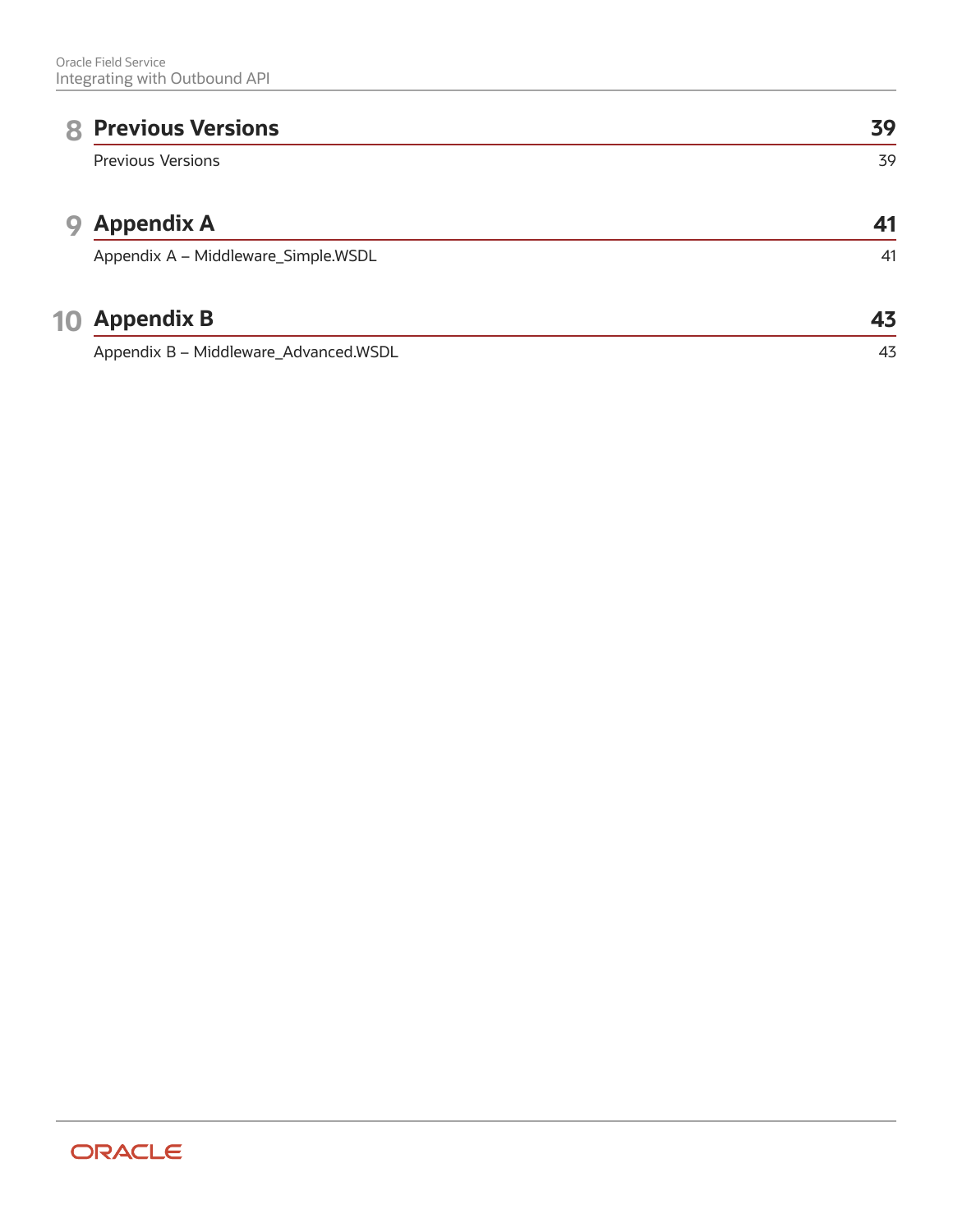## <span id="page-4-0"></span>Preface

This preface introduces information sources that can help you use the application and this guide.

## Using Oracle Applications

To find guides for Oracle Applications, go to the *[Oracle Help Center](http://docs.oracle.com/)*.

## Documentation Accessibility

For information about Oracle's commitment to accessibility, visit the *[Oracle Accessibility Program website](http://www.oracle.com/pls/topic/lookup?ctx=acc&id=docacc)*.

Videos included in this guide are provided as a media alternative for text-based topics also available in this guide.

## Diversity and Inclusion

Oracle is fully committed to diversity and inclusion. Oracle respects and values having a diverse workforce that increases thought leadership and innovation. As part of our initiative to build a more inclusive culture that positively impacts our employees, customers, and partners, we're working to remove insensitive terms from our products and documentation. We're also mindful of the necessity to maintain compatibility with our customers' existing technologies and the need to ensure continuity of service as Oracle's offerings and industry standards evolve. Because of these technical constraints, our effort to remove insensitive terms is ongoing and will take time and external cooperation.

## Contacting Oracle

### Access to Oracle Support

Customers can access electronic support through Oracle Support. For information, visit *[My Oracle Support](https://cx.rightnow.com)* or visit *[Accessible Oracle Support](http://www.oracle.com/pls/topic/lookup?ctx=acc&id=trs)* if you are hearing impaired.

### Comments and Suggestions

Please give us feedback about Oracle Applications Help and guides. Please take one of the following surveys:

- For web-based user guide, *[Web-based User Guide Survey](http://ora-gcp1.custhelp.com/ci/documents/detail/5/2295/12/369d658f1a7917d7400a4e1af2bef7eaac486b07)*
- For tutorial feedback, *[Tutorial Survey](http://ora-gcp1.custhelp.com/ci/documents/detail/5/2296/12/43f59803d4b334caea4e74d1546a10a0d99ff420)*

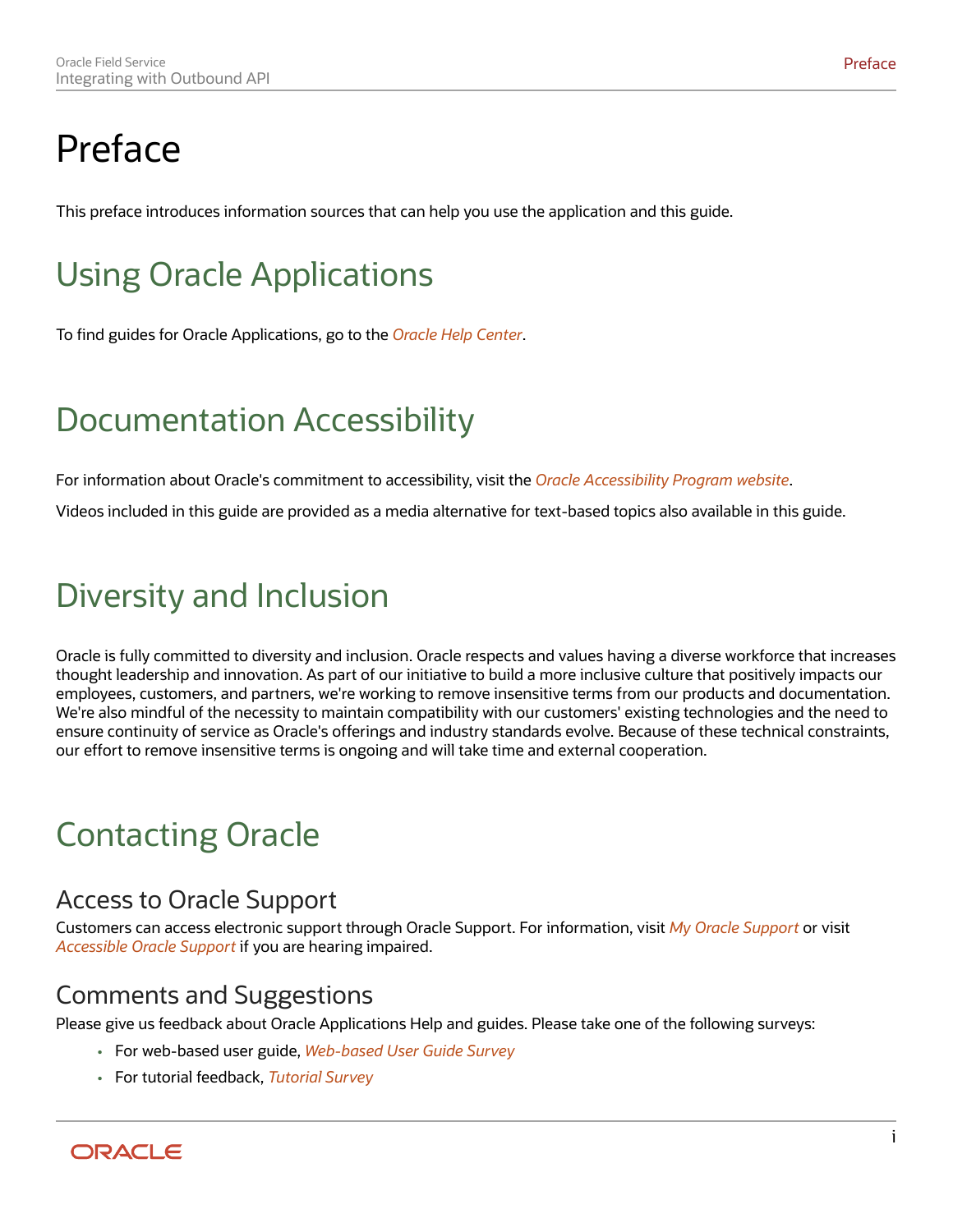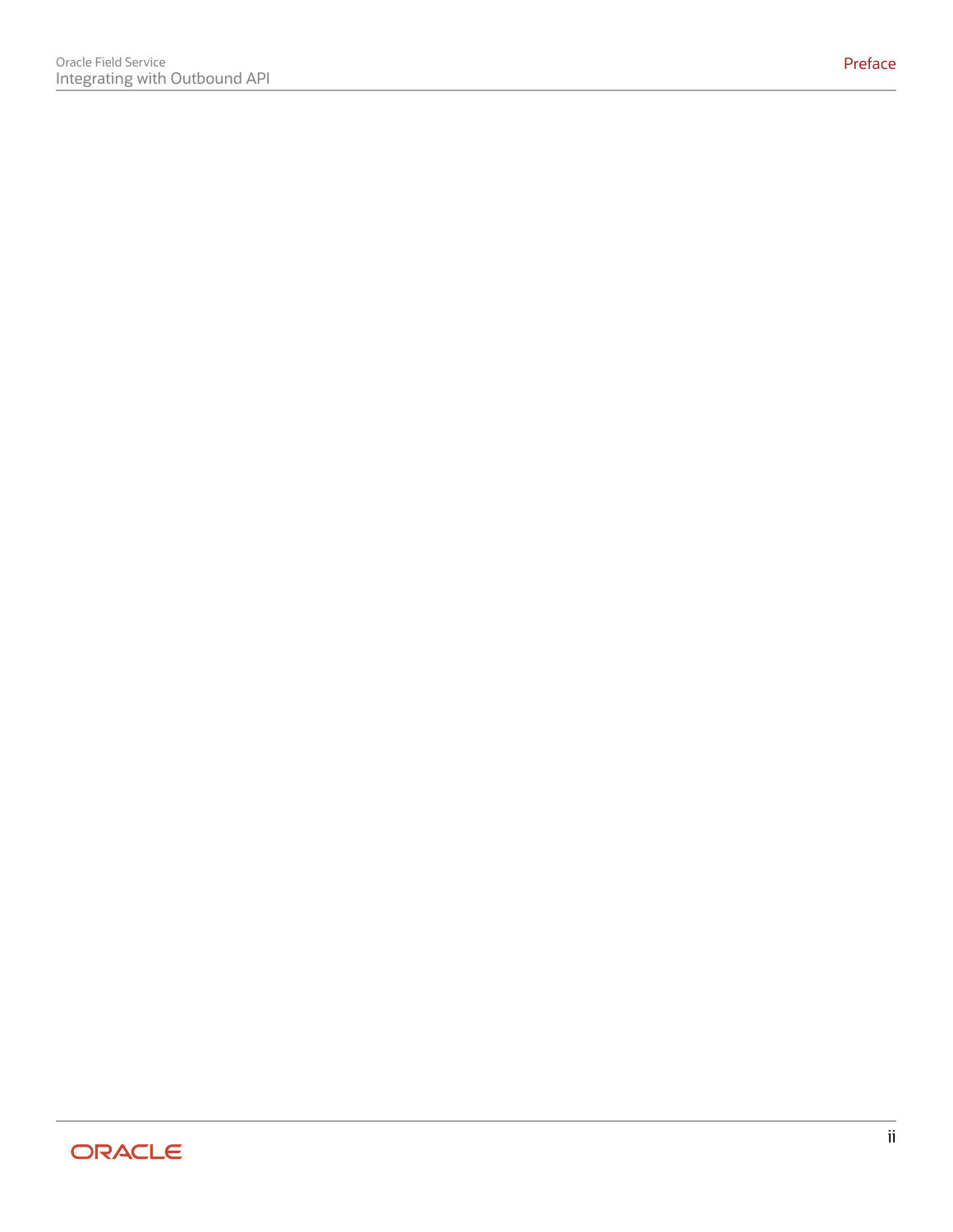## **1 Introduction**

## <span id="page-6-0"></span>Document Purpose

The document is to provide understanding of the basic Outbound API goals, its methods, and relevant SOAP transactions.

## <span id="page-6-1"></span>Scope of the Document

This document primarily describes the API that is used by the Outbound Interface of Oracle Field Service (OFS) for exchanging information (sending requests and accepting responses) with external systems. It also gives an overview of how the Oracle Field Service Outbound Interface works.

The recommended use for the Outbound Interface is for time-based notifications (for example, notifications to customers) typically using the Reminder and Change notification triggers. For all other system events (for example, Route changes, Activity status changes, Inventory changes, Service Request

changes, and so on), it is recommended to use the Core API/Events REST API for integration.

## <span id="page-6-2"></span>Target Audience

The document is intended for developers and programmers working with the OFS Outbound Interface in order to integrate OFS with external systems.

## <span id="page-6-3"></span>Accessing the APIs

To access the Oracle Field Service APIs, you must use the **https://<instance\_name>.etadirect.com** URL scheme. All old URL schemes such as, companyname.etadirect.com, na.etadirect.com, eu.etadirect.com, and so on are deprecated for Oracle Field Service versions 15.8 and later.

For example, if you are using **https://companyname.etadirect.com/soap/inbound/?wsdl** to access the Inbound WSDL API, the URL per the new scheme is **https://<instance\_name>.etadirect.com/soap/inbound/?wsdl**.

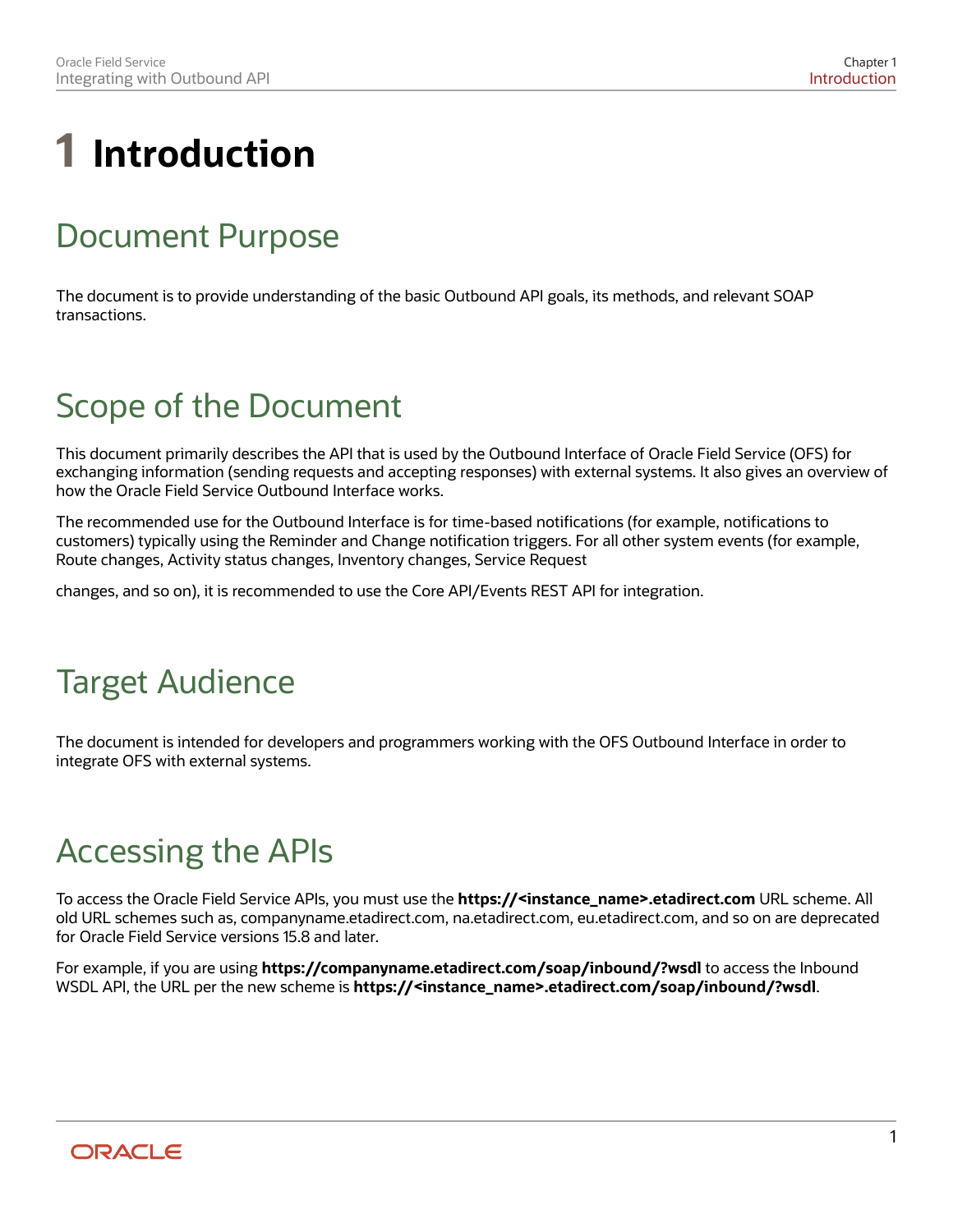## <span id="page-7-0"></span>Glossary

| <b>Term</b>         | <b>Explanation</b>                                                                                                                                               |
|---------------------|------------------------------------------------------------------------------------------------------------------------------------------------------------------|
| Activity            | Entity of the Oracle Field Service system that represents any time-consuming activity of the resource                                                            |
| Message             | Communications within software (which may or may not be readable by humans), as well as person-to-<br>person communications delivered via computer software      |
| Middleware          | Software that is used to integrate Oracle Field Service with external systems. Middleware uses Oracle<br>Field Service API to interact with Oracle Field Service |
| Resource            | Element in the resource tree representing a defined company asset                                                                                                |
| Resource Tree       | Hierarchy of company resources, showing "parent-child" relationships                                                                                             |
| Route               | List of activities assigned to a resource for a specific date, or a list of non-scheduled activities assigned<br>to a resource                                   |
| SOAP                | Lightweight protocol for information exchange in a decentralized, distributed environment                                                                        |
| <b>SOAP 1.1</b>     | see http://www.w3.org/TR/2000/NOTE-SOAP-20000508/                                                                                                                |
| <b>SOAP Client</b>  | Application or part of application that sends SOAP requests to SOAP Service                                                                                      |
| <b>SOAP Service</b> | Application or part of application that receives SOAP requests sent by SOAP Client                                                                               |
| User                | 1) Person using Oracle Field Service                                                                                                                             |
|                     | 2) Entity used for authentication and authorization, allowing people or external software to access<br><b>Oracle Field Service</b>                               |
| <b>Visit</b>        | Group of activities related to the same customer that generate one customer notification for a case,<br>instead of one notification for an activity              |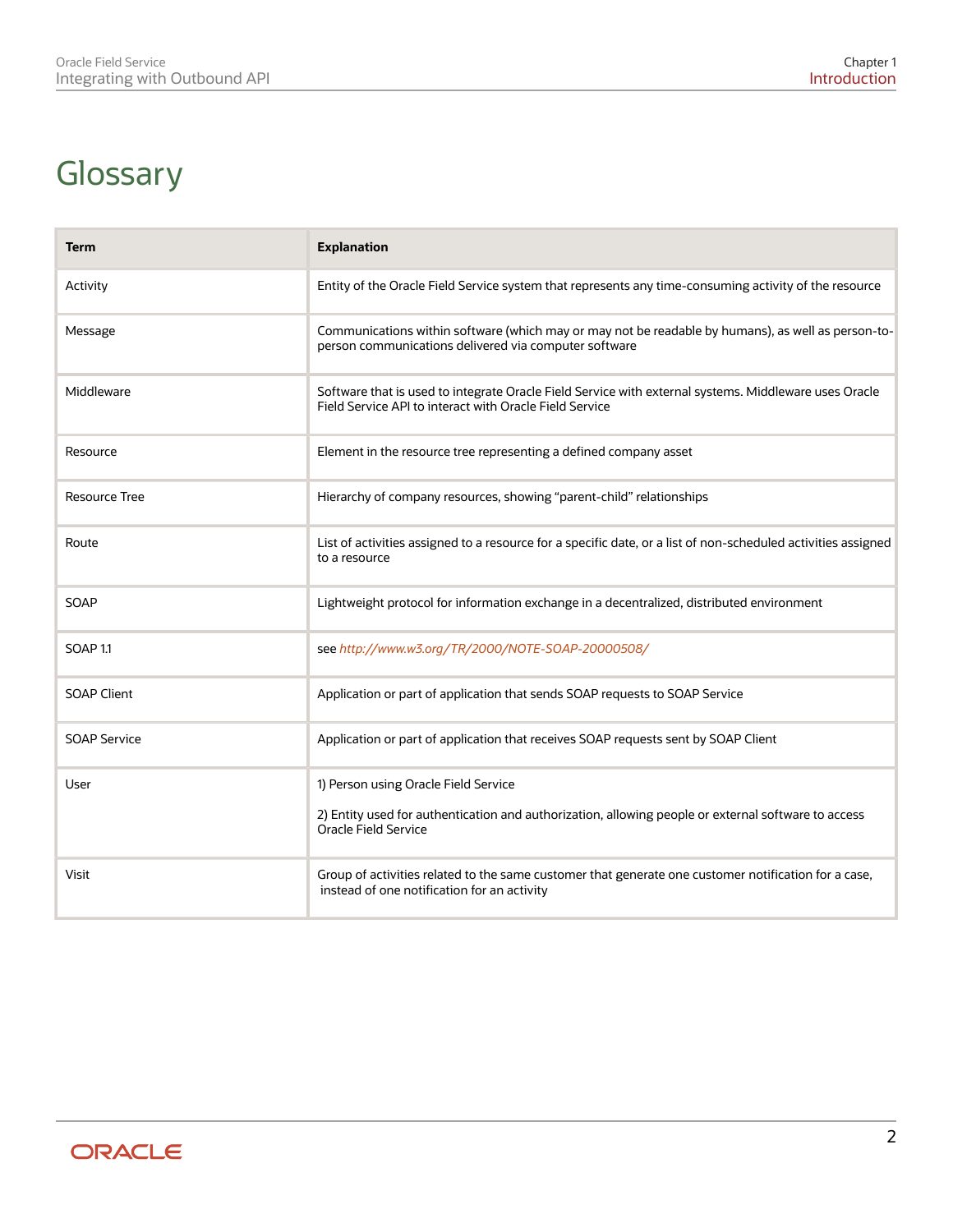## **2 Outbound API Overview**

## <span id="page-8-0"></span>Outbound Interface Overview

Outbound API is used for interaction between the OFSC message engine and external Middleware.

Middleware is the software that needs to be developed in order to integrate OFSC with external system(s).

## Message Engine

The Message Engine is a part of the OFSC platform designed for creation of messages and their preliminary processing prior to delivery.

OFSC Message Engine is highly configurable and can initiate sending messages triggered by different events that take place in the OFSC system (such as activity creation, cancellation, completion, or reassignment; inventory installation, de-installation, exchange or hit, messages initiated by the user of the OFSC system) or the state of the system at a specific moment of time (activity is not started on time etc.).

## Creation of Messages by Message Engine

Message Engine has a set of predefined triggers associated with various events in OFSC. Once a certain event happens an appropriate trigger is activated and the Message Engine initiates the corresponding Message Scenario.

Message Scenario consists of one or more Starting Steps and zero or more Inner Steps.

- Starting Steps are executed once when the scenario is executed.
- Inner steps (result handlers) are optionally executed to handle results of Starting Steps or other Inner Steps.

A message is generated whenever a step is executed.

Each message step has the 'Notification Method' property, which defines where messages are sent. Following is the list of some of the Notification Methods:

- E-mail email notification message handled internally in OFSC
- External System message sent to Middleware

**Note:** only the External System method is related to the Outbound SDK. Other methods are listed here as part of the Message Engine description.

## Message Status

Any message generated by OFSC at any moment of time has a Message Status. Message statuses define the flow of message processing. Message statuses are divided into:

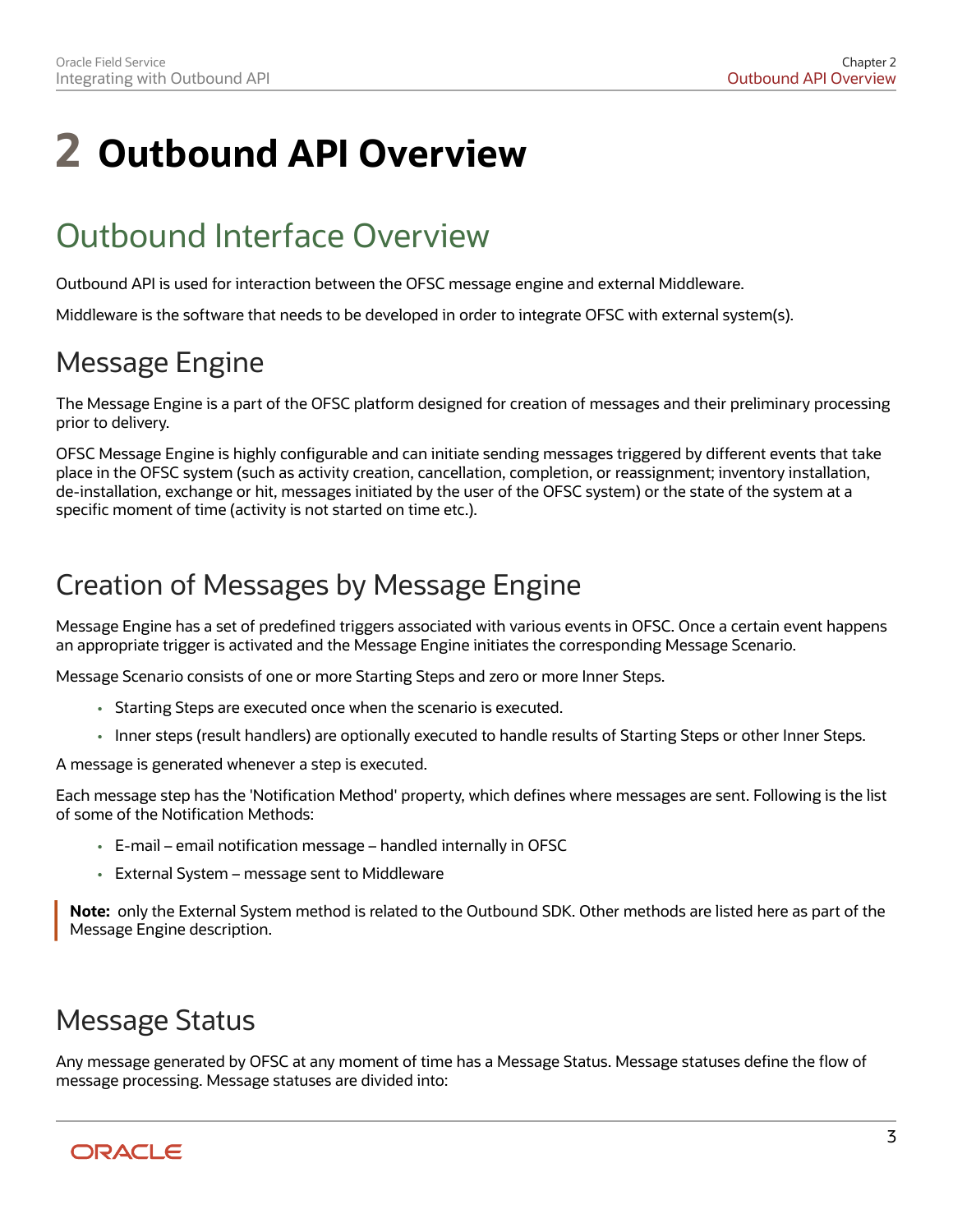#### **Final**:

This status means that the message processing is finished and requires no further processing. OFSC will neither send any further requests nor expect any incoming requests regarding this message.

#### **Non-final:**

These statuses notify the system that the message processing is not finished.

Message Statuses may be changed by Middleware and by OFSC internal processes. The processing ends when the message reaches one of the final message statuses.

List of message statuses:

- **falsemethod** (final) set by OFSC if the message itself or an associated object (activity, for example) has no fields required for processing by the appropriate method. For example, there is no e-mail address defined for the E-mail method. This status is not applied to the Outbound API messages.
- **obsolete** (final) set by OFSC if the message is no longer relevant. For example, the day before a message was generated to inform the customer about an activity, but the activity had been cancelled before such message was delivered.
- **delivered** (final) set by Middleware to signify that the message processing is finished. While 'sent' and 'delivered' statuses are very similar, in most cases 'sent' is used when there is no evidence that the final recipient (person or system) received the message while 'delivered' is used when the receipt is confirmed.
- **failed** (final unless 'attempts' > 1) set by Middleware to signify that the message delivery has failed, may be set by OFSC when an error occurs and the message did not reach its recipient.
- **sent** (final) set by Middleware to signify that the message was received by Middleware and there will be no further status updates.
- **new** (non-final) initial status after a message is created, processing has not started.
- **sending** (non-final) set by Middleware to signify that the message was received by Middleware but its processing is not finished and there will be further status updates.

**Note:** messages with the 'failed' status can be returned to the 'new' status and resent for processing (configurable in the 'Step' properties). The 'failed' status is only considered final when there are no retries (default – no retries).

Following diagram reflects state transitions and also includes the final statuses which are set by OFSC itself – gray arrows.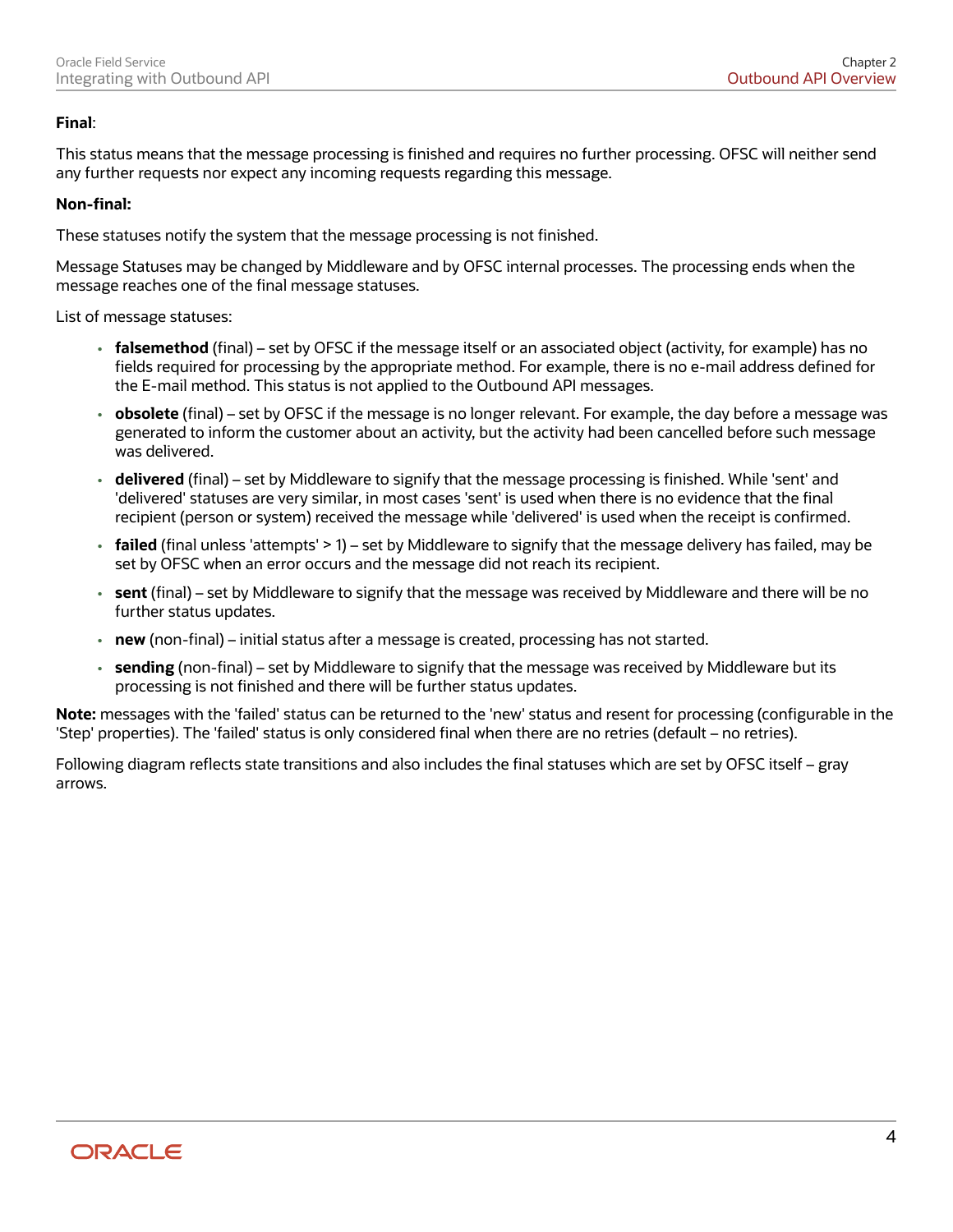

Not all statuses may be used in a specific OFSC implementation.

### ORACLE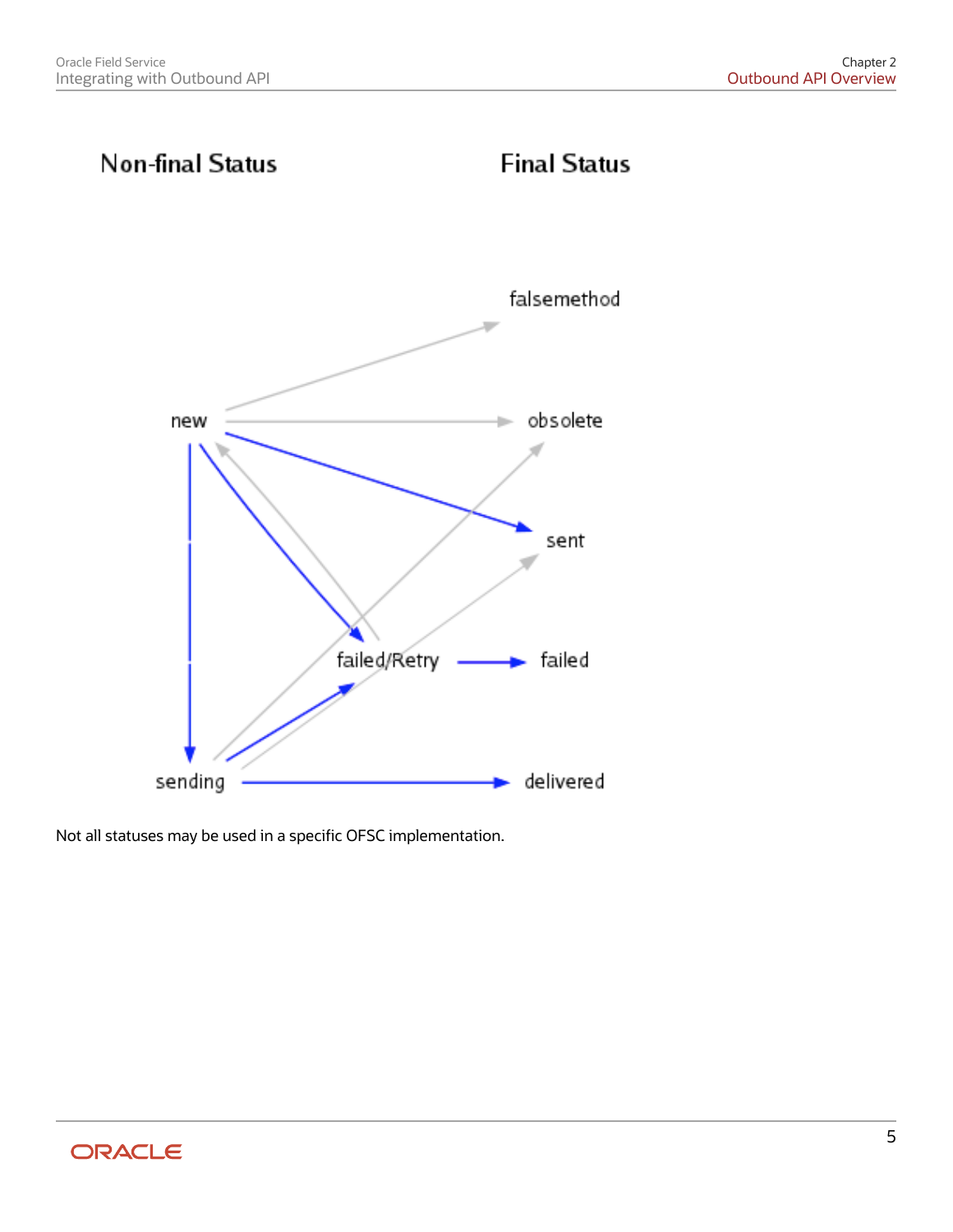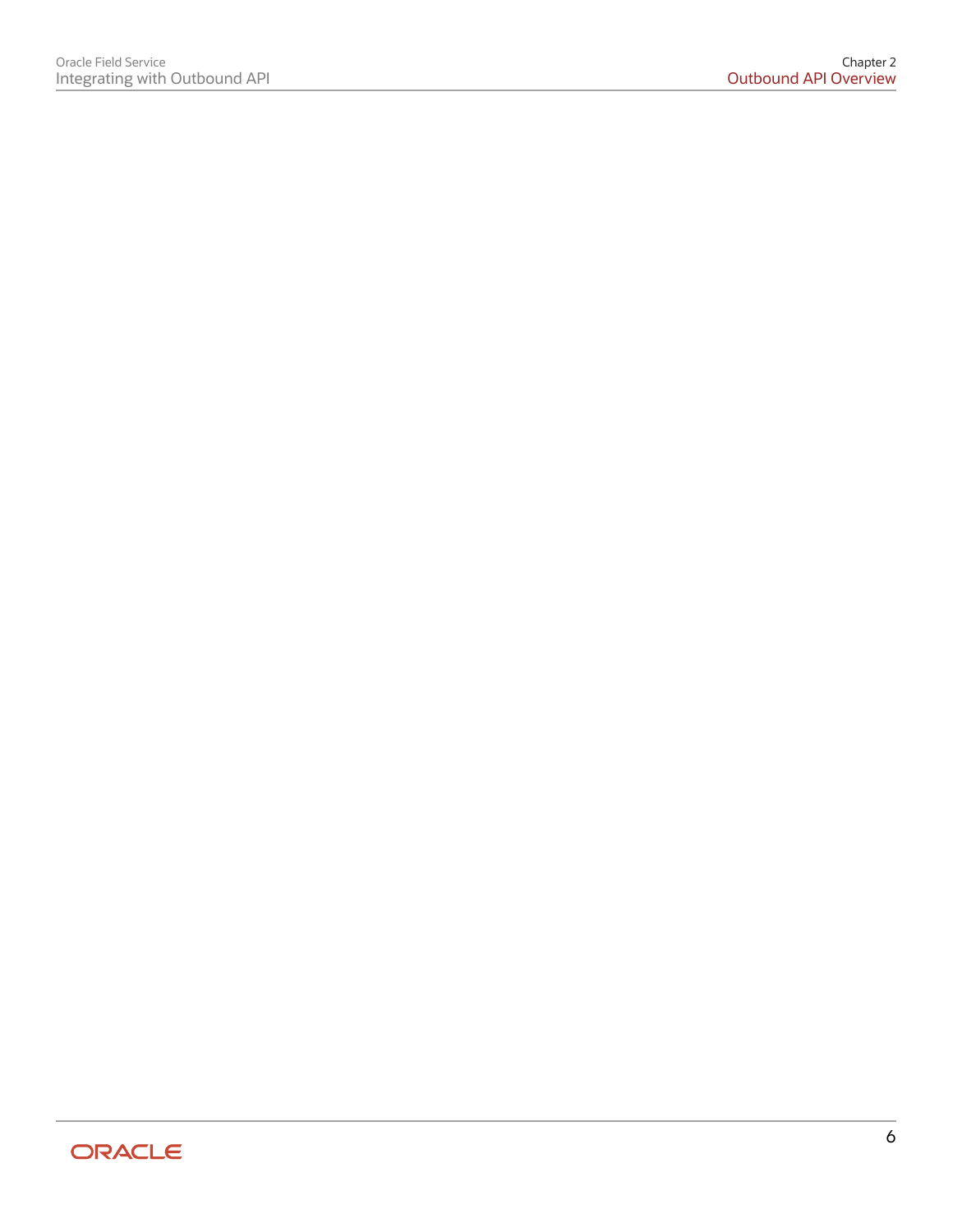## **3 Workflows**

## <span id="page-12-0"></span>**Workflows**

Outbound API supports two kinds of workflow: Simple and Advanced.

Simple Workflow is used when Middleware operates in a synchronous mode with OFSC, while Advanced workflow is used when Middleware operates in an asynchronous mode with OFSC.

## Choosing between Simple and Advanced Workflow

This section will help you understand which workflow will fit your project best.

Below are some descriptive features of the Outbound API which we recommend you consider when making your decision.

**Throughput**: Outbound performance depends on the amount of messages that can be transmitted per second. If this number is too low, then Outbound will not work properly which may result in the systems (OFSC and External) getting out of sync.

When Middleware receives a request with several messages, it will not receive other messages until it returns a SOAP response for the first batch.

So if Middleware takes 1 second to process each message, then OFSC will not send more than 3600 messages per hour.

For example after a routing run, the routing process generates a message for each activity it moved. If there were 10K activities in a bucket, it would send 10K messages, which would be processed in 3 hours at the rate of 1 message per second.

**Batch sending**: To achieve faster processing speed, OFSC sends messages in batches of 10 or more messages.

This means that if 50 messages are received by Middleware, then quickly put into queue and the response is returned in 1 second, then a single message gets sent effectively in 0.02 seconds.

**Middleware internal queue:** To achieve faster processing speed, Middleware can implement an internal queue.

When messages arrive at Middleware from OFSC, Middleware can quickly put messages into internal queue, then return the SOAP response to OFSC immediately. Middleware can then process messages in the queue asynchronously.

This way, 10K messages will be sent from OFSC in less than 5 minutes (assuming a batch of 50 messages is put to the queue in 1 second).

**Timeouts**. If the SOAP response from Middleware is not returned within 30 seconds, then OFSC considers it a connection failure, aborts the transaction, and resends the messages later.

For example, if a request contains a batch of 50 messages and each of them takes 1 second to be processed, then the whole request will never be processed – OFSC will drop the connection and resend the same messages repeatedly, until they expire in OFSC.

So Middleware must guarantee that it returns every SOAP response within 30 seconds.

#### **Message cancellation**

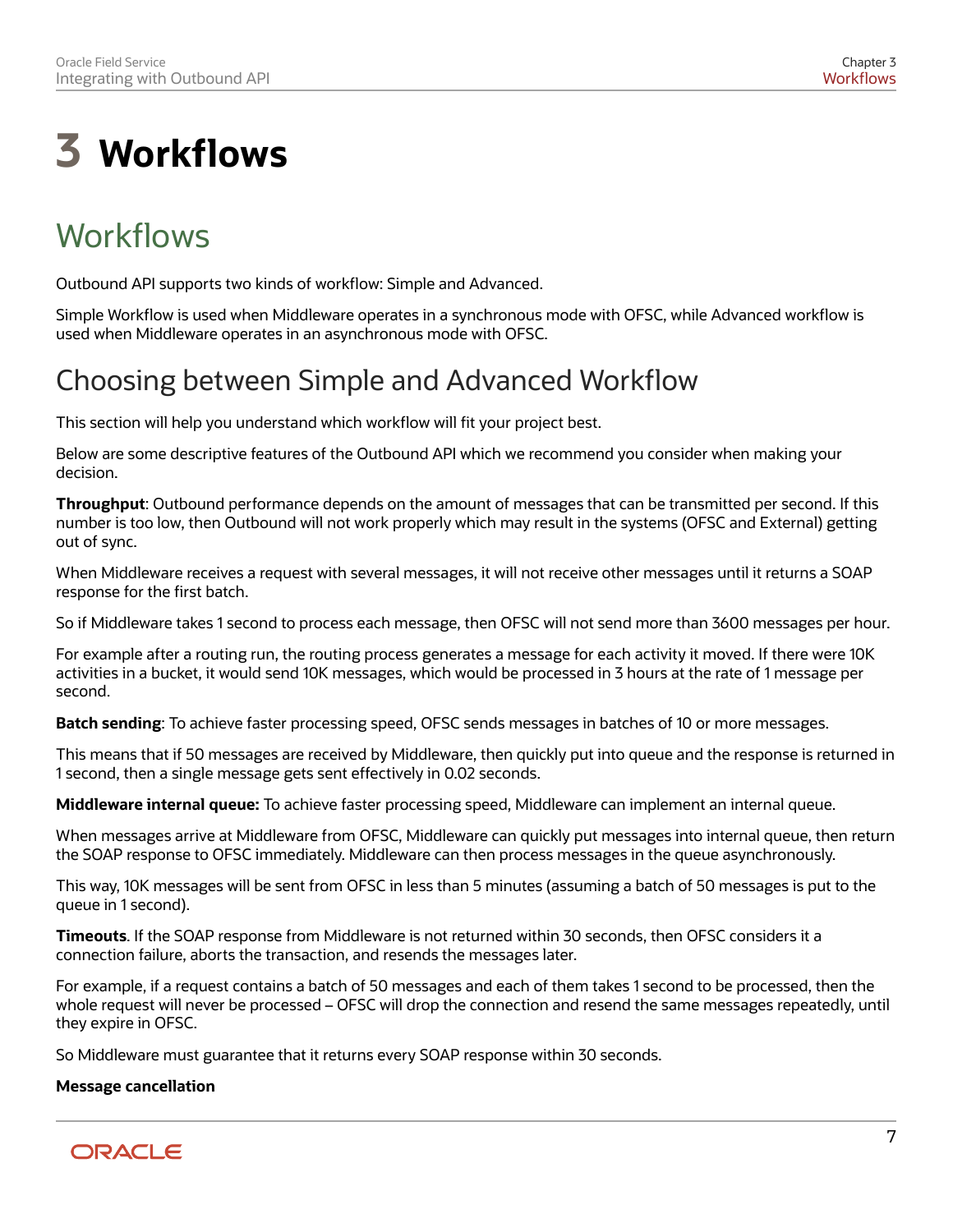For messages that take very long time to be sent away, it makes sense to use the Advanced Workflow, even if the result is not relevant to OFSC. The reason behind it is that OFSC may know that a message is no longer relevant (e.g. the Activity was rescheduled and the message should be postponed/changed).

When using Advanced workflow, OFSC sends a 'drop\_message' request in this case, notifying Middleware that the message no longer needs to be delivered.

This feature can reduce your expenses by canceling obsolete but costly messages and is only available in Advanced workflow.

| <b>Scenario</b>                                                                                                       | <b>Advanced workflow</b> | <b>Simple workflow</b> | <b>Comments</b>                                                                                                                               |
|-----------------------------------------------------------------------------------------------------------------------|--------------------------|------------------------|-----------------------------------------------------------------------------------------------------------------------------------------------|
| Message processing<br>takes long time<br>OFSC is notified of<br>the result at the end<br>of processing                | #                        | #                      | OFSC can receive notifications of message<br>processing result in Advanced workflow only.                                                     |
| Message processing<br>takes long time<br>OFSC is not notified<br>of the result at the<br>end of processing            | #                        | #                      | When using Simple workflow, Middleware must<br>implement internal queue, put messages there,<br>and return response ASAP.                     |
| Message processing $#$<br>is very fast<br>response to OFSC is<br>only returned after<br>all messages are<br>processed |                          | #                      | Simple workflow can be used only if processing a<br>batch of messages takes the same amount of time<br>as putting them to the internal queue. |
| Message processing<br>takes long time<br>processing may be<br>cancelled by OFSC<br>due to new data                    | #                        | #                      | In Advanced workflow, OFSC can send a 'drop<br>message' command to notify Middleware that the<br>message is obsolete.                         |

## Simple Workflow (No Delivery Confirmation)

In this workflow Middleware performs the task of delivering messages to the Backend, but does not notify OFSC of the result.

Simple workflow:

- OFSC sends a 'send\_message' SOAP request to Middleware
- The Middleware response contains a final message status: 'sent' or 'failed'
- OFSC will not send any further requests and will not expect any requests regarding this message
- Middleware guarantees the message delivery to the final recipient

When the Simple workflow is implemented, special focus should be on the performance of the 'send\_message' processing. OFSC will not send the next outbound message until it gets the response for the previous message. If

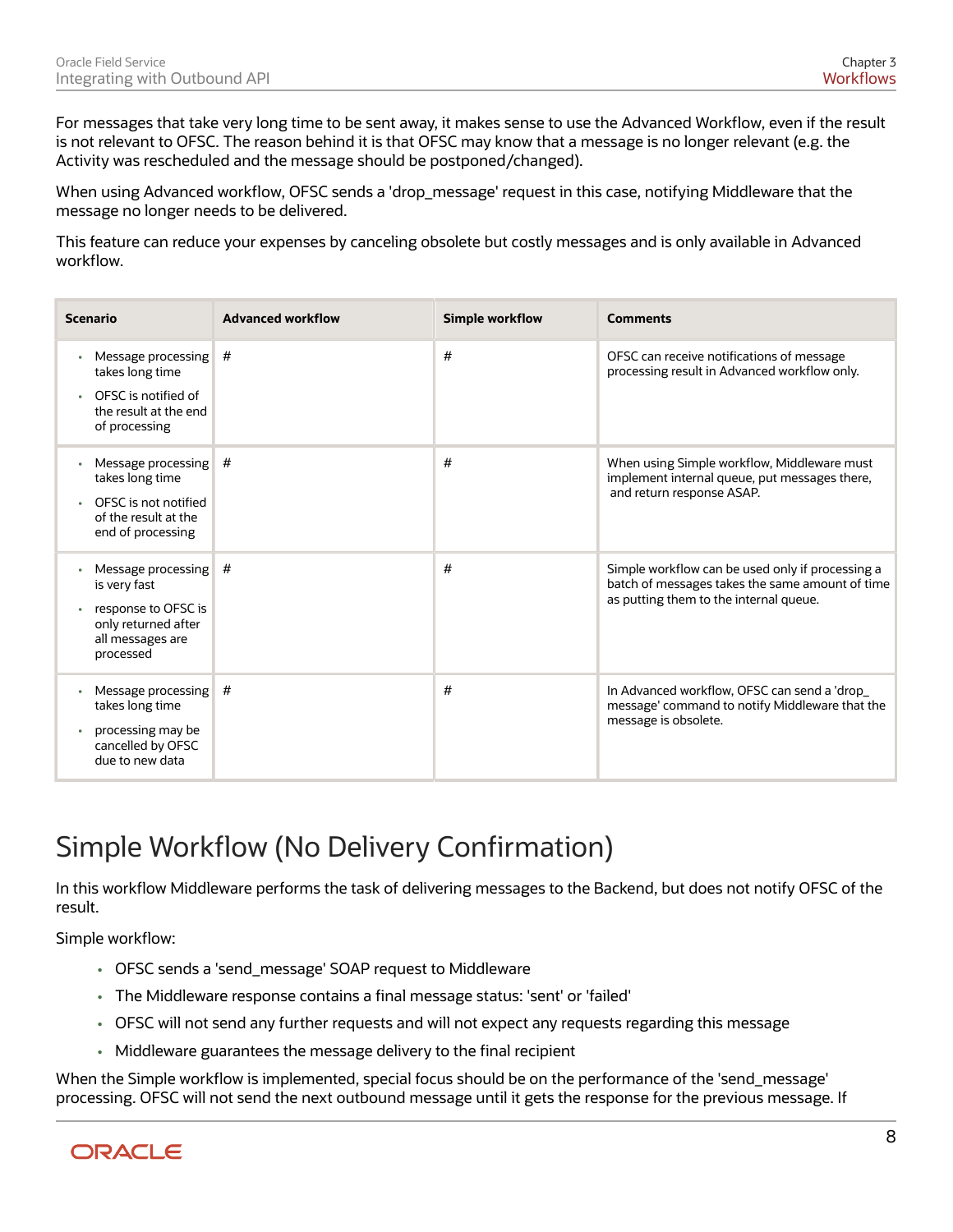Middleware interacts with systems where it has no control over the performance and time delays may appear, this may create a queue of messages on the OFSC side.



## Middleware Requirements for Simple Workflow

Middleware must implement a SOAP Service using Middleware\_Simple. WSDL file provided with this SDK.

The Middleware SOAP Service will implement one method:

• send\_message – this method is called by OFSC to send messages to Middleware.

Middleware must respond to 'send\_message' requests from OFSC with one of the following statuses:

- sent message queued for processing
- failed message failed to be queued for processing



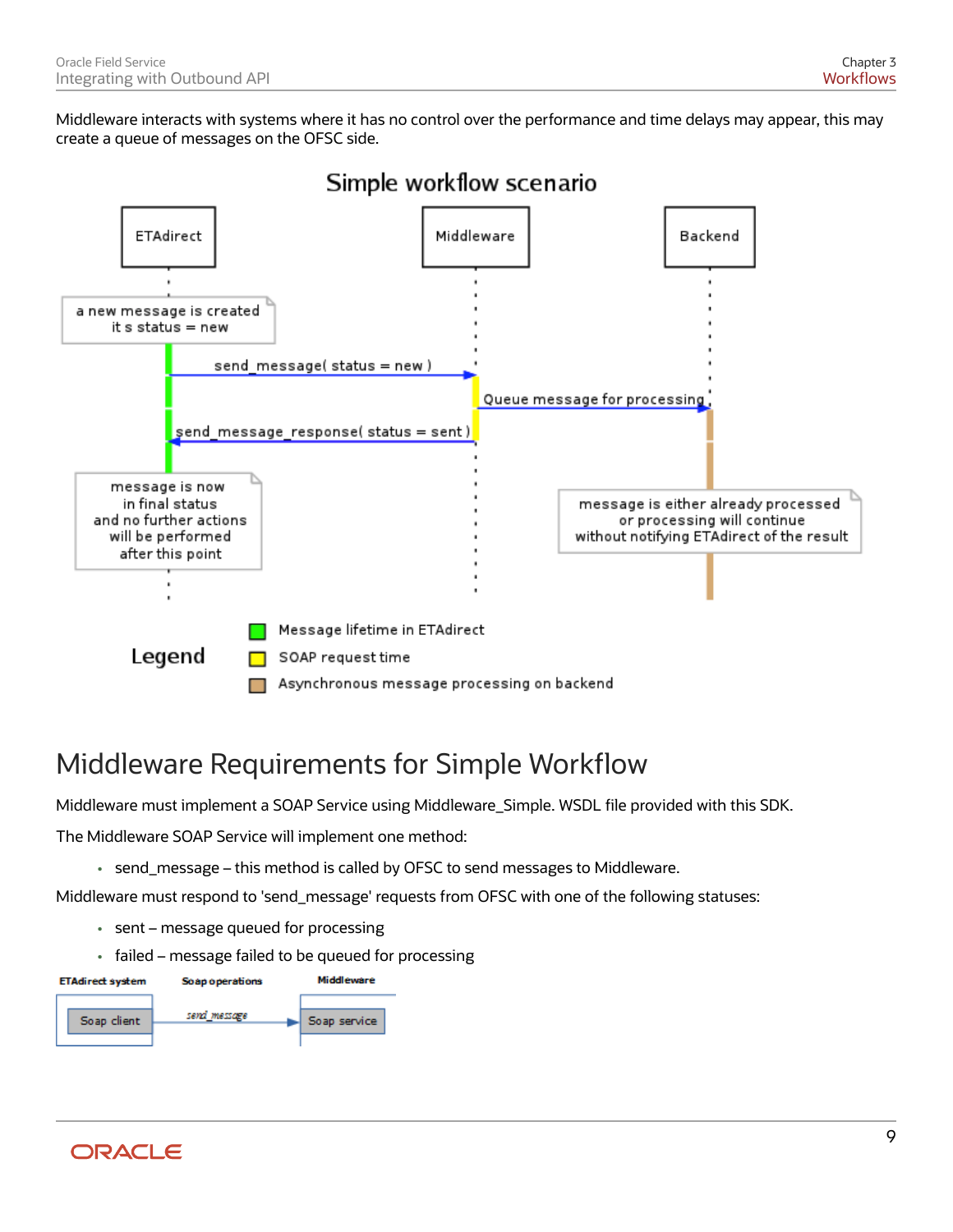## Advanced Workflow (With Delivery Confirmation)

In this workflow Middleware will attempt to deliver messages to the Backend and will notify OFSC of the message processing result afterwards.

The Advanced workflow keeps OFSC in control of the message processing even after the message was received by Middleware (and up to the moment it is actually processed). This workflow is optimal for the integrations where message delivery takes significant time, for example, integration with IVRs. OFSC can generate hundreds of messages but their processing is limited by the number of voice channels available and the call duration.

Advanced workflow:

- OFSC sends a 'send\_message' request to Middleware
- The Middleware response contains non-final message status 'sending' or final status 'failed'
- If 'failed' was returned, then the processing is finished, otherwise:
- OFSC will wait for some time expecting to receive the 'set\_message\_status' request from Middleware
- Middleware should send a 'set\_message\_status' request notifying OFSC of the result of processing. It should set the final status: 'delivered', 'failed', or 'sent'.

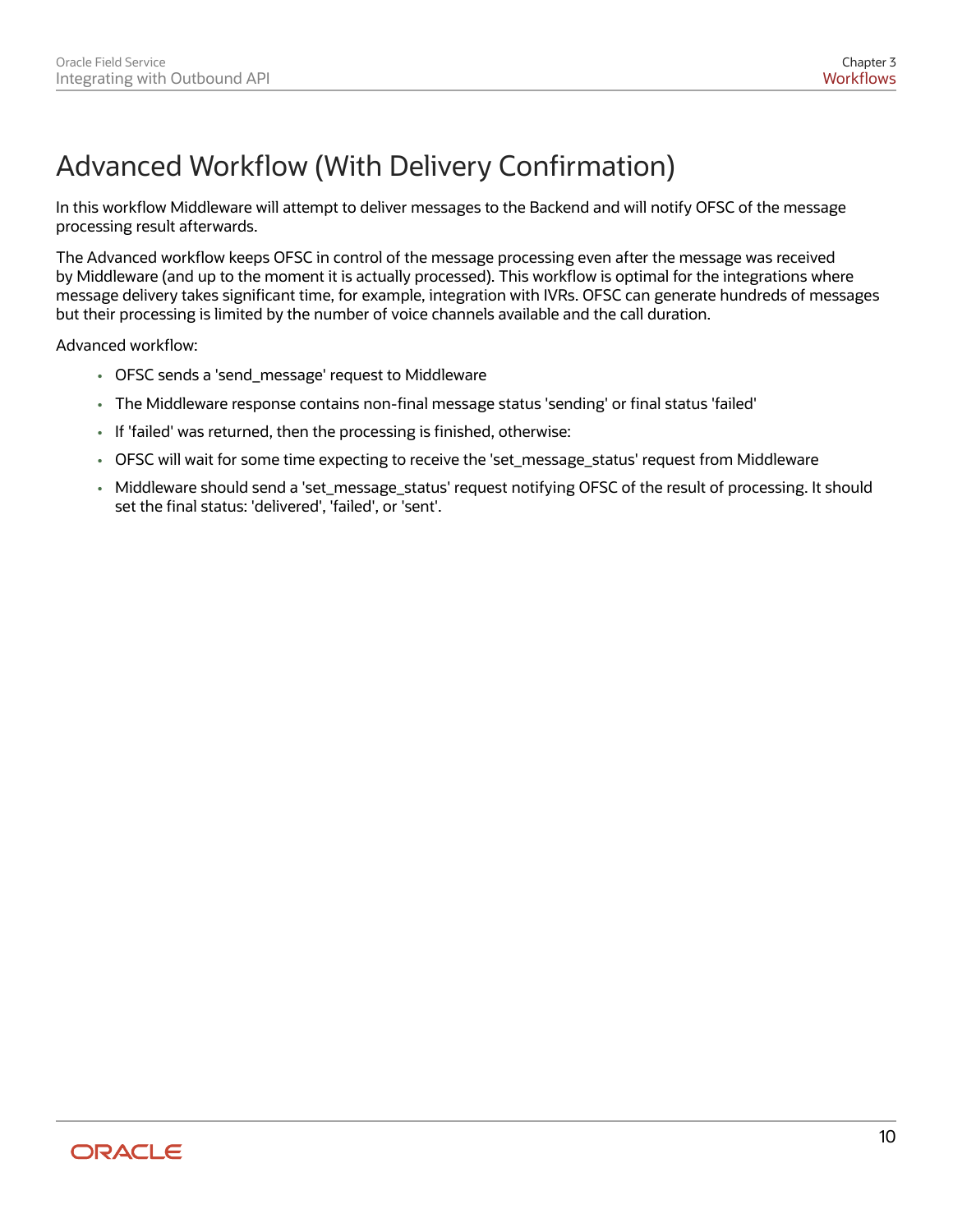## Sequence Diagrams of Advanced Workflow

## Optimistic Scenario: No Failures or Significant Delays

### Advanced workflow scenario A (no failures or significant delays)



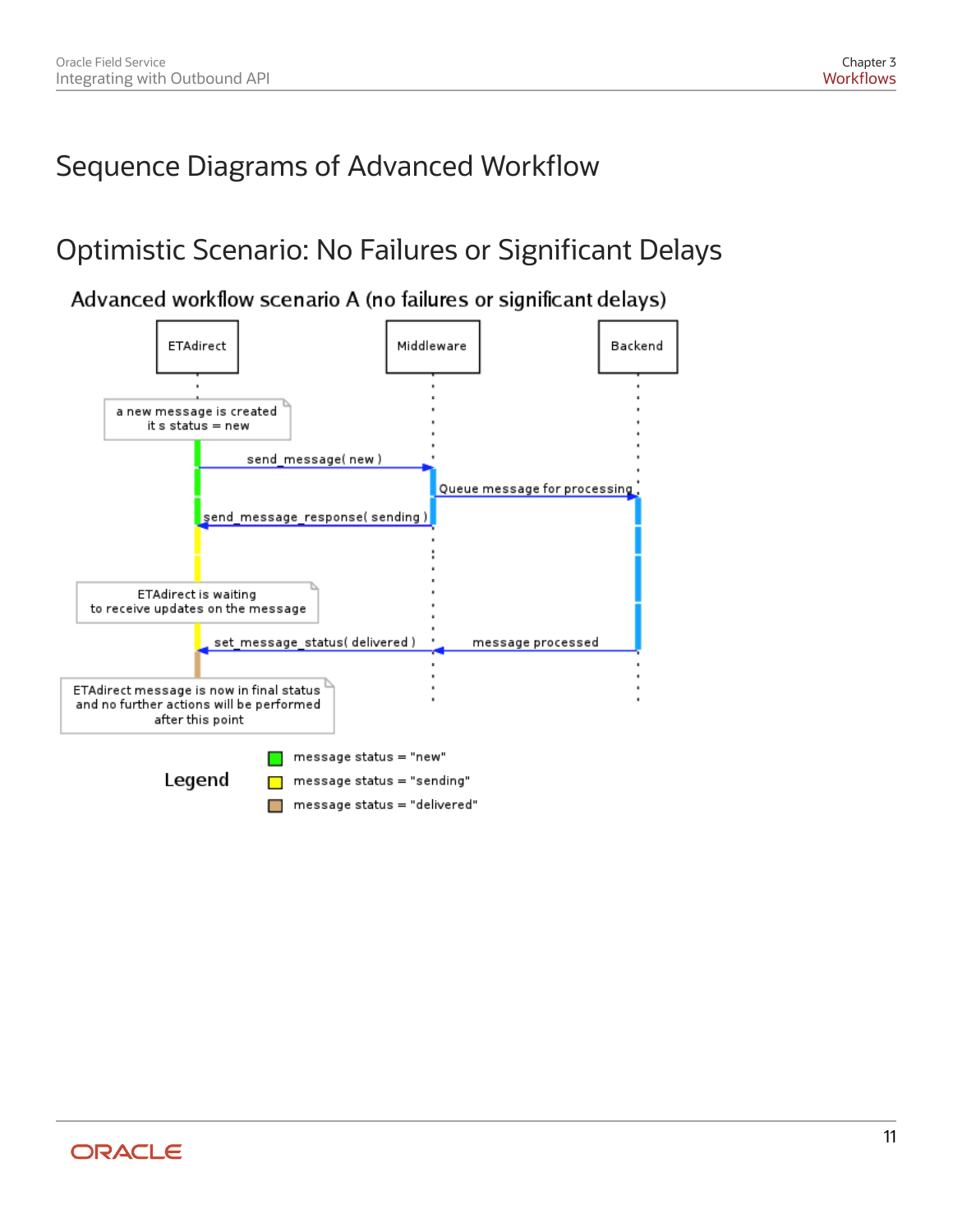### Error Scenario: Message Lost



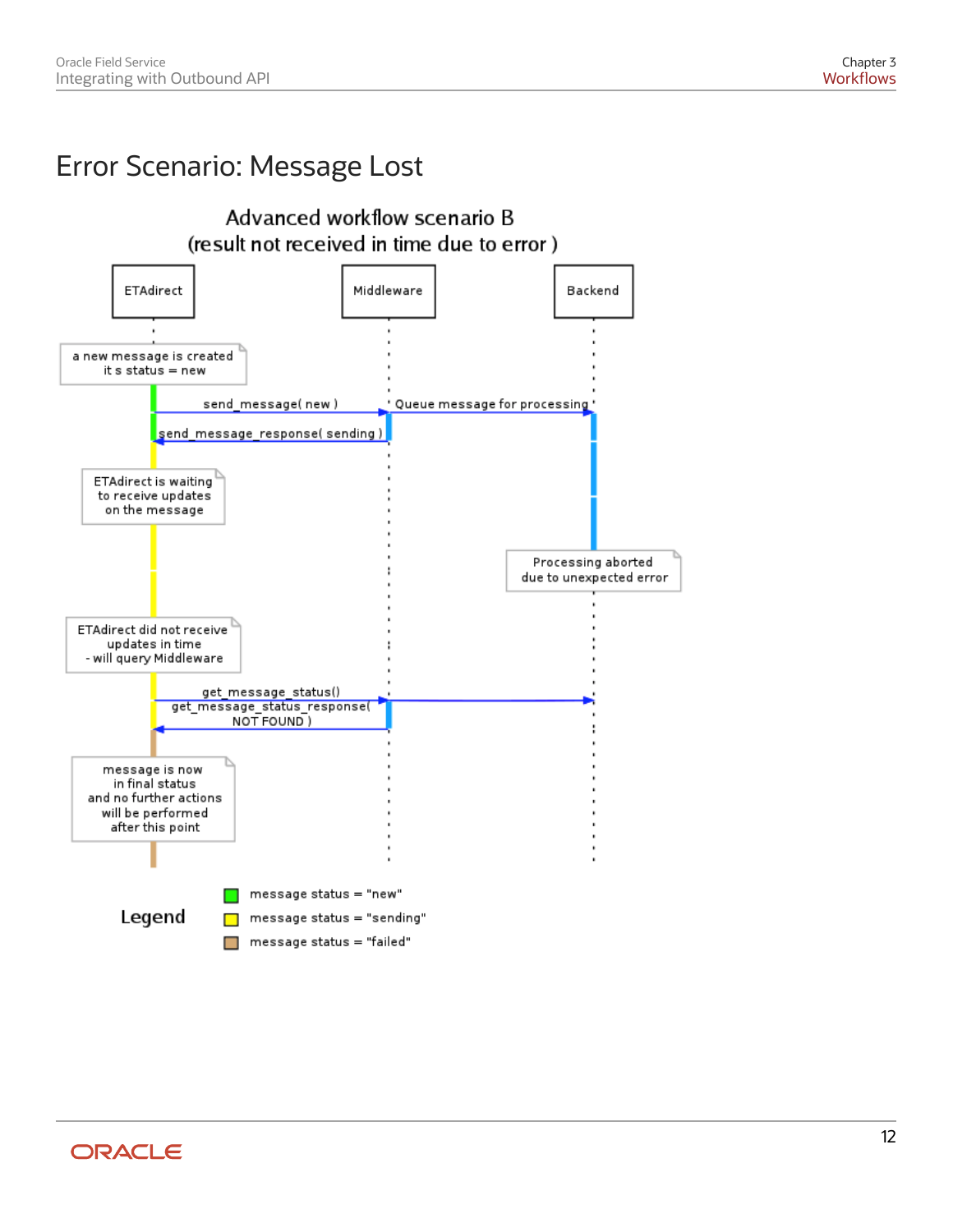## Error Scenario: Result not Received in Time

### Advanced workflow scenario C (result not received in time)

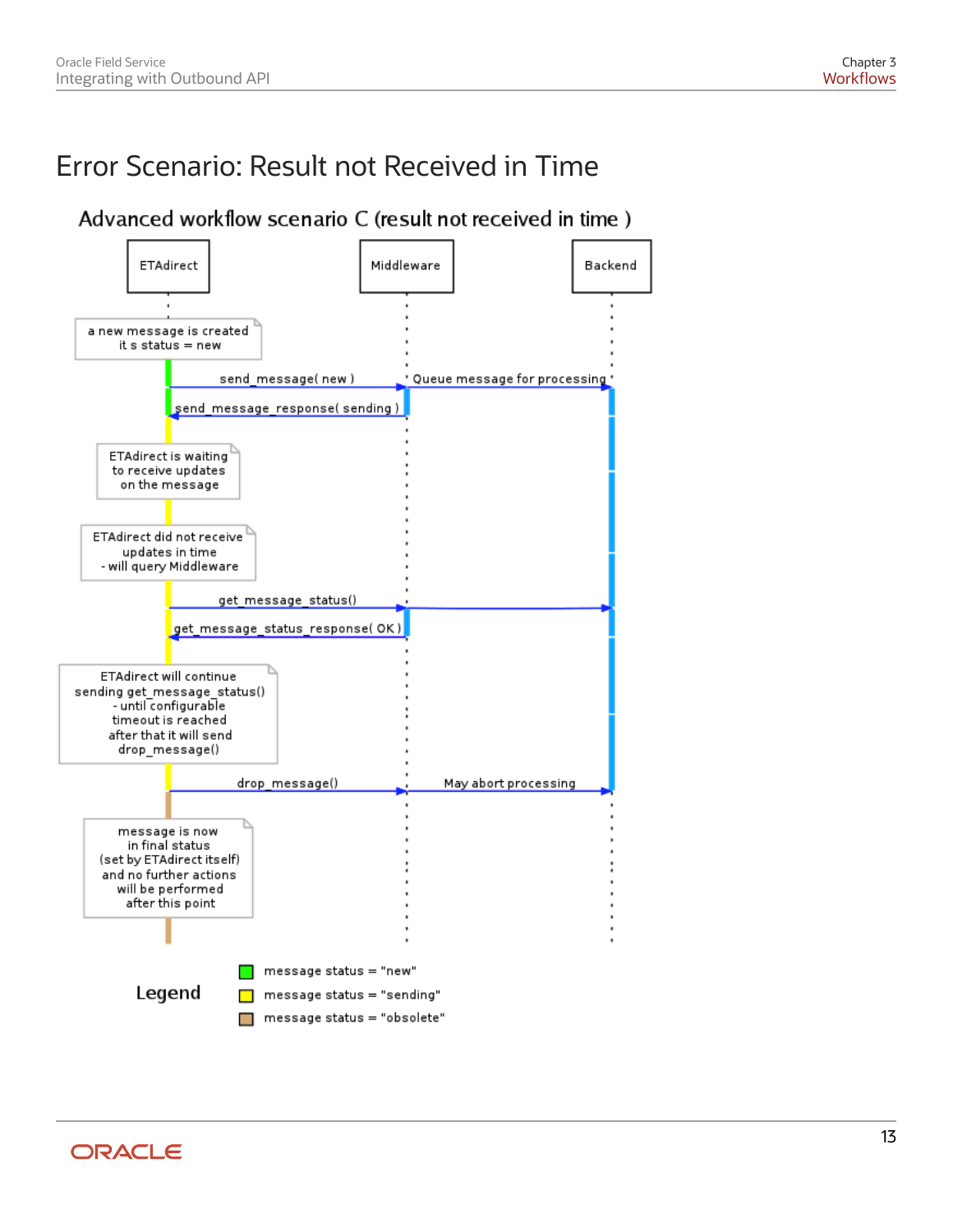## Middleware Requirements for Advanced Workflow

### Middleware SOAP Service for Advanced Workflow

Middleware must implement SOAP Service using **Middleware\_Advanced.WSDL** file provided with this SDK.

The Middleware SOAP Service will implement three operations:

- send\_message this method is called by OFSC to send messages to Middleware.
- get\_message\_status this method is called by OFSC to check if the message is still being processed.
- drop\_message this method is called by OFSC to indicate that message is obsolete and its processing can be stopped.

The Middleware must respond to 'send message' requests from OFSC with one of the following 2 statuses:

- **sending** message queued for processing
- **failed** message failed to be queued for processing

The Middleware must respond to 'get\_message\_status' requests from OFSC with one of the following codes:

- **OK** if the message is still being processed. OFSC will continue sending 'get message status' requests periodically
- **NOT FOUND** if the message is not found. OFSC will mark this message as 'failed'
- **ERROR** if an unexpected error has occurred. OFSC will mark this message as 'failed'

### Middleware SOAP Service for Advanced Workflow

Middleware must implement a SOAP Client that connects to OFSC at address:

**https://{INSTANCE}.etadirect.com/soap/outbound/?wsdl**

In this URL {INSTANCE} is a subdomain that may change. For example the integration may be done on one instance while the production will run on another instance. The WSDL contents will be the same at both instances, but the endpoint is different.

Middleware SOAP Client must send the following request to OFSC:

• set\_message\_status – notify OFSC of the message processing result.

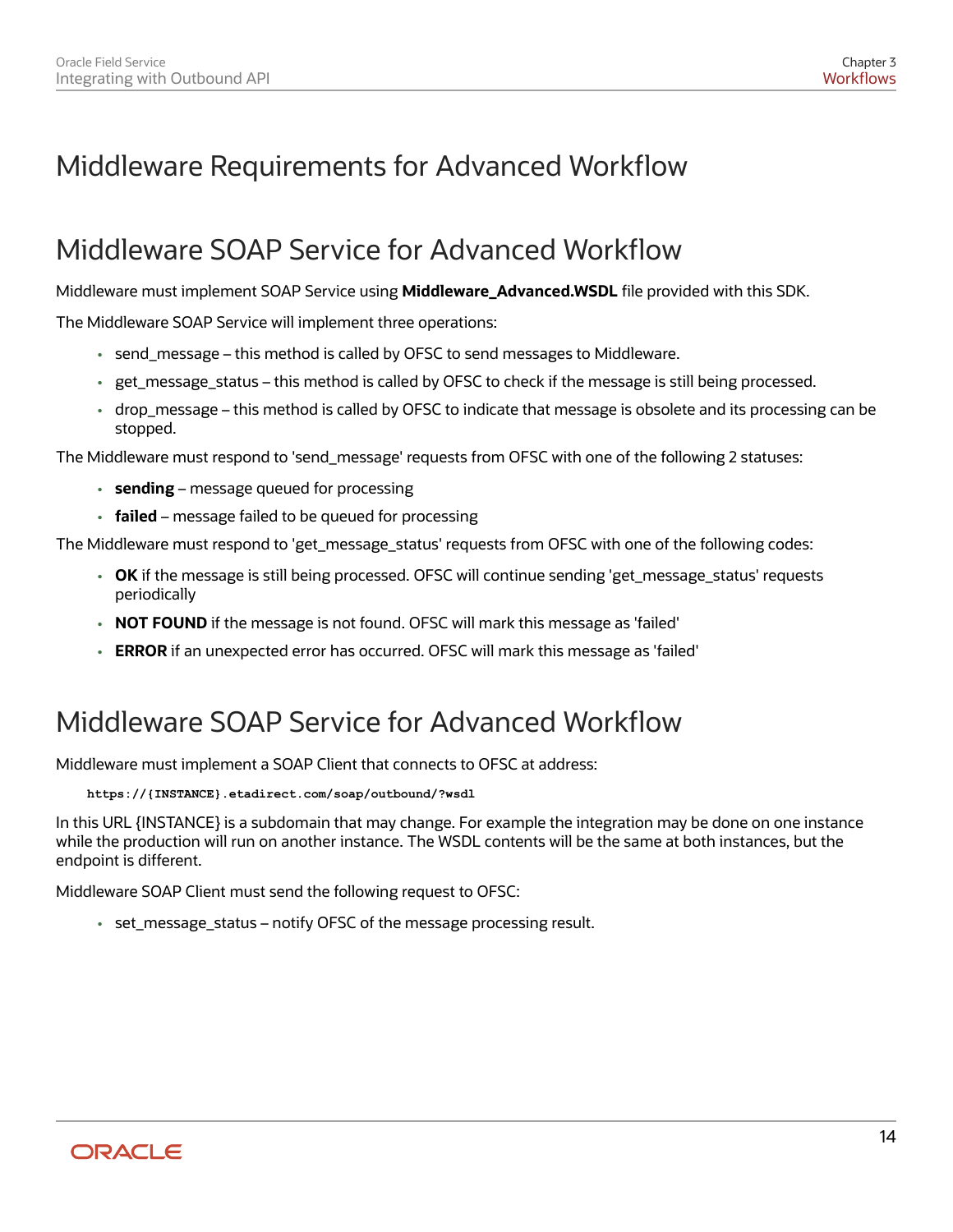The 'set\_message\_status' should set message status to one of the following final statuses:

• **delivered** – message processed successfully.



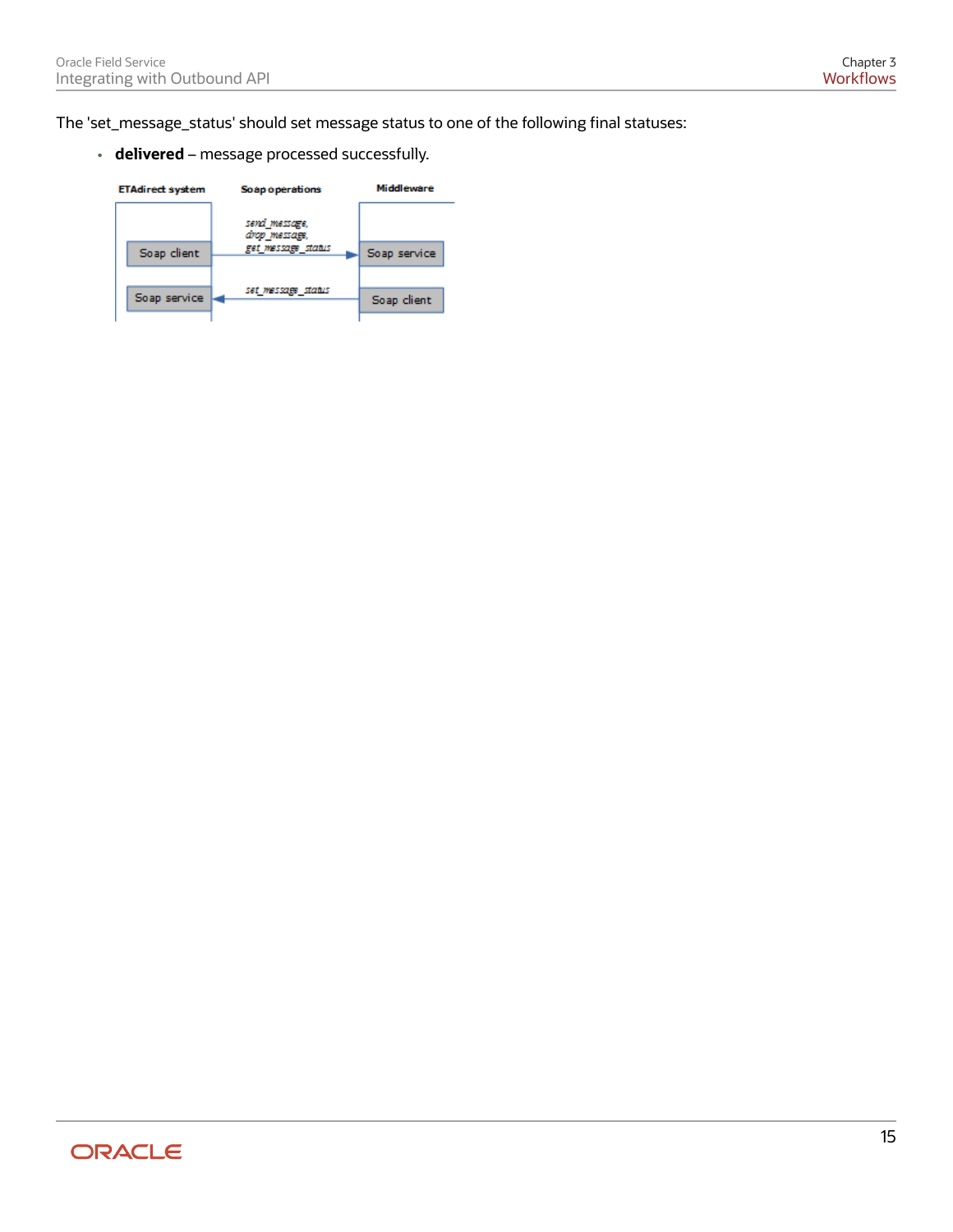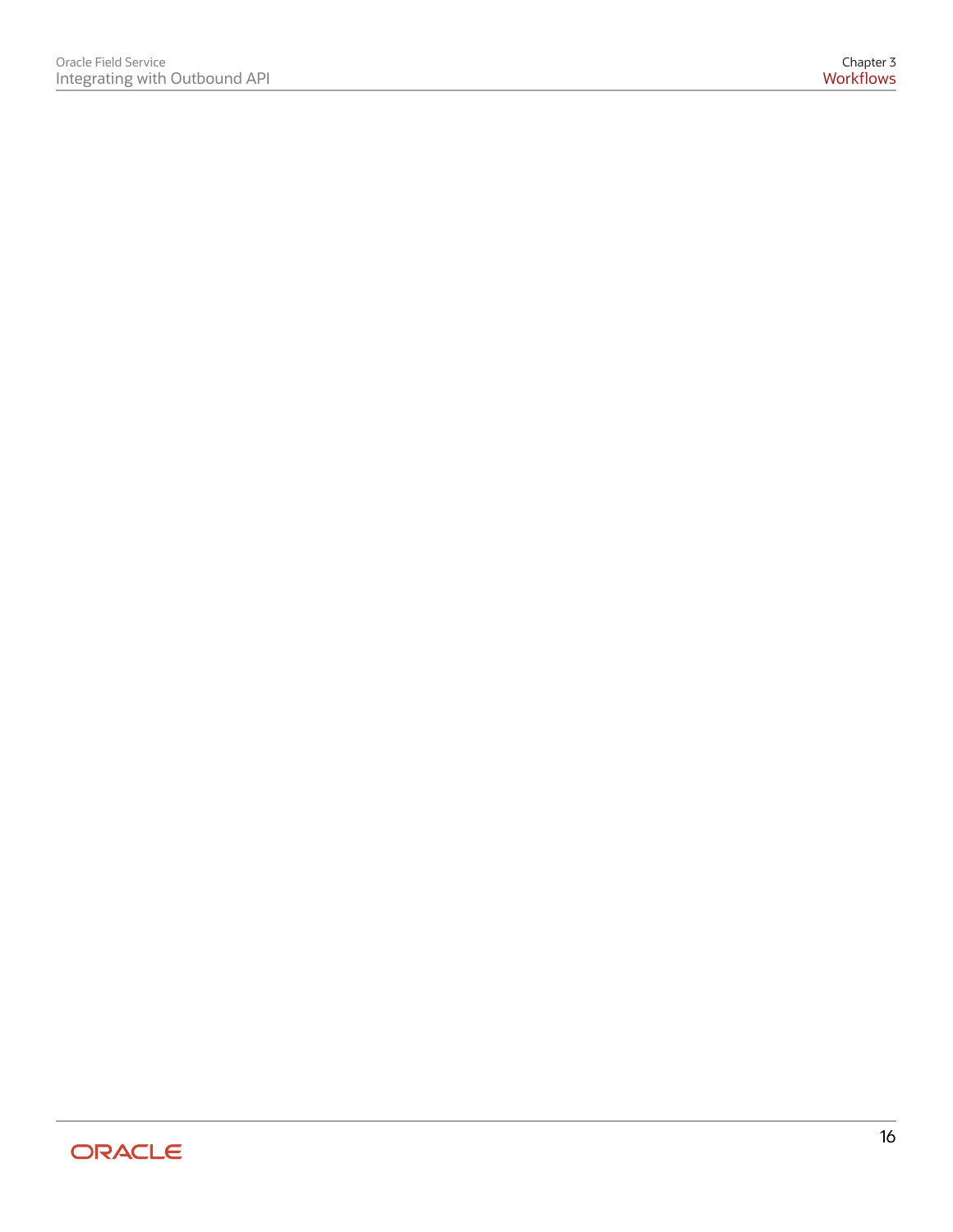## **4 Implementation Guidelines**

## <span id="page-22-0"></span>Implementation Guidelines

These guidelines are to help developers with their integration using the Outbound API.

### Middleware Availability

Customers are responsible for ensuring their middleware is always available to receive messages from Oracle Field Service.

If the middleware is unavailable, it is possible that the messages could time-out or reach the maximum number of retries resulting in messages not being sent.

In such situations there is no mechanism available in Oracle Field Service to resend those messages. Customers that cannot ensure their middleware availability should consider using the Core API - Events (REST service).

## Middleware Must Return All Responses Immediately

Responses to 'send\_message', 'get\_message\_status', and 'drop\_message' must be returned immediately.

When Middleware receives a message via 'send message' operation and it needs to do some time-consuming processing, Middleware must return the response with 'sent', 'sending', or 'failed' status and then continue with processing in another thread or process.

Middleware implementation must not engage in any long processing before SOAP response has been returned to OFSC.

This is because Middleware will not receive any more messages on this message scenario step until it returns the SOAP response. Blocking during the SOAP call means that the messages will be processed very slowly and likely slower than they are generated.

### Middleware Must Support Bulk SOAP Operations

In order to reduce the number of SOAP requests between the OFSC platform and Middleware, all methods in the Outbound API support bulk data. That is, each SOAP request can contain the data related to several messages. Also, a response record provides a separate execution result on a per message basis.

It is important when implementing SOAP Service to interpret the <messages> element as array. This may not be noticeable in the initial test with a single message, but the SOAP Service that does not have this feature will fail eventually.

The same applies for Middleware SOAP Client for advanced workflow. It should send 'set\_message\_status' requests periodically with all messages for a given period (e.g. every few seconds). It should not send each message status individually as it arrives to Middleware.

**Example** of 'send\_message' bulk request (details omitted for clarity)

```
<env:Envelope> 
  <env:Body>
```
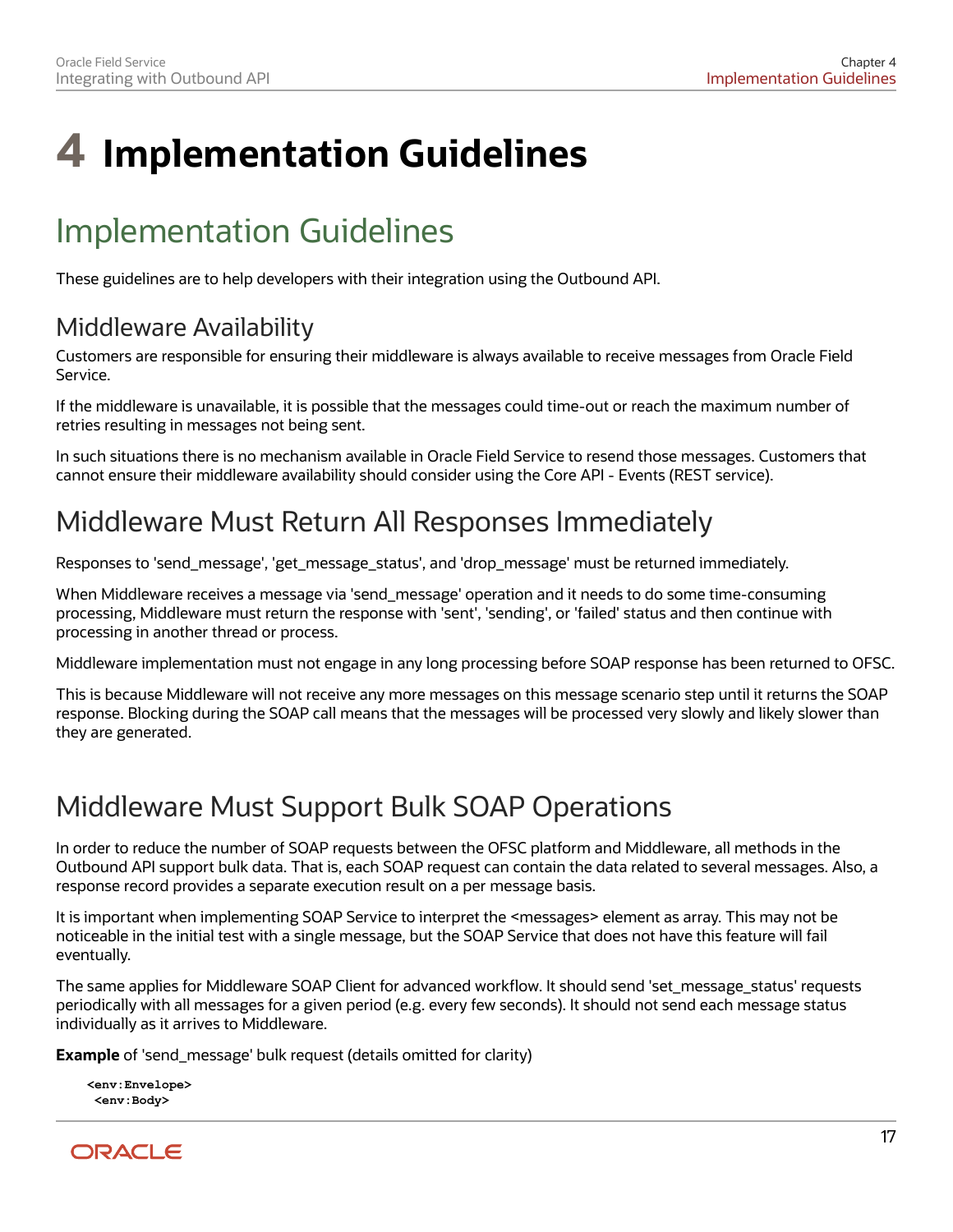```
 <send_message xmlns="urn:toatech:agent"> 
  <user>...</user> 
  <messages> 
  <message> <!-- message payload --> 
 </message> <message> <!-- message payload --> 
 </message> <message> <!-- message payload --> </message> 
  ... <!-- more messages --> 
  </messages> 
  </send_message> 
  </env:Body> 
</env:Envelope>
```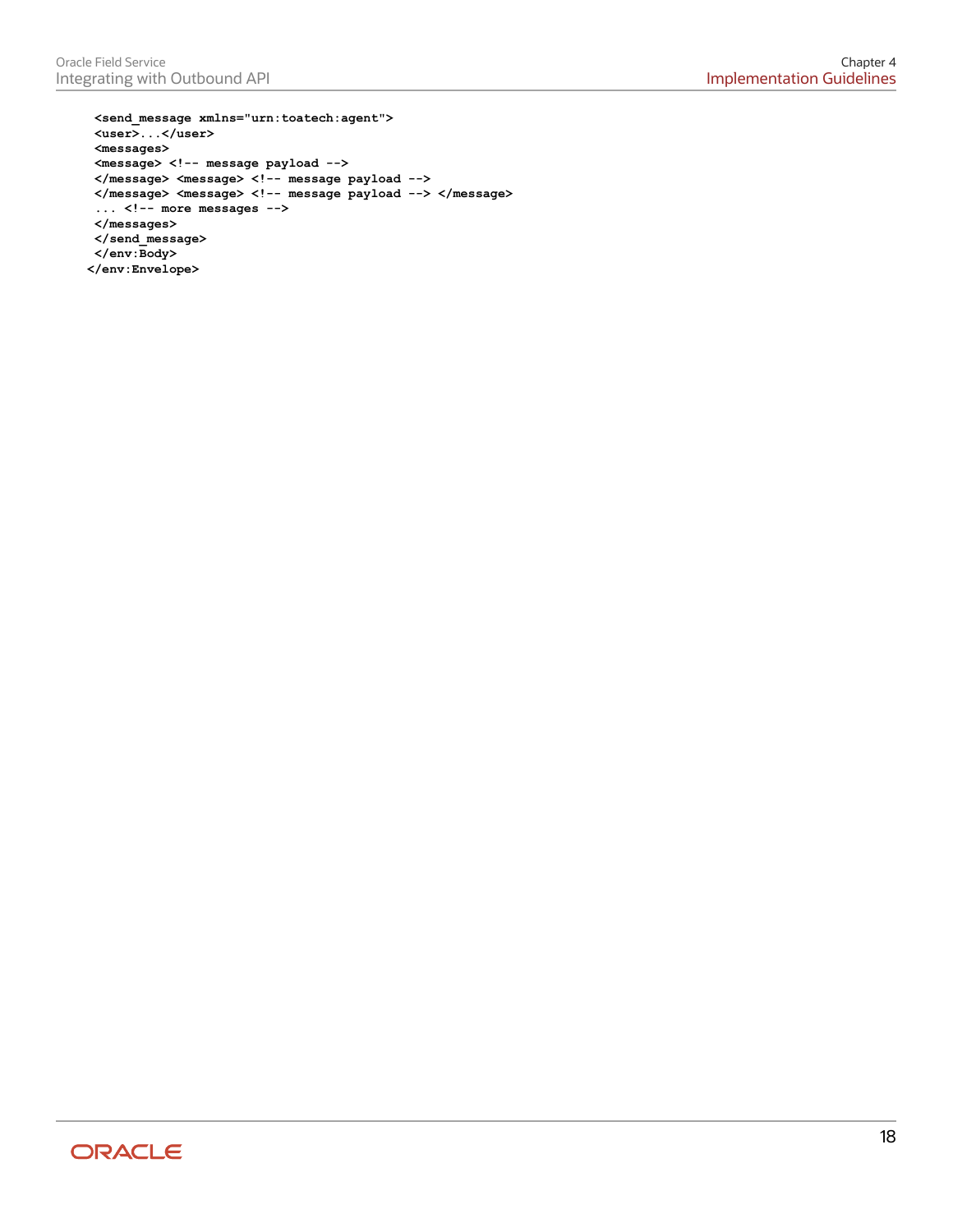## **5 Outbound Interface Entities and Structures**

## User Authentication Structure

All API methods use the 'user' structure as authentication to determine the permissions of the Oracle Field Service client company user.

All customers can use the Client\_ID and Client\_Secret instead of login and password to populate the User Authentication Structure with credentials:

- <span id="page-24-0"></span>**1.** Register an application.
	- **a.** In the Field Service Manage interface, click **Configuration** and select **Applications**.
	- **b.** In the left pane, click the **plus** icon to open the New application window, specify the Application Name and Application ID, and click **Submit**.
	- **c.** Under Authentication settings, select the **Authenticate using Client ID/Client Secret** check box.
	- **d.** Click **Save**.
- **2.** Select the application and under Authentication settings section, click **Show Client ID / Client secret** to view the Client ID and Client Secret.
- **3.** Make a note of the Client ID and Client Secret.

The following table describes the Oracle Field Service SOAP authentication structure mandatory fields.

| <b>Name</b> | <b>Type</b> | <b>Description</b>                                                                                                                                |  |
|-------------|-------------|---------------------------------------------------------------------------------------------------------------------------------------------------|--|
| now         | string      | current time in ISO 8601 format                                                                                                                   |  |
| company     | string      | case-insensitive identifier of the Client for which data is to be retrieved. provided by Oracle<br>during integration.                            |  |
| login       | string      | The client ID of the application.                                                                                                                 |  |
| auth_string | string      | authentication hash; The value of this field must be computed as follows:<br>auth_string = SHA256(now + SHA256(CLIENT_SECRET+SHA256(CLIENT_ID))); |  |

#### **For example:**

<user>

<now>CURRENT\_TIME</now>

<login>CLIENT\_ID</login>

<company>INSTANCE\_NAME</company>

<auth\_string>SHA256(CURRENT\_TIME + SHA256(CLIENT\_SECRET + SHA256(CLIENT\_ID)))</auth\_string>

</user>

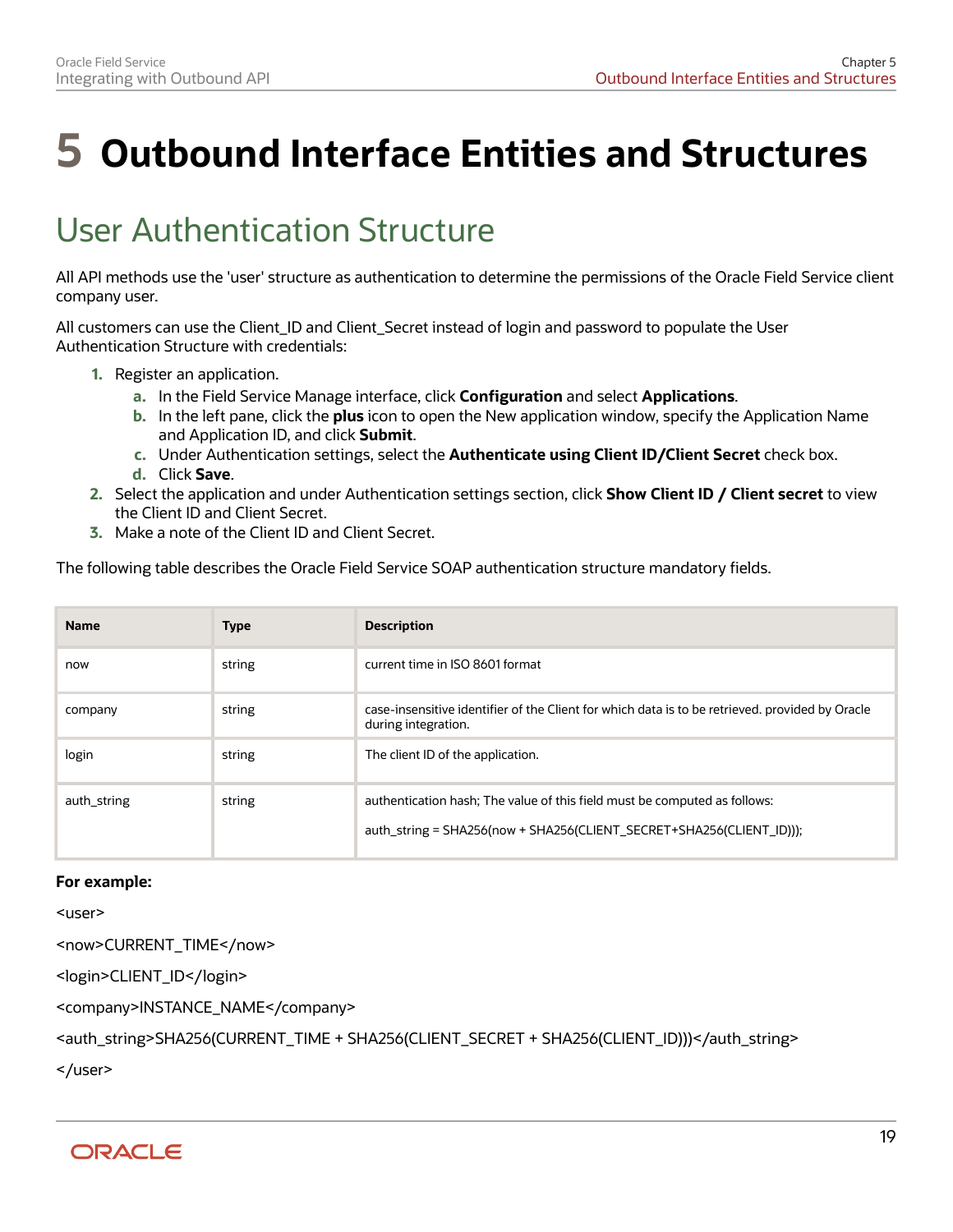## <span id="page-25-0"></span>Mandatory and Optional Properties

Each request sent by the Outbound API includes properties which are necessary for the request to be processed correctly and those which are only sent when certain value(s) are needed. In this respect, properties fall under either of the following two types:

Optional: the property is not necessary for the request to be processed correctly; if such property is not sent, the request will not return an error; the 'Required' column contains 'No' for such property.

Mandatory: the property must be sent in the request; if a mandatory property is invalid or missing, the request is rejected with a corresponding error; the 'Required' column contains 'Yes' for such property.

## <span id="page-25-1"></span>Authentication

The 'user' structure is used for the request authentication. The relevant error is returned if the authentication fails.

| <b>Number</b> | Login                                         | <b>Description</b>                                                                                                                 |
|---------------|-----------------------------------------------|------------------------------------------------------------------------------------------------------------------------------------|
|               | now                                           | is different from the current time on the server and this difference exceeds the<br>predefined time-window (30 minutes by default) |
|               | company                                       | cannot be found in the Oracle Field Service                                                                                        |
| 3             | login                                         | cannot be found for this company                                                                                                   |
|               | application is not authorized to use this API |                                                                                                                                    |
| 5             | auth_string                                   | when auth_string is not equal to: SHA256(now + SHA256(Client_Secret<br>+SHA256(Client_ID)));;                                      |

Otherwise authentication is successful and the request is processed further.

**Note:** The specifics of the 'user' structure processing differ for different methods used in the Outbound API. Please refer to the description of each method for details.

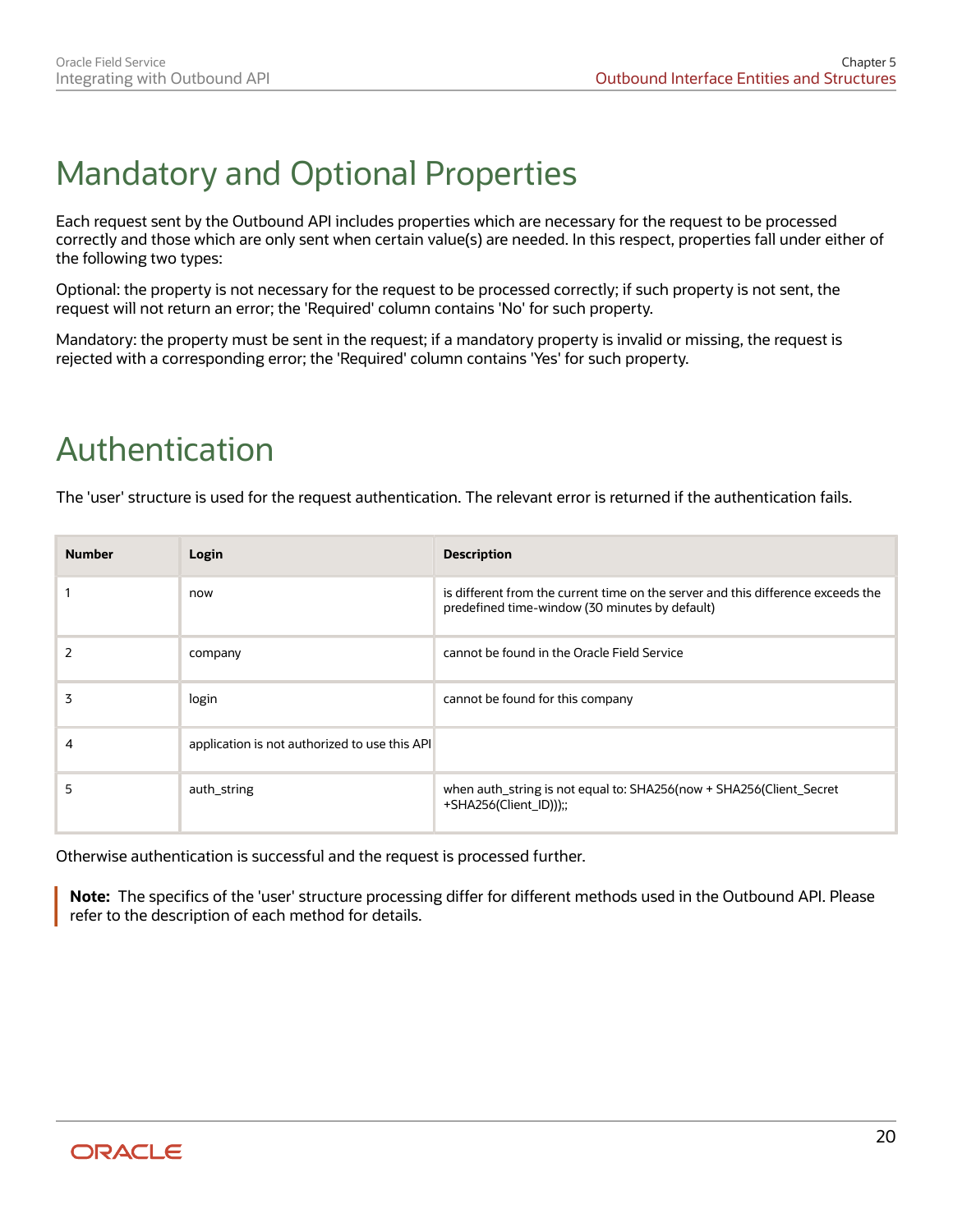## **6 Outbound API Methods Description**

## <span id="page-26-0"></span>Outbound API Methods Description

The Outbound API uses the following methods:

| <b>Methods</b>     | <b>Description</b>                                                                                  |
|--------------------|-----------------------------------------------------------------------------------------------------|
| send_message       | the method is called by OFSC to send messages to Middleware                                         |
| drop_message       | the method is called by OFSC to indicate that message is obsolete and its processing can be stopped |
| get_message_status | the method is called by OFSC to check if the message is still being processed                       |
| set_message_status | the method is used to notify OFSC of the message processing result                                  |

## 'send\_message' Method

When an internal event or state in the OFSC system triggers a new message transaction (for example, an activity is cancelled or not started in time), the OFSC system establishes an HTTP connection with the Middleware and uses the 'send\_message' SOAP method.

#### **Note:**

- the 'send\_message' transaction execution time is critical, so it is important that 'send\_message' does not contain very complex logics so that your system does not create significant delays between the transactions
- as the actual data transfer can be rather time-consuming, the Middleware should have an internal queue implemented.

### 'send\_message' Request

The 'send\_message' request specifies the parent application for the message and the message to be sent. The 'send\_message' request contains the following parameters:

| <b>Name</b> | <b>Required</b> | <b>Description</b>                                                                               |
|-------------|-----------------|--------------------------------------------------------------------------------------------------|
| user        | <b>No</b>       | 'user' node<br><b>Note:</b> the 'user' structure may be ignored in the 'send<br>message' request |
| messages    | Yes             | array of 'message' elements each containing data for a single<br>message                         |

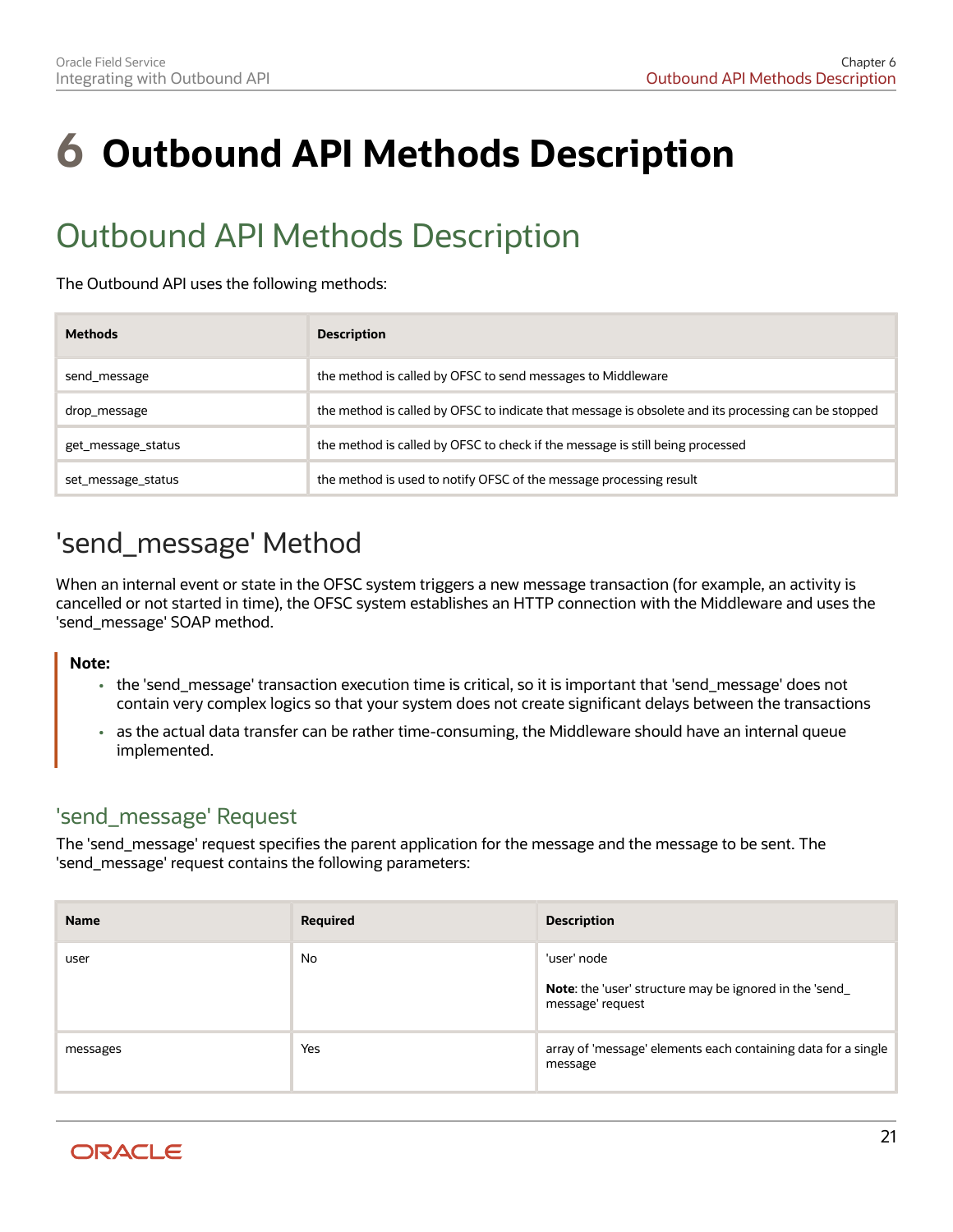### 'message' Element of 'send\_message' Request

The 'messages' array is a set of 'message' elements. Each 'message' element contains message fields. The list of fields is configured in the course of implementation:

| <b>Field</b> | <b>Required</b> | <b>Description</b>                                                                                                                                                                                                                                                                                                                                                                            |
|--------------|-----------------|-----------------------------------------------------------------------------------------------------------------------------------------------------------------------------------------------------------------------------------------------------------------------------------------------------------------------------------------------------------------------------------------------|
| app_host     | Yes             | three fields that define SOAP API location of the calling application.                                                                                                                                                                                                                                                                                                                        |
| app_port     |                 | The address may be used to submit message results ('set_messages_status')<br>Note: These fields may be ignored by Middleware as the SOAP API location of<br>OFSC endpoint is known beforehand.                                                                                                                                                                                                |
| app_url      |                 |                                                                                                                                                                                                                                                                                                                                                                                               |
| message_id   | Yes             | unique ID of the message in the OFSC system used in all other methods to<br>refer to this message<br>integer number that cannot be empty<br>32-bit integer                                                                                                                                                                                                                                    |
| address      | No              | message destination<br>for email – corresponds to the recipient's e-mail address specified for the<br>corresponding message step<br>for external system - the field is empty                                                                                                                                                                                                                  |
| send_to      | No              | time limit for sending the message<br>date and time field represented in GMT (YYYY-MM-DD HH24:MI:SS); value<br>sent in the field is defined in the message step configuration of OFSC and<br>defines the latest time by which message has to be sent<br>agents that deal with a back office system usually should ignore this field,<br>unless it is a part of the solution defined with OFSC |
| subject      | No              | filled and preprocessed templates for 'subject' and 'body'<br>text blocks defined in message step configuration that contain all fields<br>required for the information transfer (activity fields, inventory fields, etc.)                                                                                                                                                                    |
| body         | No              | format and content of the text blocks are defined in the course of<br>implementation, but can be changed via OFSC Manage.                                                                                                                                                                                                                                                                     |

### 'send\_message' Request Example

If you select the **Allow basic access authentication** check box from the **Message Scenario, Delivery Channels** screen, then the user credentials are sent using the standard HTTP header "Authorization" in the request. Also, the <user> SOAP structure is sent in the body of the request. The client application can either use the standard HTTP header "Authorization" or the <user> SOAP structure to send user credentials in the request.

```
Authorization: Basic YnJjLnJvb3Q6MQ==
Host: 10.175.207.217
Content-Length: 832
```
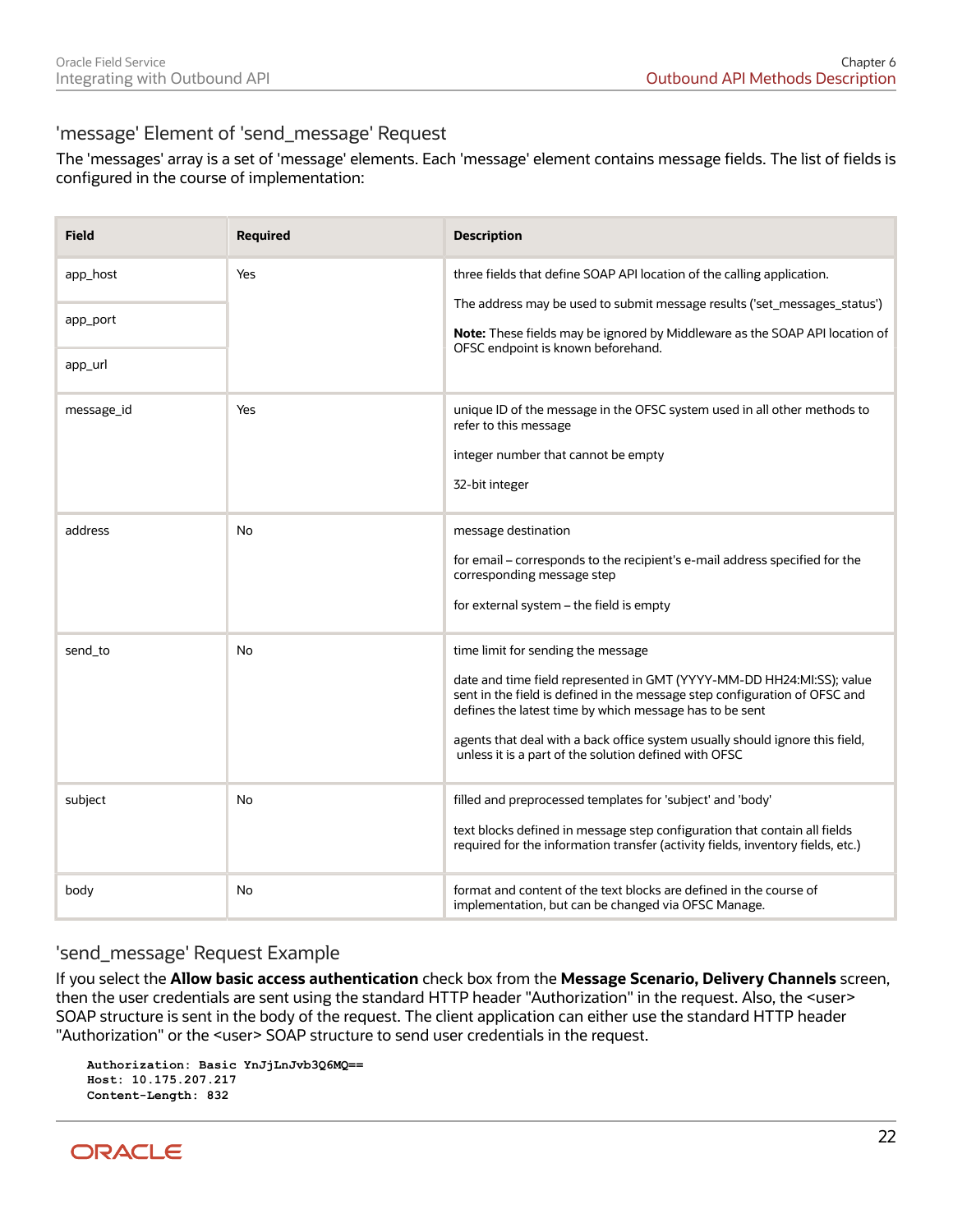```
Accept-Charset: utf-8
SOAPAction: "agent_service/send_message"
Keep-Alive: 0
User-Agent: TOA Server
Connection: close
Content-Type: text/xml; charset=utf-8
<?xml version="1.0" encoding="UTF-8"?>
<soapenv:Envelope xmlns:soapenv="http://schemas.xmlsoap.org/soap/envelope/" 
  xmlns:xsi="http://www.w3.org/2001/XMLSchema-instance"
  xmlns:xsd="http://www.w3.org/2001/XMLSchema"
  xmlns:soap="http://schemas.xmlsoap.org/soap/envelope/"
  xmlns:ns1="urn:toatech:agent"> 
  <soapenv:Body> 
  <urn:send_message> 
  <urn:user> 
  <urn:now>2011-11-23T15:50:23+00:00</urn:now> 
  <urn:login>user_name</urn:login> 
  <urn:company>company_name</urn:company>
  <urn:auth_string>67c5900a04abc54132a52da8a2320be2</urn:auth_string> 
  </urn:user> 
  <urn:messages> 
  <urn:message> 
  <urn:app_host>service.example.com</urn:app_host> 
  <urn:app_port>443</urn:app_port> 
  <urn:app_url>/soap/</urn:app_url> 
  <urn:message_id>2006</urn:message_id> 
  <urn:address>someone@examplemail.com</urn:address> 
  <urn:send_to>2011-11-24 01:59:00</urn:send_to> 
  <urn:subject></urn:subject> 
  <urn:body>{ 
  "appt_number" : "XXX1234", 
  "name":"Rakesh Ivanov", 
  "phone": "1234567" 
  }</urn:body> 
  </urn:message> 
  </urn:messages> 
  </urn:send_message> 
  </soapenv:Body> 
</soapenv:Envelope>
```
If you do not select the **Allow basic access authentication** check box, the standard HTTP header is not used in the request and the client application can use the <user> SOAP structure for authentication.

```
Host: 10.175.207.217
Content-Length: 832
Accept-Charset: utf-8
SOAPAction: "agent_service/send_message"
Keep-Alive: 0
User-Agent: TOA Server
Connection: close
Content-Type: text/xml; charset=utf-8
<?xml version="1.0" encoding="UTF-8"?>
<SOAP-ENV:Envelope xmlns:SOAP-ENV="http://schemas.xmlsoap.org/soap/envelope/"
 xmlns:xsi="http://www.w3.org/2001/XMLSchema-instance"
 xmlns:xsd="http://www.w3.org/2001/XMLSchema"
 xmlns:soap="http://schemas.xmlsoap.org/soap/envelope/"
 xmlns:ns1="urn:toatech:agent">
 <soapenv:Body> 
  <urn:send_message> 
  <urn:user> 
  <urn:now>2011-11-23T15:50:23+00:00</urn:now> 
  <urn:login>user_name</urn:login> 
 <urn:company>company_name</urn:company>
  <urn:auth_string>67c5900a04abc54132a52da8a2320be2</urn:auth_string> 
  </urn:user> 
  <urn:messages>
```
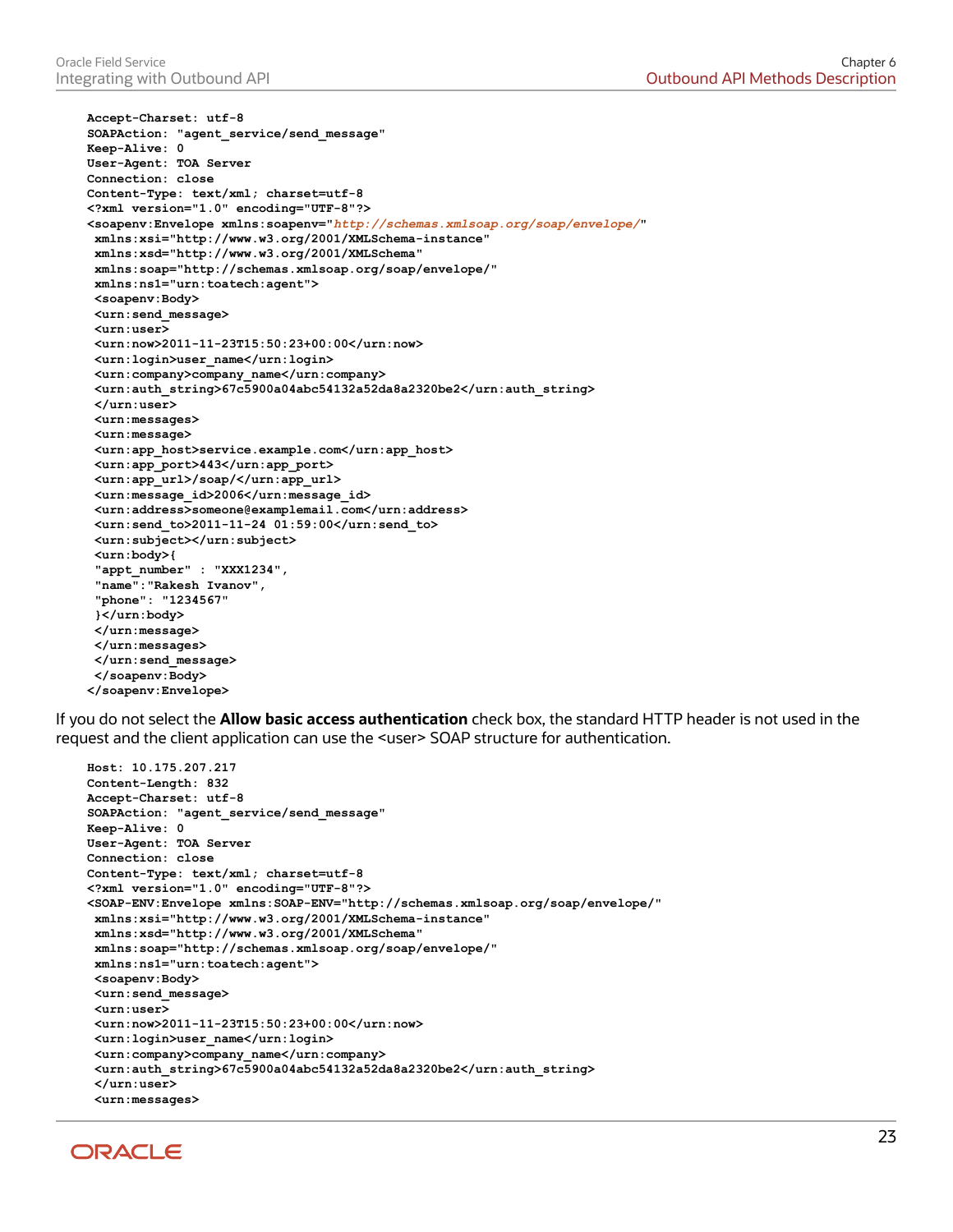**<urn:message> <urn:app\_host>service.example.com</urn:app\_host> <urn:app\_port>443</urn:app\_port> <urn:app\_url>/soap/</urn:app\_url> <urn:message\_id>2006</urn:message\_id> <urn:address>someone@examplemail.com</urn:address> <urn:send\_to>2011-11-24 01:59:00</urn:send\_to> <urn:subject></urn:subject> <urn:body>{ "appt\_number" : "XXX1234", "name":"Rakesh Ivanov", "phone": "1234567" }</urn:body> </urn:message> </urn:messages> </urn:send\_message> </soapenv:Body> </soapenv:Envelope>**

### 'send\_message' Response

When the middleware accepts the 'send\_message' request it has to return the 'message\_response'.

**Note:** Responses to 'send\_message' must be returned as soon as possible.

This structure contains the following parameter fields:

| <b>Name</b> | <b>Required</b> | <b>Description</b>                                                                                                                                                                                                                                                                                                                                                                                                                                                                                                                                                                                                                                                                    |
|-------------|-----------------|---------------------------------------------------------------------------------------------------------------------------------------------------------------------------------------------------------------------------------------------------------------------------------------------------------------------------------------------------------------------------------------------------------------------------------------------------------------------------------------------------------------------------------------------------------------------------------------------------------------------------------------------------------------------------------------|
| message_id  | Yes             | 'message_id' value from the request                                                                                                                                                                                                                                                                                                                                                                                                                                                                                                                                                                                                                                                   |
| status      | Yes             | new value of the 'status' field. Possible values are:<br>for messages that do not pass validation the status is 'failed'<br>for messages that are correct but do not require actual transfer to the<br>back office system the status is 'sent'<br>for messages that require data transfer to the back office system the<br>status is 'sending' (and the messages are placed on the internal queue<br>of the middleware)<br>for messages successfully delivered to the back office system the status<br>is 'delivered'<br><b>Note:</b> this is a standard set of statuses to be returned and their sending<br>conditions, but for each project it should be agreed with implementation |
| description | <b>No</b>       | new value of the 'description' field;<br>customer-specific additional value that along with Message Status can<br>influence the flow of a message scenario. For example Message Status<br>'Failed' can differ subject to its descriptions.<br><b>Note:</b> set of possible descriptions should be agreed with<br>implementation                                                                                                                                                                                                                                                                                                                                                       |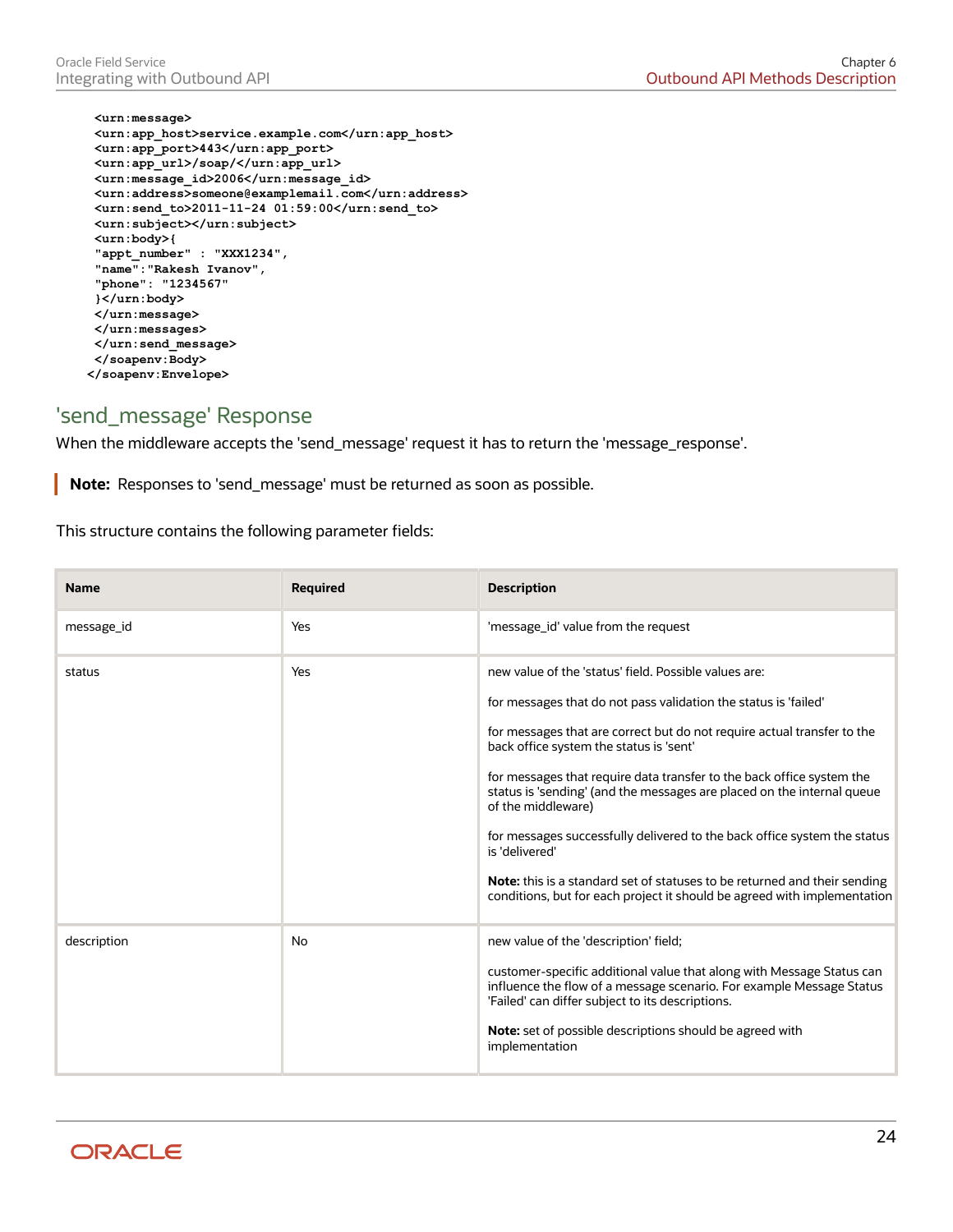| <b>Name</b>           | <b>Required</b> | <b>Description</b>                                                                                                                                                                                                                                                                                                                                                                                                                                                                                                                                           |
|-----------------------|-----------------|--------------------------------------------------------------------------------------------------------------------------------------------------------------------------------------------------------------------------------------------------------------------------------------------------------------------------------------------------------------------------------------------------------------------------------------------------------------------------------------------------------------------------------------------------------------|
| data                  | No              | new value of the 'data' field – used only if so required by OFSC solution<br>(e.g. can be used to assign values to activity and inventory properties,<br>cancel activities and set them as 'non-scheduled' as described in more<br>details below)                                                                                                                                                                                                                                                                                                            |
| external_id           | No              | new value of 'external_id' field - identifier of the message in the internal<br>queue (usually not used)                                                                                                                                                                                                                                                                                                                                                                                                                                                     |
| duration              | No              | new value of 'duration' field for the message record in OFSC (usually not<br>used)                                                                                                                                                                                                                                                                                                                                                                                                                                                                           |
| sent                  | No              | actual time when the message was sent: GMT YYYY-MM-<br>DDTHH24:MI:SS+00:00 format date and time                                                                                                                                                                                                                                                                                                                                                                                                                                                              |
| fault_attempt         | N <sub>0</sub>  | number of the remaining attempts to resend the message in case the<br>notification has failed<br>this way the external system can change the number of the remaining<br>attempts (e.g. stop or continue resending until success)<br>unless there is a particular need to use the functionality, the field should<br>be omitted, so that the fault attempt logic remains in accordance with<br>the corresponding message scenario step<br>Note: resending in this case does not create a new message, the same<br>message (with the same id) is being resent. |
| stop_further_attempts | No              | this field should be set to '1' which means that notification attempts are<br>stopped. No other values should be used                                                                                                                                                                                                                                                                                                                                                                                                                                        |
| time_delivered_start  | No              | time delivered interval (promised to the customer) in HH:MM:SS format                                                                                                                                                                                                                                                                                                                                                                                                                                                                                        |
| time_delivered_end    | No              | if 'status' returned is 'delivered' or 'sent', the fields are updated for<br>activity/visit                                                                                                                                                                                                                                                                                                                                                                                                                                                                  |

### 'send\_message' Response Example

**<soapenv:Envelope xmlns:soapenv="http://schemas.xmlsoap.org/soap/envelope/" xmlns:urn="urn:toatech:agent"> <soapenv:Header/> <soapenv:Body> <urn:send\_message\_response> <urn:message\_response> <urn:message\_id>2006</urn:message\_id> <urn:status>sent</urn:status> <urn:description>everything is fine</urn:description> </urn:message\_response> </urn:send\_message\_response> </soapenv:Body> </soapenv:Envelope>**

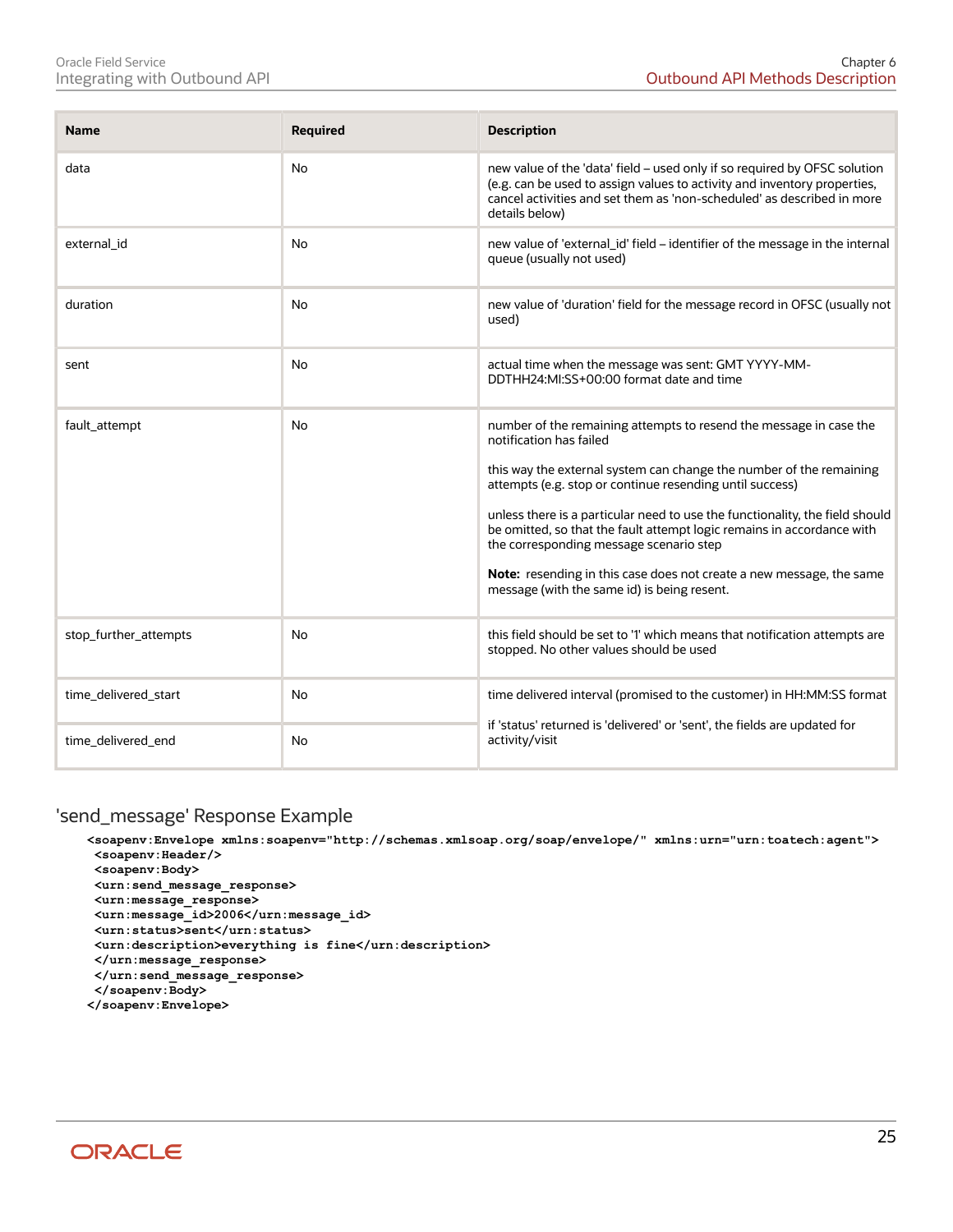## 'drop\_message' Method

The 'drop\_message' method is used to remove messages from the agent internal queue, if message sending should be canceled (e.g if the activity has been canceled or deleted).

**Note:** Sometimes a situation may occur when there is no real need for the method. Not to change the workflow, a simple method can be implemented that always returns an error.

### 'drop\_message' Request

The 'drop\_message' request specifies the message to be dropped and contains the following fields:

| Name     | <b>Required</b> | <b>Description</b>                                                                            |
|----------|-----------------|-----------------------------------------------------------------------------------------------|
| user     | No              | 'user' node<br><b>Note:</b> the 'user' structure may be ignored in the 'drop_message' request |
| messages | Yes             | array of 'message' elements each containing data for a single message                         |

### 'message' Element of 'drop\_message' Request

The 'messages' array is a set of 'message' element. Each 'message' element contains just one field:

| <b>Field</b> | <b>Required</b> | <b>Description</b>              |
|--------------|-----------------|---------------------------------|
| message_id   | Yes             | ID of the message to be removed |

### 'drop\_message' Request Example

If you select the **Allow basic access authentication** check box from the **Message Scenario, Delivery Channels** screen, then the user credentials are sent using the standard HTTP header "Authorization" in the request. Also, the <user> SOAP structure is sent in the body of the request. The client application can either use the standard HTTP header "Authorization" or the <user> SOAP structure to send user credentials in the request.

```
Authorization: Basic YnJjLnJvb3Q6MQ==
Host: 10.175.207.217
Content-Length: 832
Accept-Charset: utf-8
SOAPAction: "agent_service/send_message"
Keep-Alive: 0
User-Agent: TOA Server
Connection: close
Content-Type: text/xml; charset=utf-8
<?xml version="1.0" encoding="UTF-8"?>
<SOAP-ENV:Envelope xmlns:SOAP-ENV="http://schemas.xmlsoap.org/soap/envelope/"
 xmlns:xsi="http://www.w3.org/2001/XMLSchema-instance"
 xmlns:xsd="http://www.w3.org/2001/XMLSchema"
 xmlns:soap="http://schemas.xmlsoap.org/soap/envelope/"
 xmlns:ns1="urn:toatech:agent">
```
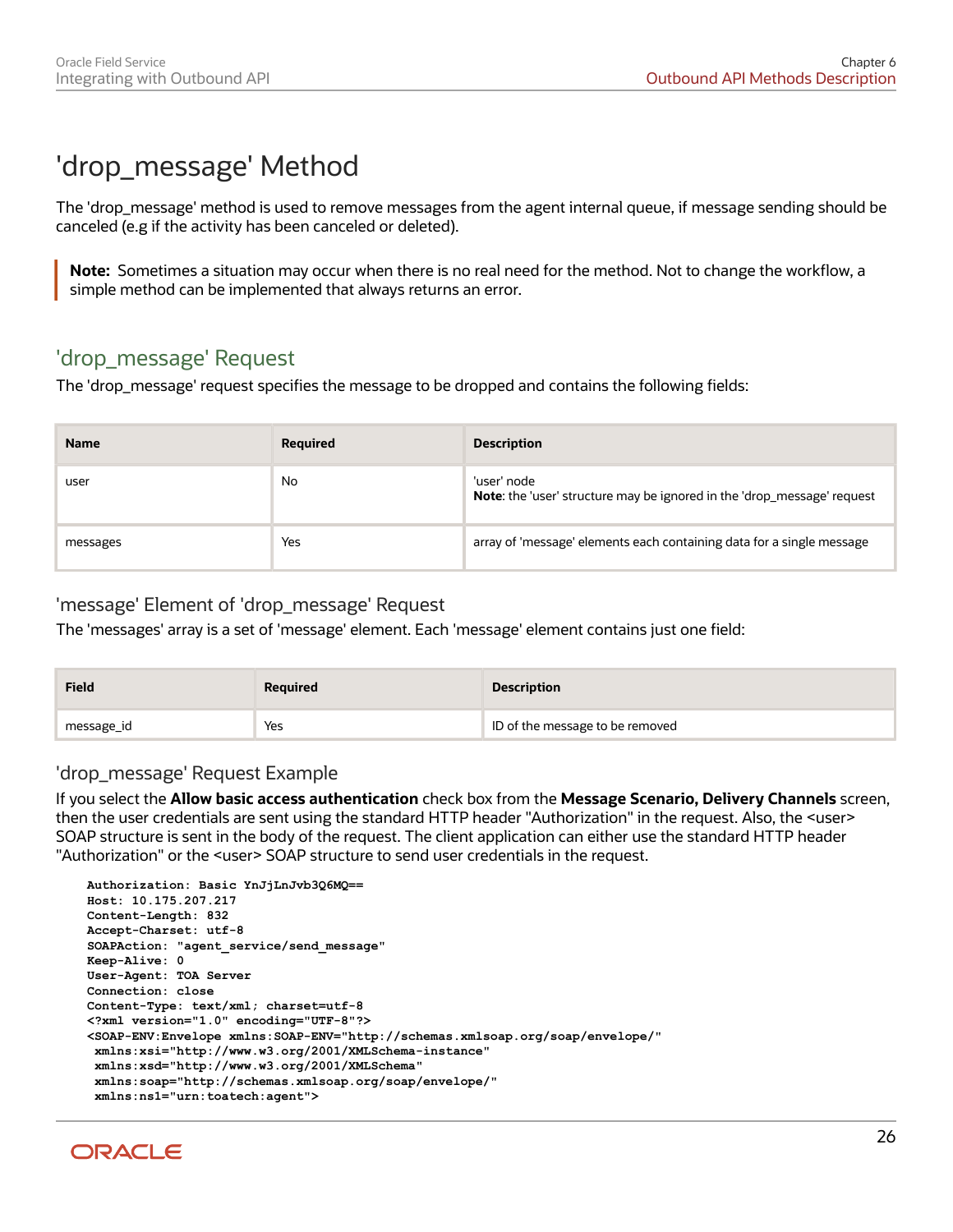```
<SOAP-ENV:Body>
 <ns1:send_message xmlns="urn:toatech:agent">
  <soapenv:Body> 
  <urn:drop_message> 
  <urn:user> 
 <urn:now>2011-11-23T15:50:23+00:00</urn:now> 
  <urn:login>user_name</urn:login> 
  <urn:company>company_name</urn:company> 
  <urn:auth_string>67c5900a04abc54132a52da8a2320be2</urn:auth_string> 
  </urn:user> 
  <urn:messages> 
  <urn:message> 
  <urn:message_id>2006</urn:message_id> 
  </urn:message> 
  <urn:message> 
  <urn:message_id>2007</urn:message_id> 
  </urn:message> 
  </urn:messages> 
  </urn:drop_message>
  </soapenv:Body> 
</soapenv:Envelope>
```
If you do not select the **Allow basic access authentication** check box, the standard HTTP header is not used in the request and the client application can use the <user> SOAP structure for authentication.

```
Host: 10.175.207.217
Content-Length: 832
Accept-Charset: utf-8
SOAPAction: "agent_service/send_message"
Keep-Alive: 0
User-Agent: TOA Server
Connection: close
Content-Type: text/xml; charset=utf-8
<?xml version="1.0" encoding="UTF-8"?>
<SOAP-ENV:Envelope xmlns:SOAP-ENV="http://schemas.xmlsoap.org/soap/envelope/"
 xmlns:xsi="http://www.w3.org/2001/XMLSchema-instance"
 xmlns:xsd="http://www.w3.org/2001/XMLSchema"
 xmlns:soap="http://schemas.xmlsoap.org/soap/envelope/"
 xmlns:ns1="urn:toatech:agent">
<SOAP-ENV:Body>
 <ns1:send_message xmlns="urn:toatech:agent">
  <soapenv:Body> 
  <urn:drop_message> 
 <urn:user> 
  <urn:now>2011-11-23T15:50:23+00:00</urn:now> 
  <urn:login>user_name</urn:login> 
  <urn:company>company_name</urn:company> 
  <urn:auth_string>67c5900a04abc54132a52da8a2320be2</urn:auth_string> 
  </urn:user> 
  <urn:messages> 
  <urn:message> 
  <urn:message_id>2006</urn:message_id> 
  </urn:message> 
  <urn:message> 
  <urn:message_id>2007</urn:message_id> 
  </urn:message> 
  </urn:messages> 
  </urn:drop_message>
  </soapenv:Body> 
</soapenv:Envelope>
```
### 'drop\_message' Response

The 'drop\_message' response is an array of one or more 'message\_response' nodes.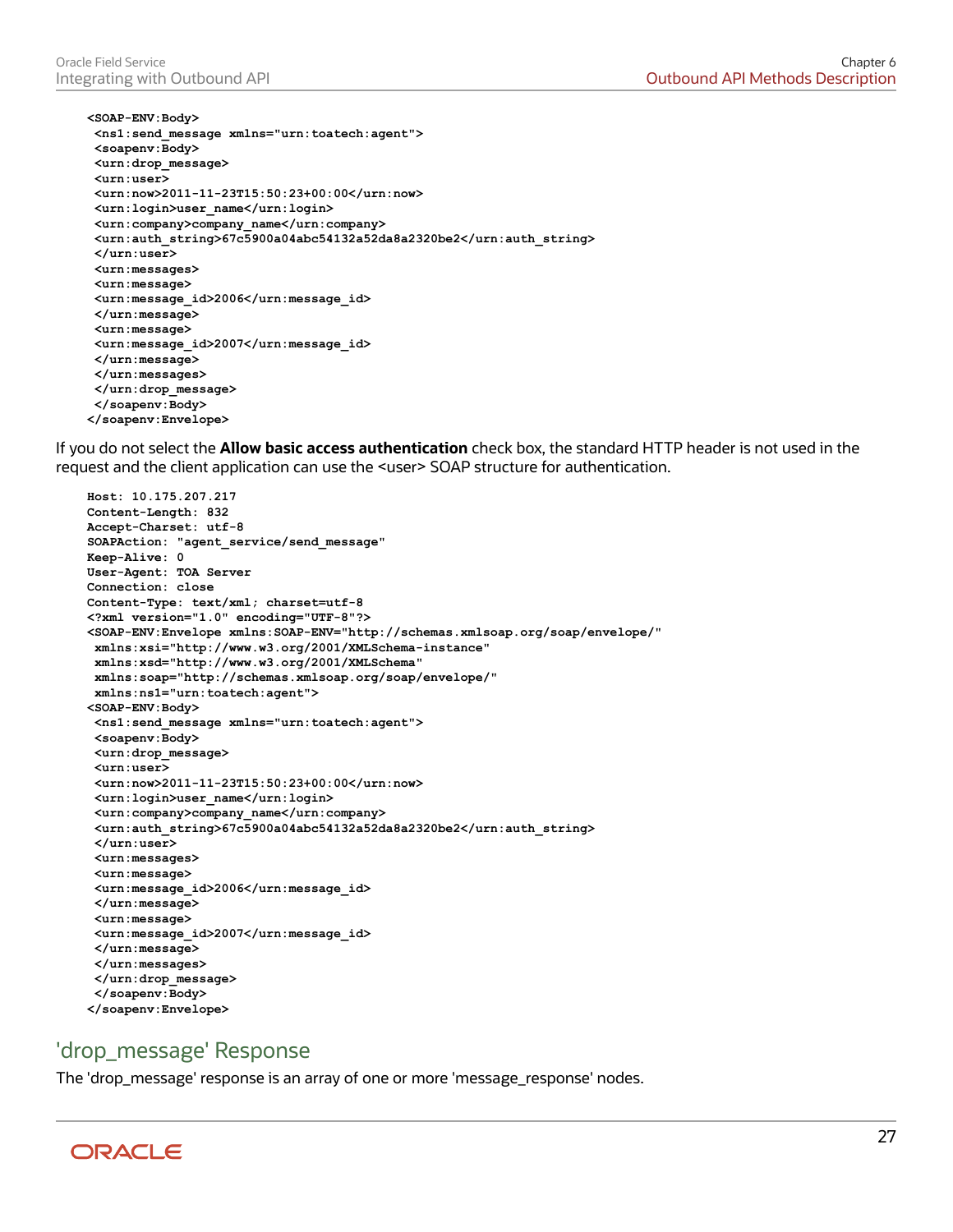#### **Note:** Responses to 'drop\_message' must be returned as soon as possible.

Each 'message\_response' node contains the following fields:

| <b>Name</b> | <b>Required</b> | <b>Description</b>                                |
|-------------|-----------------|---------------------------------------------------|
| message_id  | Yes             | ID of the message                                 |
| result      | Yes             | node that contains transaction result description |

### 'result' Node of 'drop\_message' Response Each result node contains the following elements

| <b>Field</b> | <b>Required</b> | <b>Description</b>                                                                                  |
|--------------|-----------------|-----------------------------------------------------------------------------------------------------|
| code         | Yes             | message removal (from the internal middleware queue) result code. Possible values<br>are:           |
|              |                 | NOT FOUND – message ID is unknown to the agent<br>OK – message successfully removed                 |
|              |                 |                                                                                                     |
|              |                 | ERROR – either the message is under processing at the moment or an internal agent<br>error occurred |
| desc         | <b>No</b>       | error description                                                                                   |

#### 'drop\_message' Response Example

```
<soapenv:Envelope xmlns:soapenv="http://schemas.xmlsoap.org/soap/envelope/" xmlns:urn="urn:toatech:agent"> 
 <soapenv:Body> 
 urn:drop_message_response> 
 <urn:message_response> 
  <urn:message_id>2006</urn:message_id> 
 <urn:result> 
 <urn:code>OK</urn:code> 
 </urn:result> 
 </urn:message_response> 
 <urn:message_response> 
 <urn:message_id>2007</urn:message_id> 
 <urn:result> 
  <urn:code>ERROR</urn:code> 
 <urn:desc>Cannot drop the message. The message is under processing at the moment.</urn:desc> 
 </urn:result> 
 </urn:message_response> 
 </urn:drop_message_response> 
 </soapenv:Body> 
</soapenv:Envelope>
```
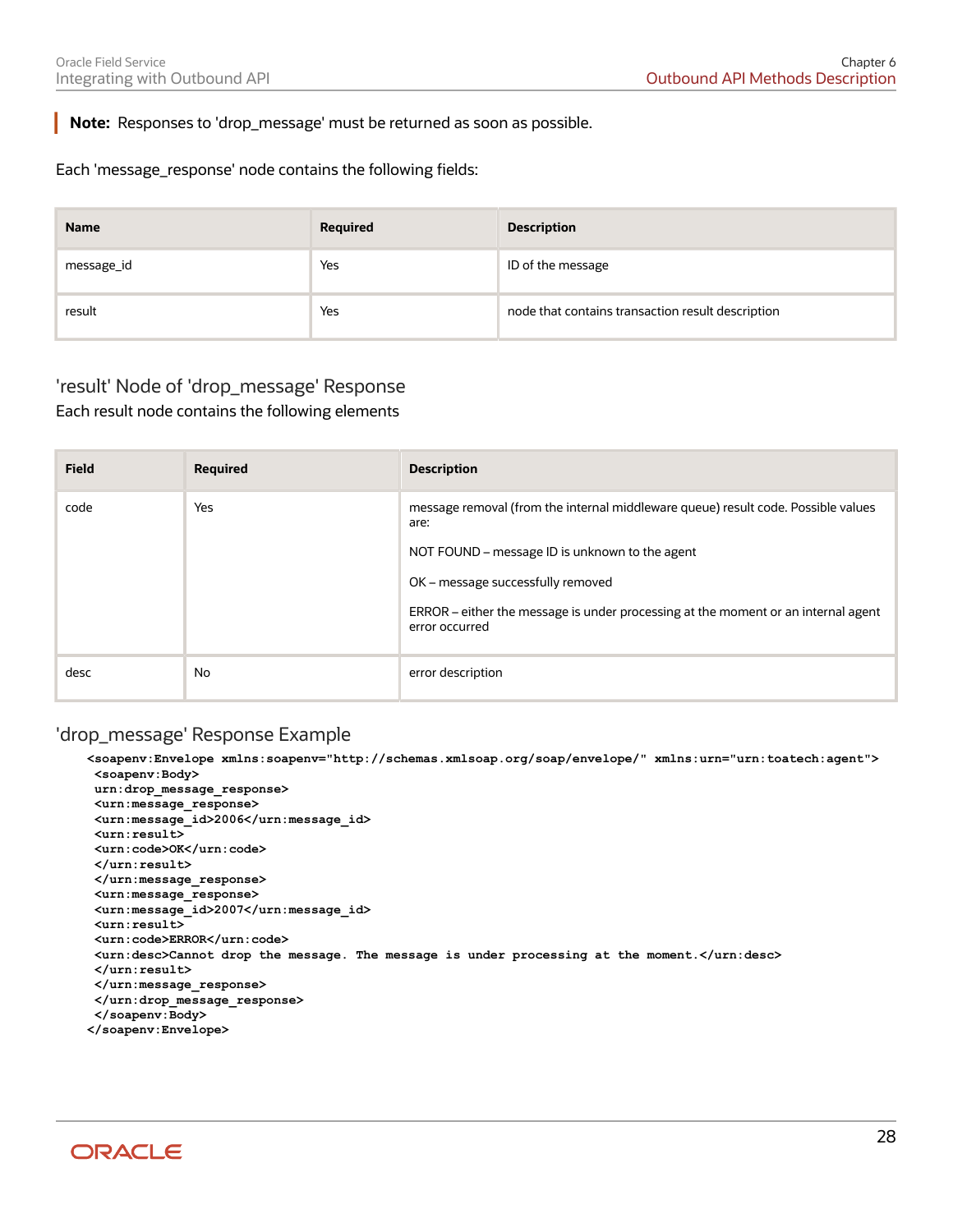### 'get\_message\_Status' Method

The 'get\_message\_status' method is used to retrieve the message status from the agent internal queue (when the message handling status has not been returned to OFSC in time).

### 'get\_message\_status' Request

The 'get\_message\_status' request specifies the message for which the status is to be retrieved and contains the following fields:

| <b>Name</b> | <b>Required</b> | <b>Description</b>                                                                              |
|-------------|-----------------|-------------------------------------------------------------------------------------------------|
| user        | <b>No</b>       | 'user' node<br>Note: the 'user' structure may be ignored in the 'get_message_status'<br>request |
| messages    | Yes             | array of 'message' elements each containing data for a single message                           |

### 'message' Element of 'get\_message\_status' Request

The 'messages' array is a set of 'message' elements. Each 'message' element contains just one field:

| <b>Field</b> | <b>Required</b> | <b>Description</b>                                      |
|--------------|-----------------|---------------------------------------------------------|
| message_id   | Yes             | ID of the message the status of which is to be returned |

### 'get\_message\_status' Request Example

If you select the **Allow basic access authentication** check box from the **Message Scenario, Delivery Channels** screen, then the user credentials are sent using the standard HTTP header "Authorization" in the request. Also, the <user> SOAP structure is sent in the body of the request. The client application can either use the standard HTTP header "Authorization" or the <user> SOAP structure to send user credentials in the request.

```
Authorization: Basic YnJjLnJvb3Q6MQ==
Host: 10.175.207.217
Content-Length: 832
Accept-Charset: utf-8
SOAPAction: "agent_service/send_message"
Keep-Alive: 0
User-Agent: TOA Server
Connection: close
Content-Type: text/xml; charset=utf-8
<?xml version="1.0" encoding="UTF-8"?>
<SOAP-ENV:Envelope xmlns:SOAP-ENV="http://schemas.xmlsoap.org/soap/envelope/"
 xmlns:xsi="http://www.w3.org/2001/XMLSchema-instance"
 xmlns:xsd="http://www.w3.org/2001/XMLSchema"
 xmlns:soap="http://schemas.xmlsoap.org/soap/envelope/"
 xmlns:ns1="urn:toatech:agent">
<SOAP-ENV:Body>
 <ns1:send_message xmlns="urn:toatech:agent">
  <user>
```
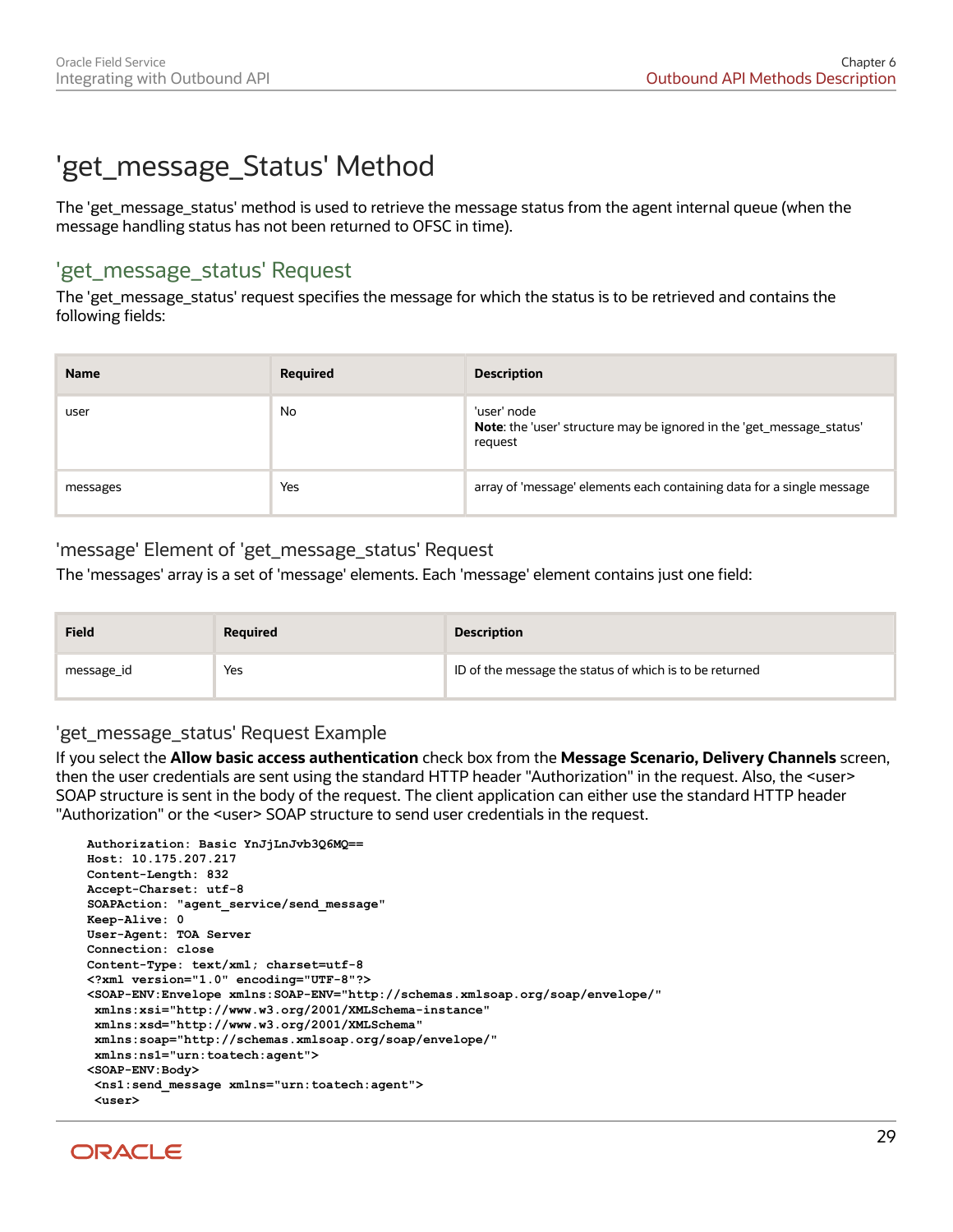```
 <now>2017-05-24T11:32:04+00:00</now>
  <company>kh01_i1</company>
  <login>brc.root</login>
  <auth_string>9ee269f38b7d1ae685c4fdebbfd90693</auth_string>
  </user>
  <messages>
  <message>
  <app_host>example.oracle.com</app_host>
  <app_port>10113</app_port>
  <app_url>/outbound/</app_url>
  <message_id>9948341</message_id>
  <address></address>
  <send_to>2017-05-24 11:36:04</send_to>
  <subject></subject>
  <body></body>
  </message>
  </messages>
 </ns1:send_message>
</SOAP-ENV:Body>
</SOAP-ENV:Envelope>
```
If you do not select the **Allow basic access authentication** check box, the standard HTTP header is not used in the request and the client application can use the <user> SOAP structure for authentication.

```
Host: 10.175.207.217
Content-Length: 832
Accept-Charset: utf-8
SOAPAction: "agent_service/send_message"
Keep-Alive: 0
User-Agent: TOA Server
Connection: close
Content-Type: text/xml; charset=utf-8
<?xml version="1.0" encoding="UTF-8"?>
<SOAP-ENV:Envelope xmlns:SOAP-ENV="http://schemas.xmlsoap.org/soap/envelope/"
 xmlns:xsi="http://www.w3.org/2001/XMLSchema-instance"
 xmlns:xsd="http://www.w3.org/2001/XMLSchema"
 xmlns:soap="http://schemas.xmlsoap.org/soap/envelope/"
 xmlns:ns1="urn:toatech:agent">
<SOAP-ENV:Body>
  <ns1:send_message xmlns="urn:toatech:agent">
  <user>
  <now>2017-05-24T11:32:04+00:00</now>
  <company>kh01_i1</company>
  <login>brc.root</login>
  <auth_string>9ee269f38b7d1ae685c4fdebbfd90693</auth_string>
  </user>
  <messages>
  <message>
  <app_host>example.oracle.com</app_host>
  <app_port>10113</app_port>
  <app_url>/outbound/</app_url>
  <message_id>9948341</message_id>
  <address></address>
  <send_to>2017-05-24 11:36:04</send_to>
  <subject></subject>
  <body></body>
  </message>
  </messages>
  </ns1:send_message>
</SOAP-ENV:Body>
</SOAP-ENV:Envelope>
```
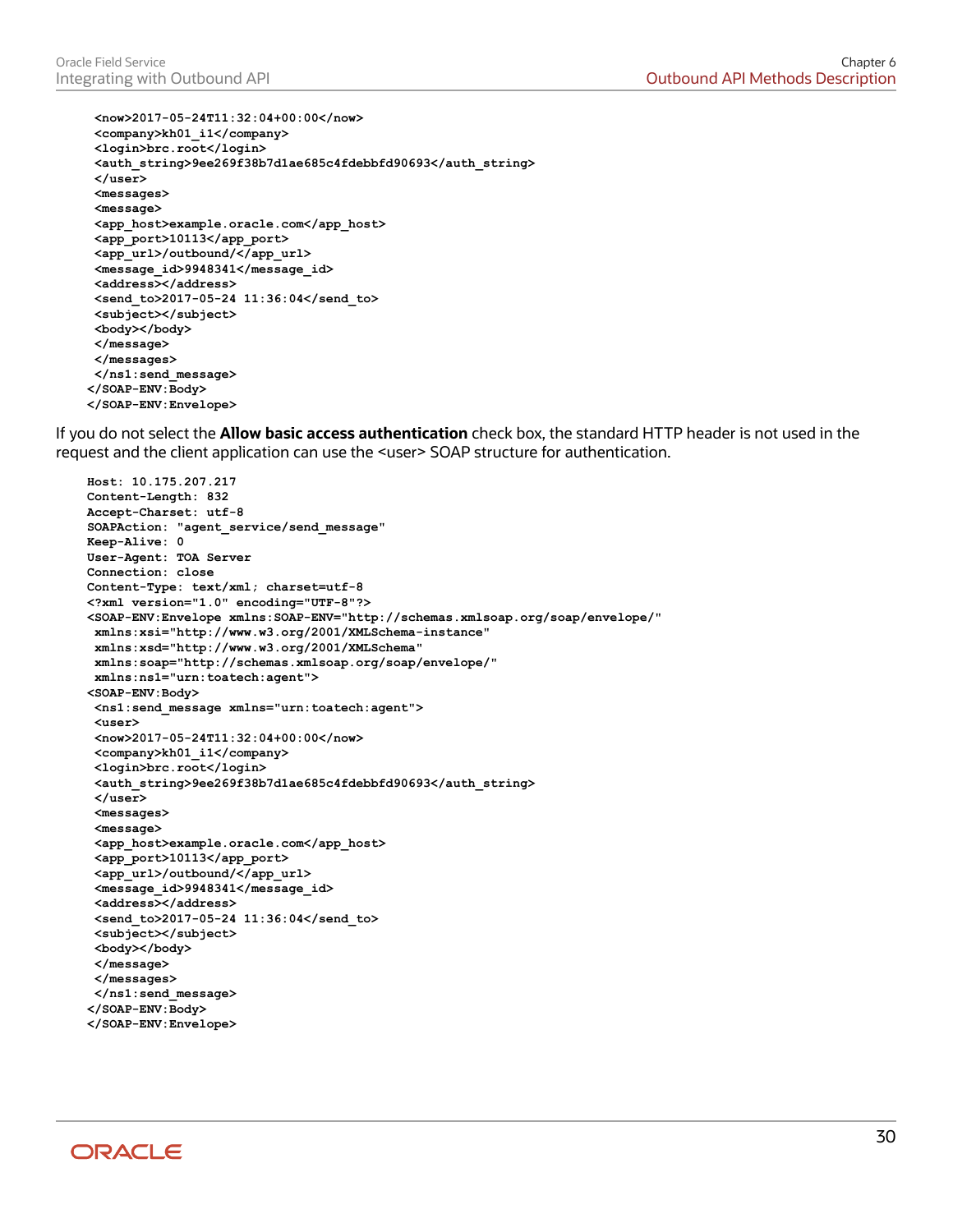### 'get\_message\_status' Response

The 'get\_message\_status' message response is an array of one or more 'message\_response' nodes.

**Note:** Responses to 'get\_message\_status' must be returned as soon as possible.

Each 'message\_response' node contains the following fields:

| <b>Name</b> | <b>Required</b> | <b>Description</b>                                   |
|-------------|-----------------|------------------------------------------------------|
| message_id  | Yes             | ID of the message                                    |
| result      | Yes             | element that contains transaction result description |

#### 'result' Node of 'get\_message\_status' Response

The 'messages' array is a set of 'message' elements. Each 'message' element contains message fields. The list of fields is configured in the course of implementation:

| <b>Field</b> | <b>Required</b> | <b>Description</b>                                                                                                                                                                                                                                                                                                          |
|--------------|-----------------|-----------------------------------------------------------------------------------------------------------------------------------------------------------------------------------------------------------------------------------------------------------------------------------------------------------------------------|
| code         | Yes             | message removal (from the internal middleware queue) result code. Possible<br>values are:<br>NOT FOUND – message ID is unknown to the agent<br>OK (desc = WAITING) – message sending has not yet been started<br>OK (desc = SENDING) – message is being processed at the moment<br>ERROR - an internal agent error occurred |
| desc         | <b>No</b>       | error description                                                                                                                                                                                                                                                                                                           |

#### 'get\_message\_status' Response Example

**<soapenv:Envelope xmlns:soapenv="http://schemas.xmlsoap.org/soap/envelope/" xmlns:urn="urn:toatech:agent"> <soapenv:Header/> <soapenv:Body> <urn:get\_message\_status\_response> <urn:message\_response> <urn:message\_id>2006</urn:message\_id> <urn:result> <urn:code>OK</urn:code> <urn:desc>WAITING</urn:desc> </urn:result> </urn:message\_response> <urn:message\_response> <urn:message\_id>2007</urn:message\_id> <urn:result> <urn:code>OK</urn:code> <urn:desc>SENDING</urn:desc> </urn:result>** 

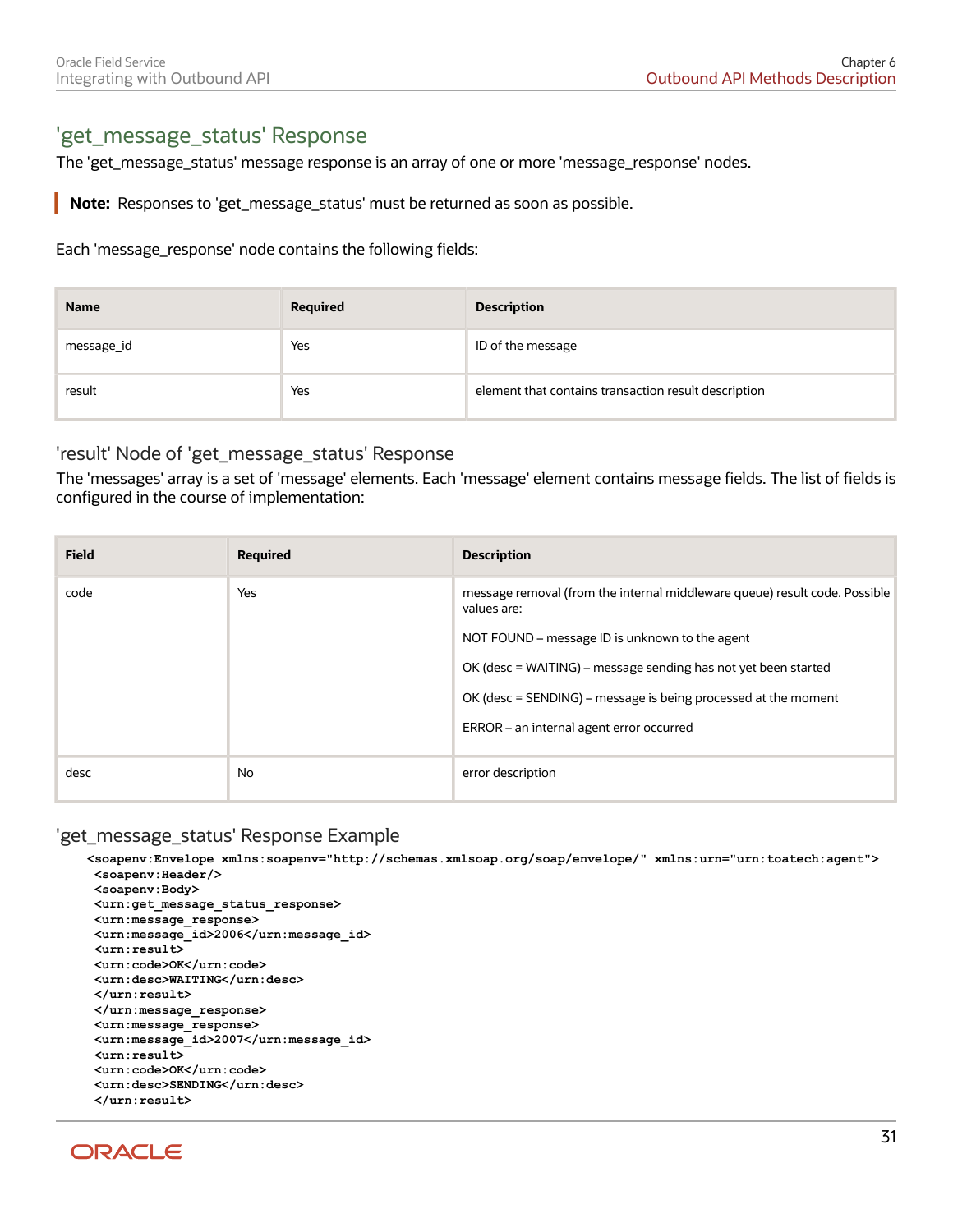```
 </urn:message_response> 
  <urn:message_response> 
  <urn:message_id>2006</urn:message_id> 
  <urn:result> 
  <urn:code>OK</urn:code> 
  <urn:desc>NOT FOUND</urn:desc> 
 </urn:result> 
 </urn:message_response> 
 </urn:get_message_status_response> 
  </soapenv:Body> 
</soapenv:Envelope>
```
### 'set\_message\_status' Method

The 'set\_message\_status' method is the only method used by OFSC SOAP API. The method returns transaction results.

If as the result of 'send\_message' method, Middleware has returned status = 'sending', OFSC SOAP API method 'set\_message\_status' is used to return the result after the actual end of the transaction. Middleware can also use this method to update fields of the message in the OFSC system. One call of this method can be used to set the status for several messages.

### 'set\_message\_status' Request

The 'set\_message\_status' request defines the message for which the status is to be set and contains the following fields:

| <b>Name</b> | <b>Required</b> | <b>Description</b>                                                       |
|-------------|-----------------|--------------------------------------------------------------------------|
| user        | <b>No</b>       | 'user' structure                                                         |
| messages    | Yes             | array of 'message' elements each containing data for a single<br>message |

#### 'set\_message\_status' Request 'messages' Array

The 'messages' array is a set of one or more 'message' nodes. Each 'message' node contains:

| <b>Field</b> | <b>Required</b> | <b>Description</b>                                                                                                                                                                                                                                                                                                                                                                                                               |
|--------------|-----------------|----------------------------------------------------------------------------------------------------------------------------------------------------------------------------------------------------------------------------------------------------------------------------------------------------------------------------------------------------------------------------------------------------------------------------------|
| message_id   | Yes             | 'message id' value from the 'send message' request                                                                                                                                                                                                                                                                                                                                                                               |
| status       | Yes             | new value of the 'status' to be set for the message; possible case-sensitive values<br>are:<br><b>sending</b> – message still in the internal queue of the Middleware waiting to be<br>delivered (another call of 'set_message_status' will be required later to set the final<br>status of the delivery)<br><b>delivered</b> – message successfully transferred to the back office system<br><b>failed</b> – transaction failed |

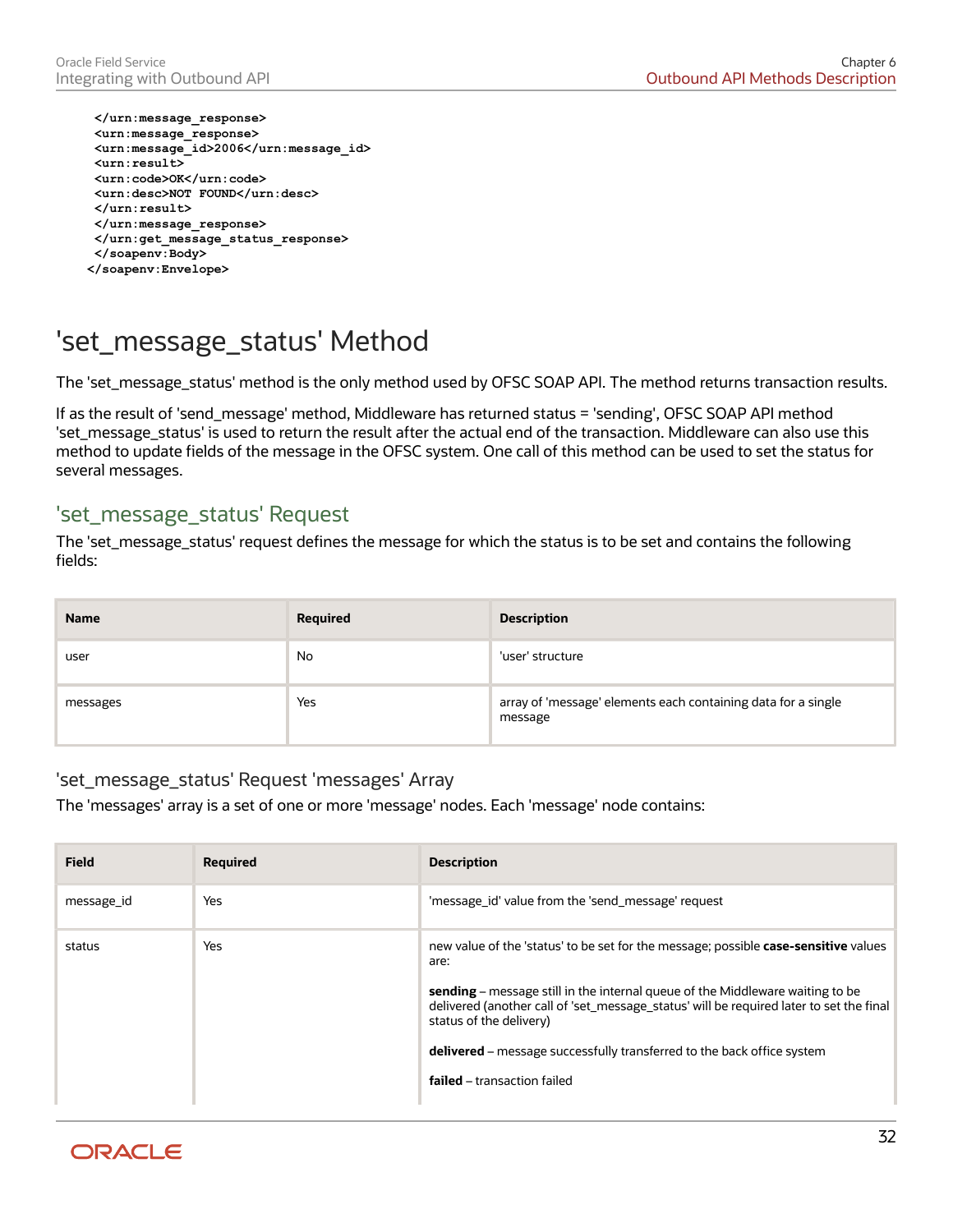| <b>Field</b>             | <b>Required</b> | <b>Description</b>                                                                                                                                                                         |
|--------------------------|-----------------|--------------------------------------------------------------------------------------------------------------------------------------------------------------------------------------------|
|                          |                 | <b>sent</b> – message sent but there is no way to confirm that it has reached the final<br>recipient (for example E-mails)                                                                 |
|                          |                 | <b>Note:</b> these are the default statuses to be returned, though for each specific<br>project they may be agreed at the implementation phase.                                            |
| description              | No              | new value of the 'desc' field                                                                                                                                                              |
|                          |                 | customer-specific additional value that along with Message Status can influence<br>the flow of a message scenario e.g Message Status 'failed' can differ subject to its<br>descriptions.   |
| data                     | No              | new value of the 'data' field                                                                                                                                                              |
| external_id              | No              | ID of the message in the external system                                                                                                                                                   |
| duration                 | No              | new value of the 'duration' field                                                                                                                                                          |
| sent                     | No              | new value of the 'sent' field                                                                                                                                                              |
| fault_attempt            | No              | number of the remaining attempts to resend the message in case the notification<br>has failed                                                                                              |
|                          |                 | this way the external system can change the number of the remaining attempts<br>(e.g.stop or continue resending until success)                                                             |
|                          |                 | unless there is a particular need to use the functionality, the field should be<br>omitted, so the fault attempt logic remains in accordance to the corresponding<br>message scenario step |
|                          |                 | <b>Note:</b> resending in this case does not create a new message, the same message<br>(with the same id) is being resent.                                                                 |
| stop_further_attempts No |                 | this field should be set to '1' which means that notification attempts are stopped.<br>No other values should be used                                                                      |
| time_delivered_start     | No              | time delivered interval (promised to the customer) in HH:MM:SS format                                                                                                                      |
| time_delivered_end       | No              | if 'status' returned is 'delivered' or 'sent', the fields are updated for activity/visit                                                                                                   |

#### 'set\_message\_status' Request Example

```
<soapenv:Envelope xmlns:soapenv="http://schemas.xmlsoap.org/soap/envelope/" xmlns:urn="urn:toatech:agent"> 
  <soapenv:Header/> 
  <soapenv:Body> 
  <urn:set_message_status> 
  <user> 
  <now>2011-11-23T15:50:23+00:00</now> 
  <login>user_name</login> 
  <company>company_name</company> 
  <auth_string>67c5900a04abc54132a52da8a2320be2</auth_string> 
  </user>
```
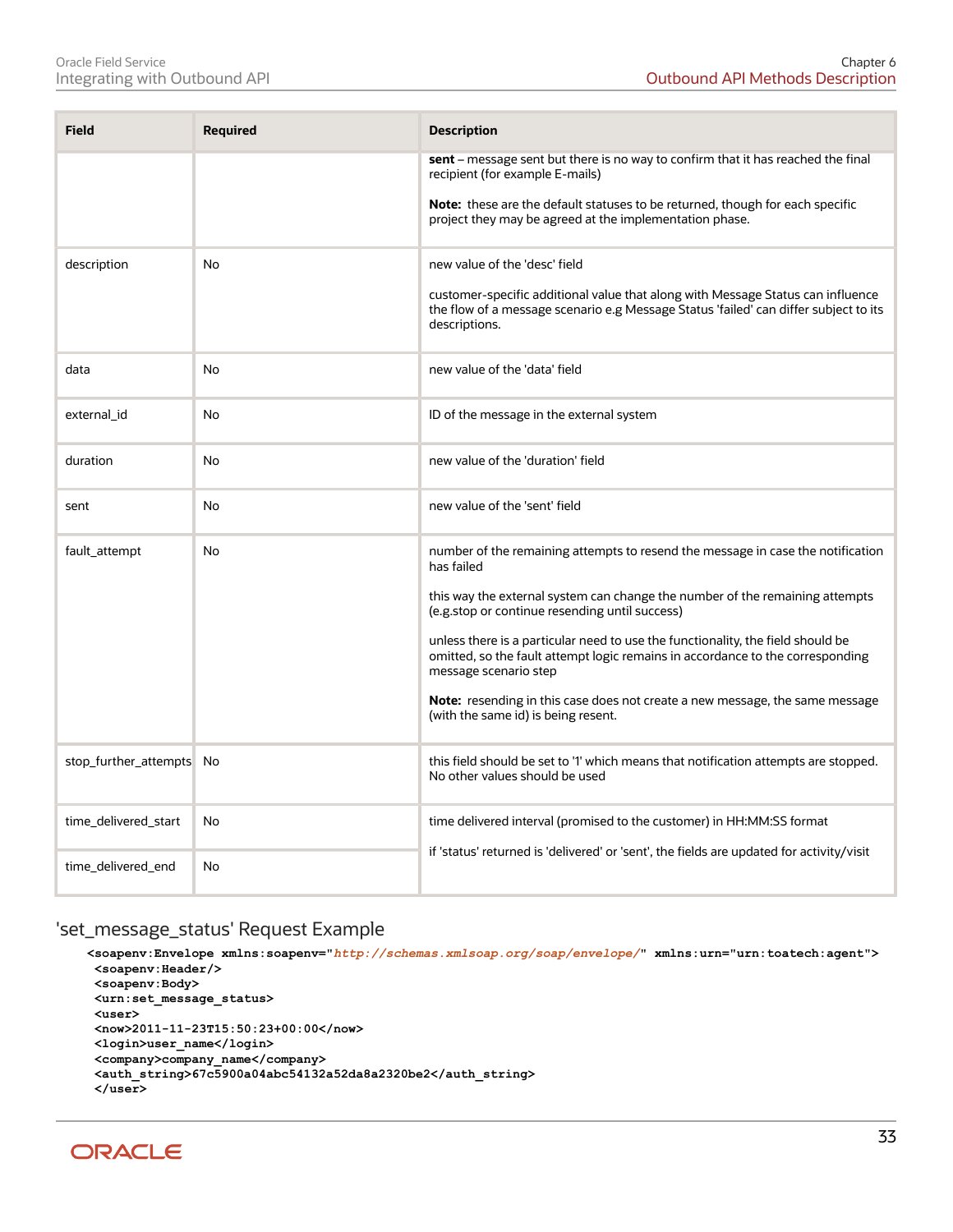**<messages> <message> <message\_id>2006</message\_id> <status>failed</status> <description>WRONG\_TIME</description> <data>Night time</data> </message> <message> <message\_id>2007</message\_id> <status>delivered</status> <description>COMPLETED</description> <data></data> <duration>14</duration> <sent>2011-11-29T12:54:22+00:00</sent> </message> <message> <message\_id>2008</message\_id> <status>failed</status> <description>WRONG\_TIME</description> <data>Night time</data> </message> </messages> </urn:set\_message\_status> </soapenv:Body> </soapenv:Envelope>**

### 'set\_message\_status' Response

The 'set\_message\_status' response is an array of 'message\_response' nodes. Each 'message\_response' node contains the following elements:

| <b>Name</b> | <b>Required</b> | <b>Description</b>                                |
|-------------|-----------------|---------------------------------------------------|
| message_id  | Yes             | ID of the message                                 |
| result      | Yes             | node that contains transaction result description |

### 'result' Node of 'set\_message\_status' Response Each result node contains the following elements

| <b>Field</b> | <b>Required</b> | <b>Description</b>                                                                                                                            |
|--------------|-----------------|-----------------------------------------------------------------------------------------------------------------------------------------------|
| code         | Yes             | Message status retrieval result code. Possible values are:<br>NOT FOUND - message ID is unknown to the agent<br>OK - message has been updated |
| desc         | <b>No</b>       | code description                                                                                                                              |

### 'set\_message\_status' Response Example

**<soapenv:Envelope xmlns:soapenv="http://schemas.xmlsoap.org/soap/envelope/" xmlns:urn="urn:toatech:agent">** 

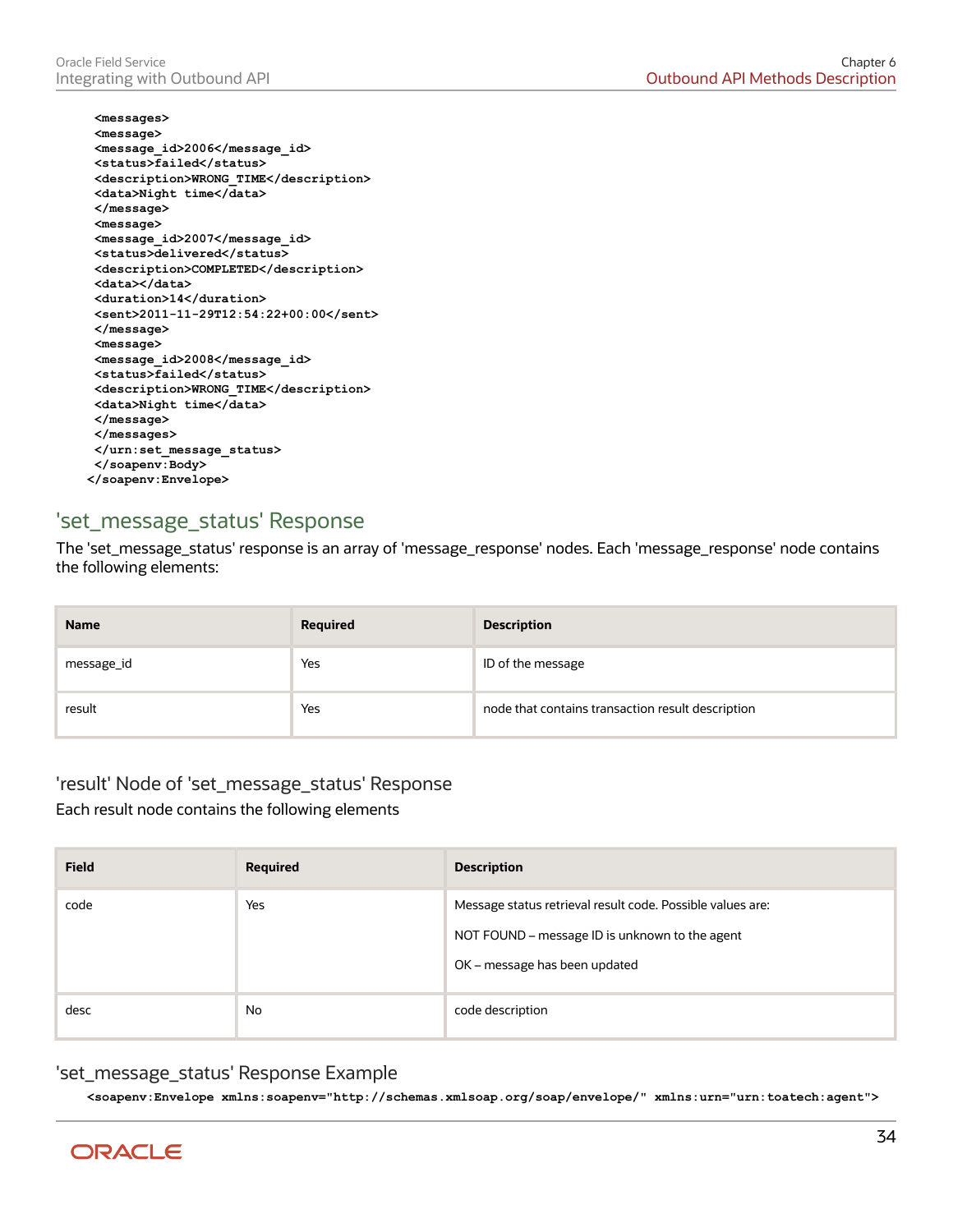**<soapenv:Header/> <soapenv:Body> <ns1:set\_message\_status\_response> <message\_response> <message\_id>2006</message\_id> <result>**   $<$ code>0K</code>  **</result> </message\_response> <message\_response> <message\_id>2007</message\_id> <result>**   $<$ code>0K</code>  **</result> </message\_response> <message\_response> <message\_id>2007</message\_id> <result>**   $<$ code>NOT FOUND</code>  **</result> </message\_response> </ns1:set\_message\_status\_response> </soapenv:Body> </soapenv:Envelope>**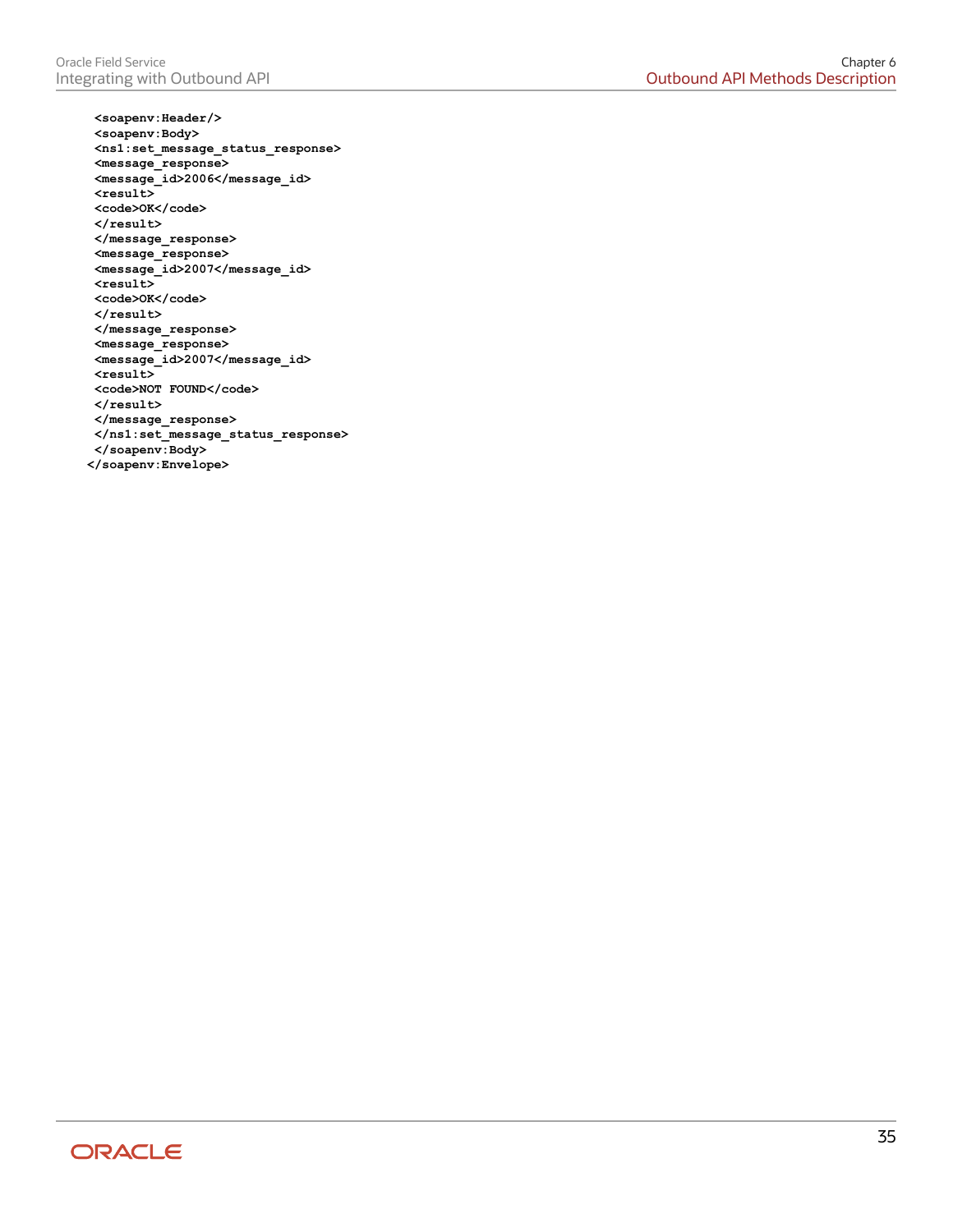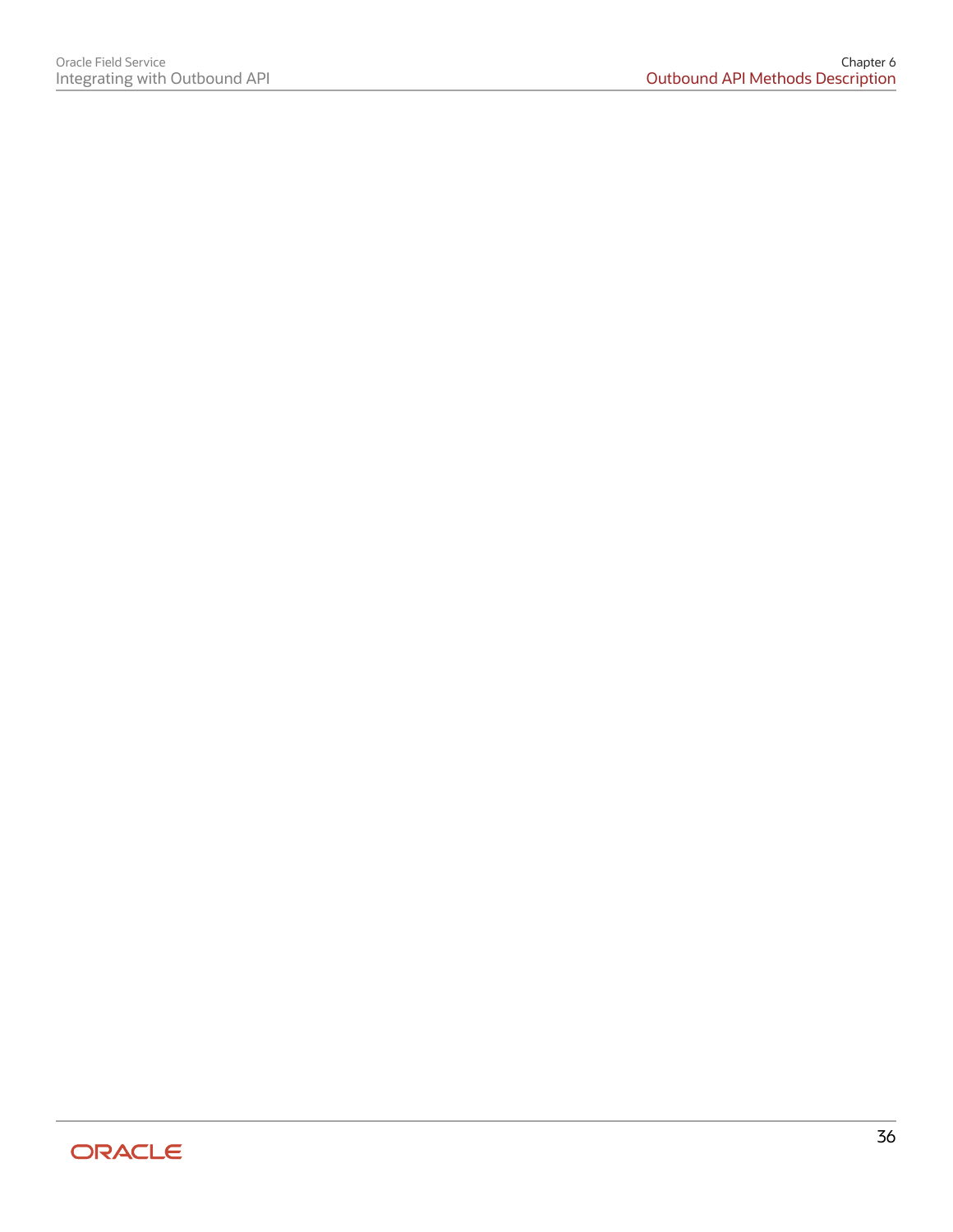## **7 Updating Properties and Processing Activities with 'data'**

## <span id="page-42-0"></span>Updating Properties and Processing Activities with 'data'

A message processing result returned by an agent in the 'send\_message' response or via the 'set\_message\_status' call, can be processed by the OFSC system to perform the following actions:

- update all company-defined properties of activity, inventory, resource, user, as well as a specific set of activity fields. Properties are updated by entity-related triggers, for example, resource properties are updated by resource-related triggers, etc.
- cancel activities and set non-scheduled activities

The fields to be assigned and the corresponding values are passed in the 'data' field.

The **#params?** string is used as a delimiter between 'data' itself and the passed parameters. The format of the parameter line is similar to URL. The **&** character is used as a delimiter between different parameters. Names and values of parameters are URL encoded.

## Updating Fields and Properties

All company-defined properties of inventory and activity can be updated with the agent's response:

• To update the company-defined property the 'data' node should contain the following string:

 **#params?property label=value to be set** 

- For example to set 'cconfirmed' property to '1' the data should contain:
- **#params?cconfirmed=1**

Only a predefined set of activity fields can be updated with the agent's response:

- The fields that can be updated are (values in the list a labels of the fields):
- email
- sms
- cell (synonym for 'sms')
- phone
- appt\_number
- customer\_number
- customer\_name
- address
- city

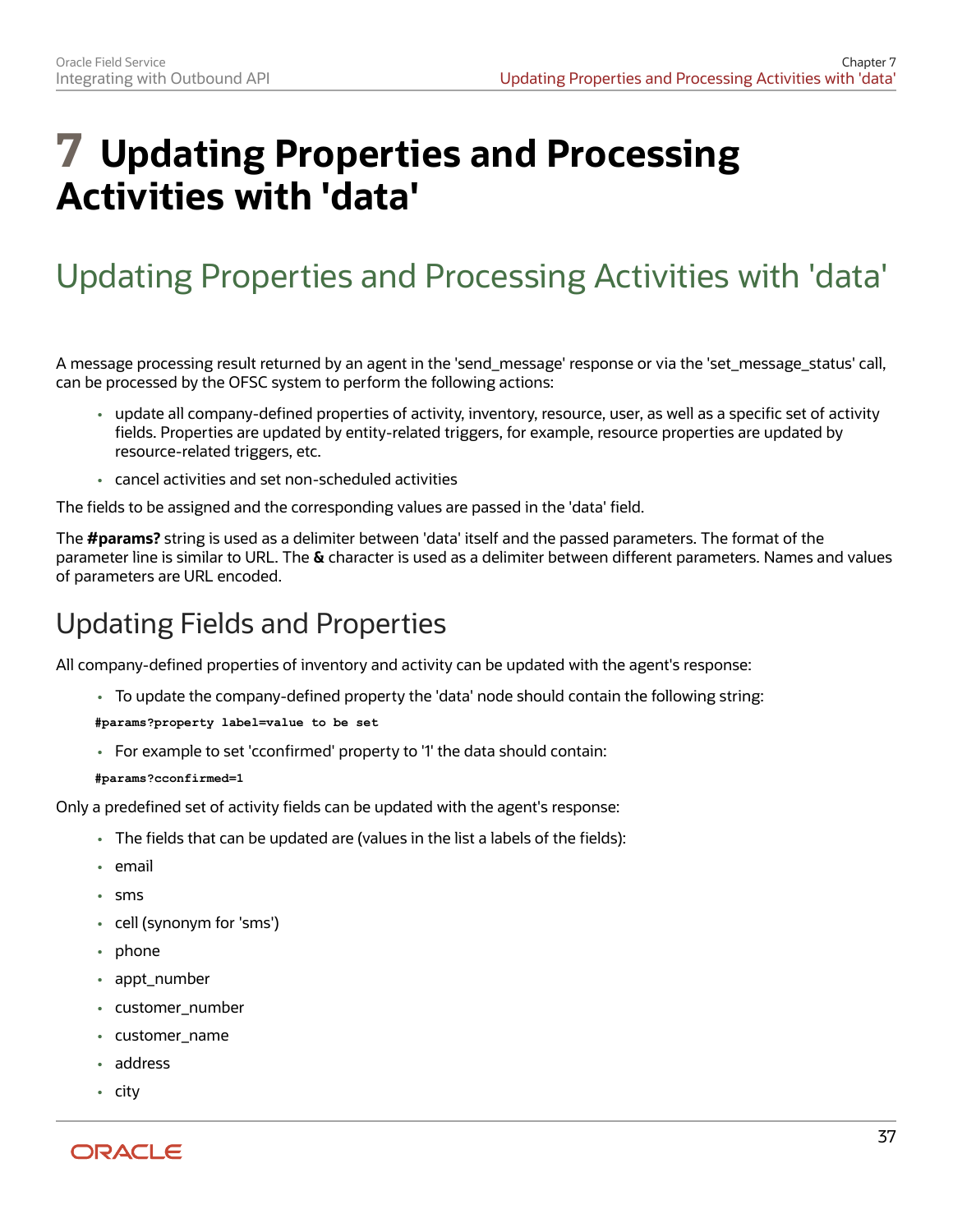- state
- zip
- To update the field from the list, the 'data' node should contain the following string:

 **#params?field label=value to be set** 

• For example to set 'phone' field to '123456' the data should contain:

 **#params?phone=123456**

**Note:** fields 'address', 'city', 'state' and 'zip' are used by geocoding and, therefore, must contain valid values of the customer's address, city of residence, state and zip/post code. Other values will not be resolved correctly by the geocoding server fields 'cell' and 'phone' should contain only numbers. Their values are validated, and if any strings other than numbers have been entered, such strings are removed. If a value is entered as a string with no numbers, an empty value is set for the field

### Managing Activities

Activities can be cancelled or set unscheduled with the agent's response:

• To cancel an activity the 'data' node should contain the following string:

 **#params?action=cancel\_activity**

• To set an activity unscheduled the 'data' node should contain the following string:

 **#params?action=unschedule\_activity**

### Bulk Action

One middleware response can contain several updates, delimited with the '**&'** sign. For example, to set 'cconfirmed' property to '1', 'phone' field to '123456' and make activity unscheduled, the 'data' node should contain the following string:

```
 #params?cconfirmed=1&phone=123456&action=unschedule_activity
```
**Note:** The total length of the 'data' field cannot exceed 255 characters.If a submitted 'data' value exceeds the limit, it can be correctly processed but will be truncated in the database.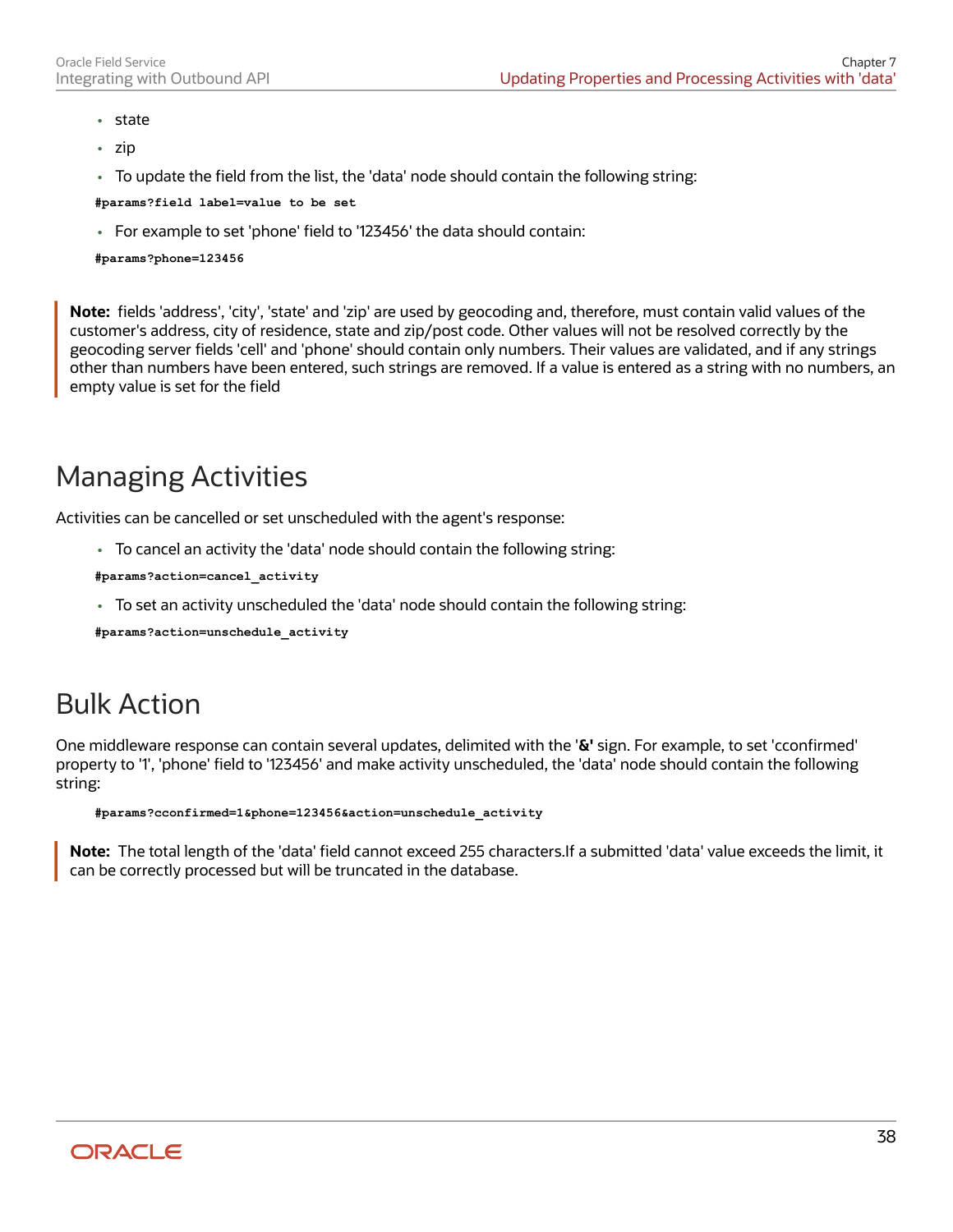## **8 Previous Versions**

## <span id="page-44-0"></span>Previous Versions

The Outbound API in Oracle 16.2 is fully compatible with the Outbound API of ETAdirect versions 4.2, 4.3, 4.4 and 4.5. The only change is that the 'device' field of the message engine transactions has gone obsolete. If sent, the field will be ignored.

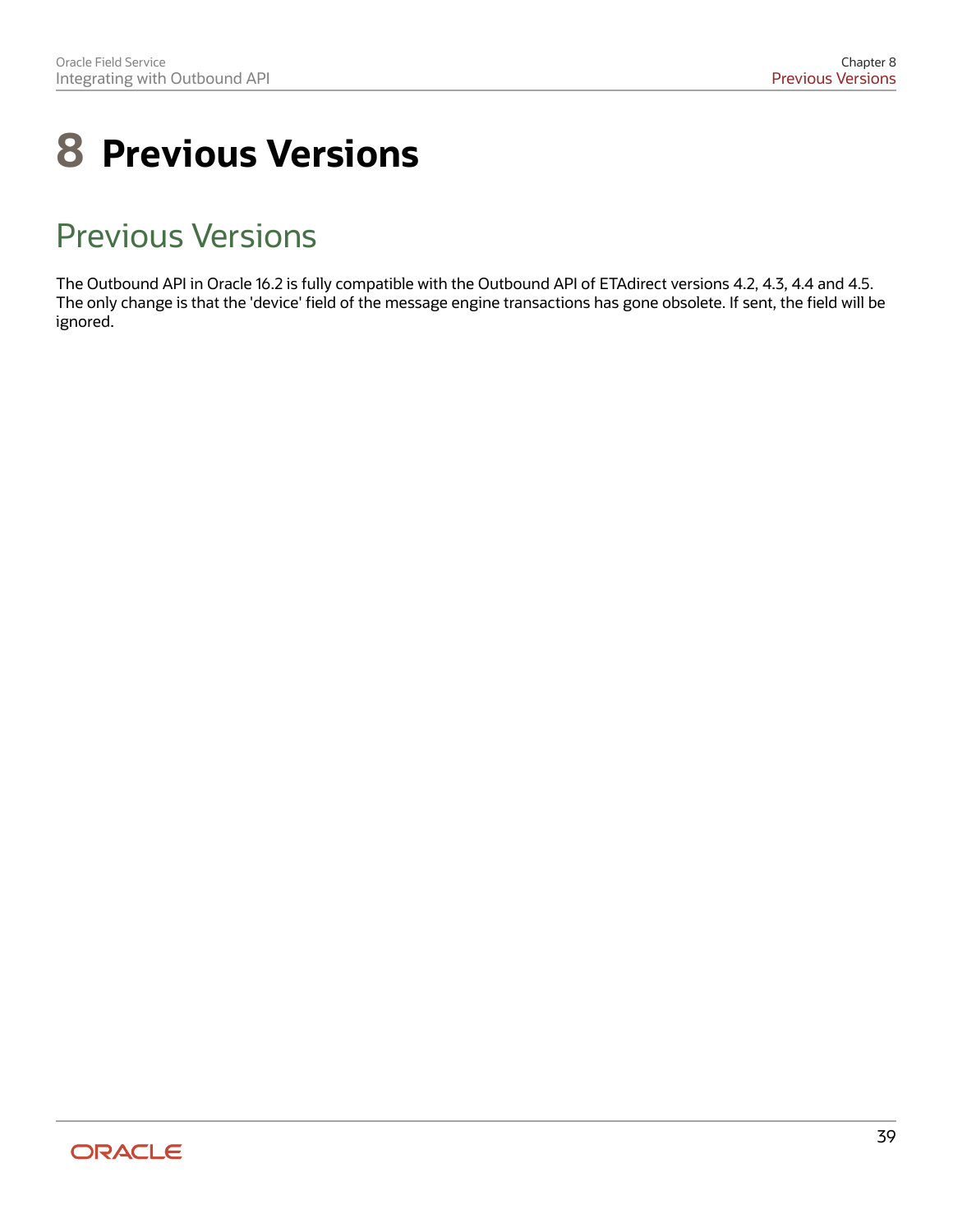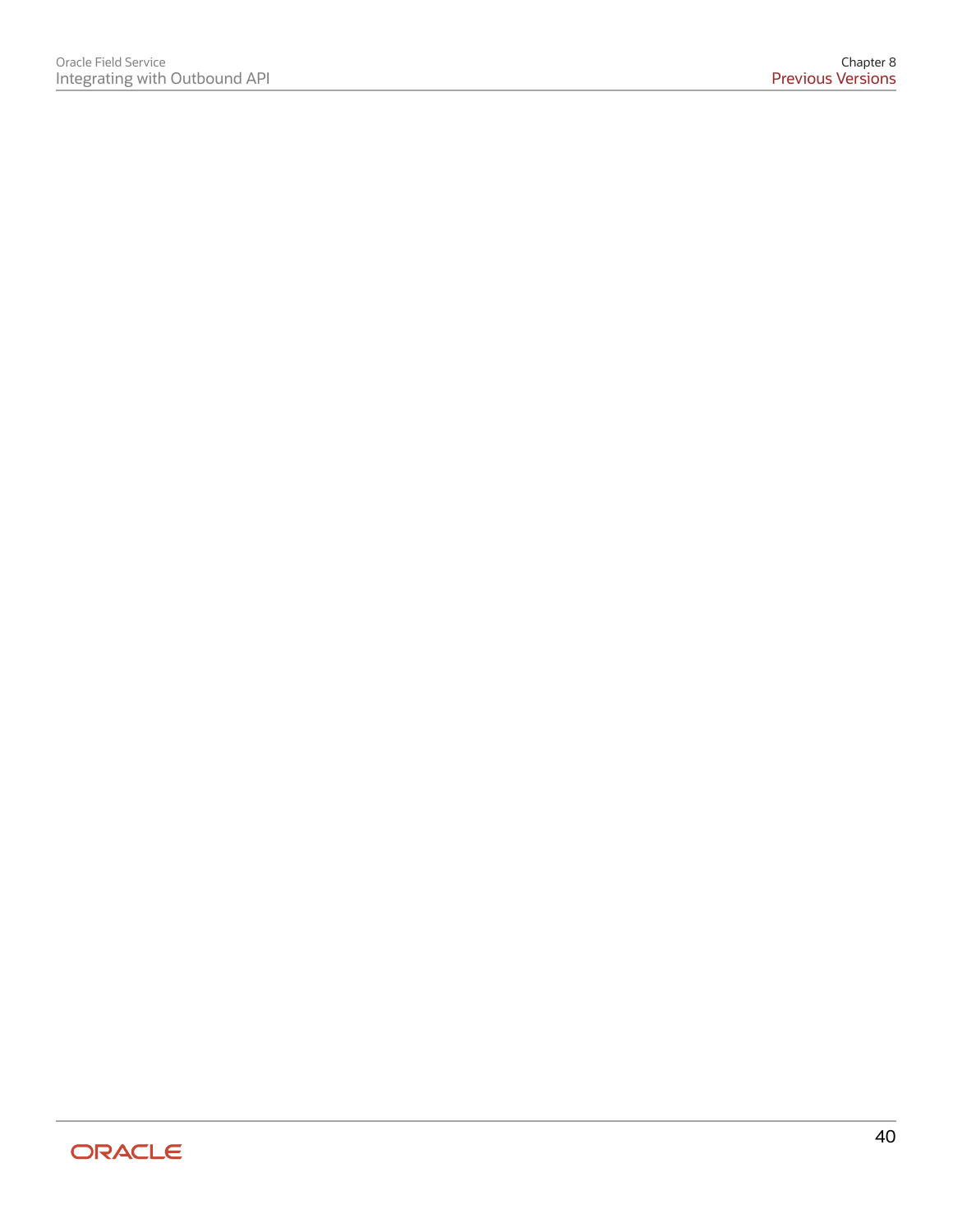## **9 Appendix A**

## <span id="page-46-0"></span>Appendix A – Middleware\_Simple.WSDL

The file Middleware\_Simple.WSDL should be provided as part of the SDK.

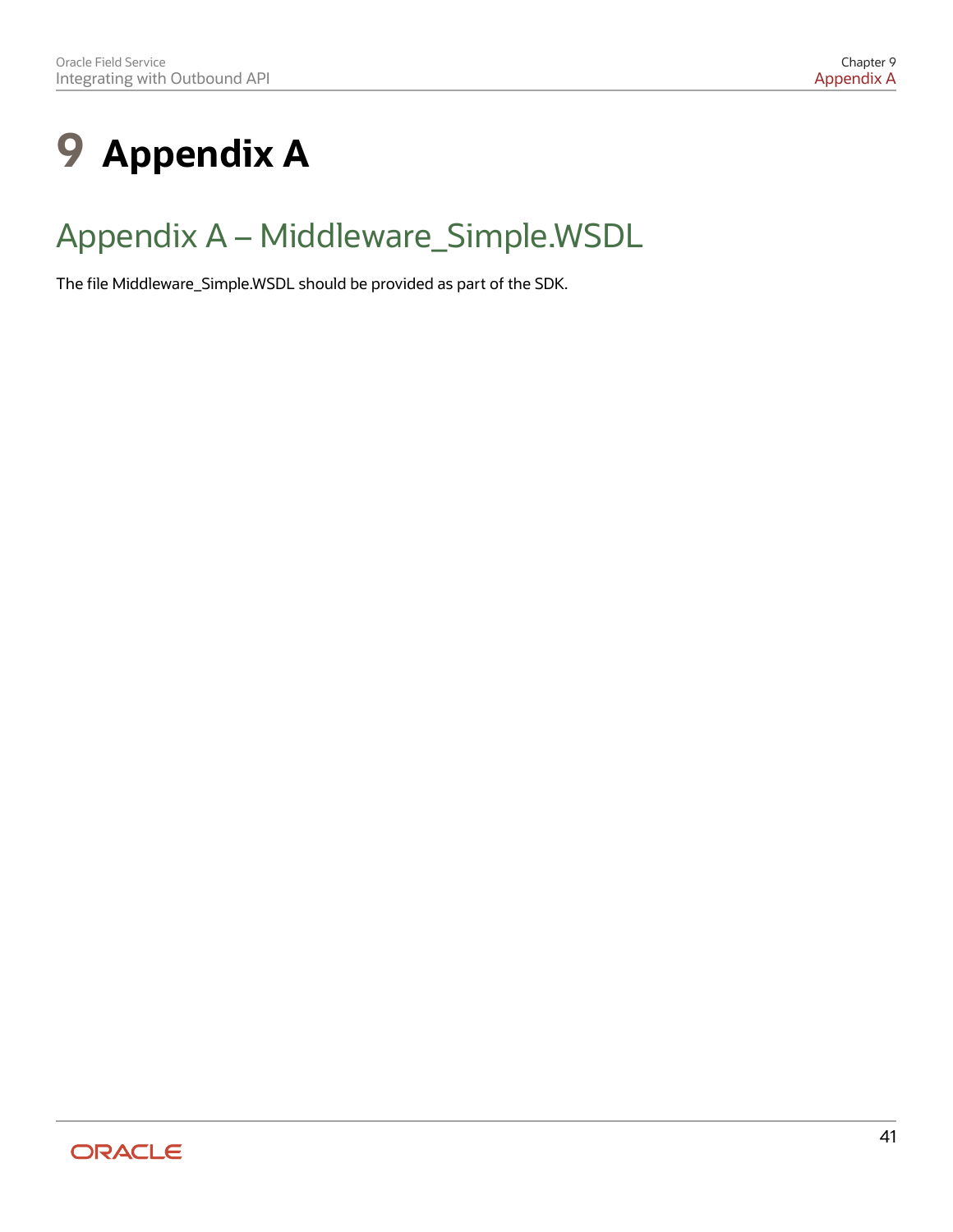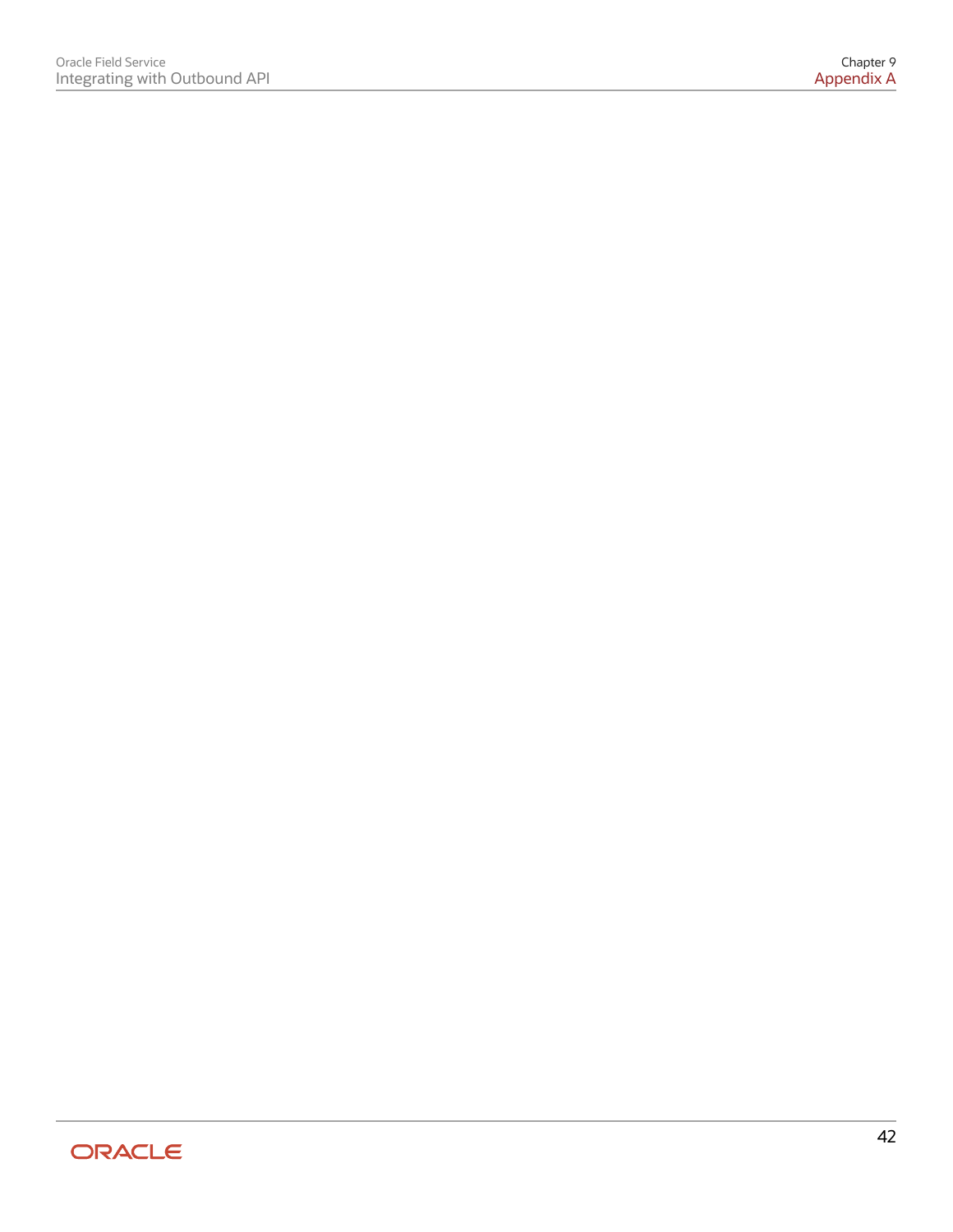## **10 Appendix B**

## <span id="page-48-0"></span>Appendix B – Middleware\_Advanced.WSDL

The file Middleware\_Advanced.WSDL should be provided as part of the SDK.

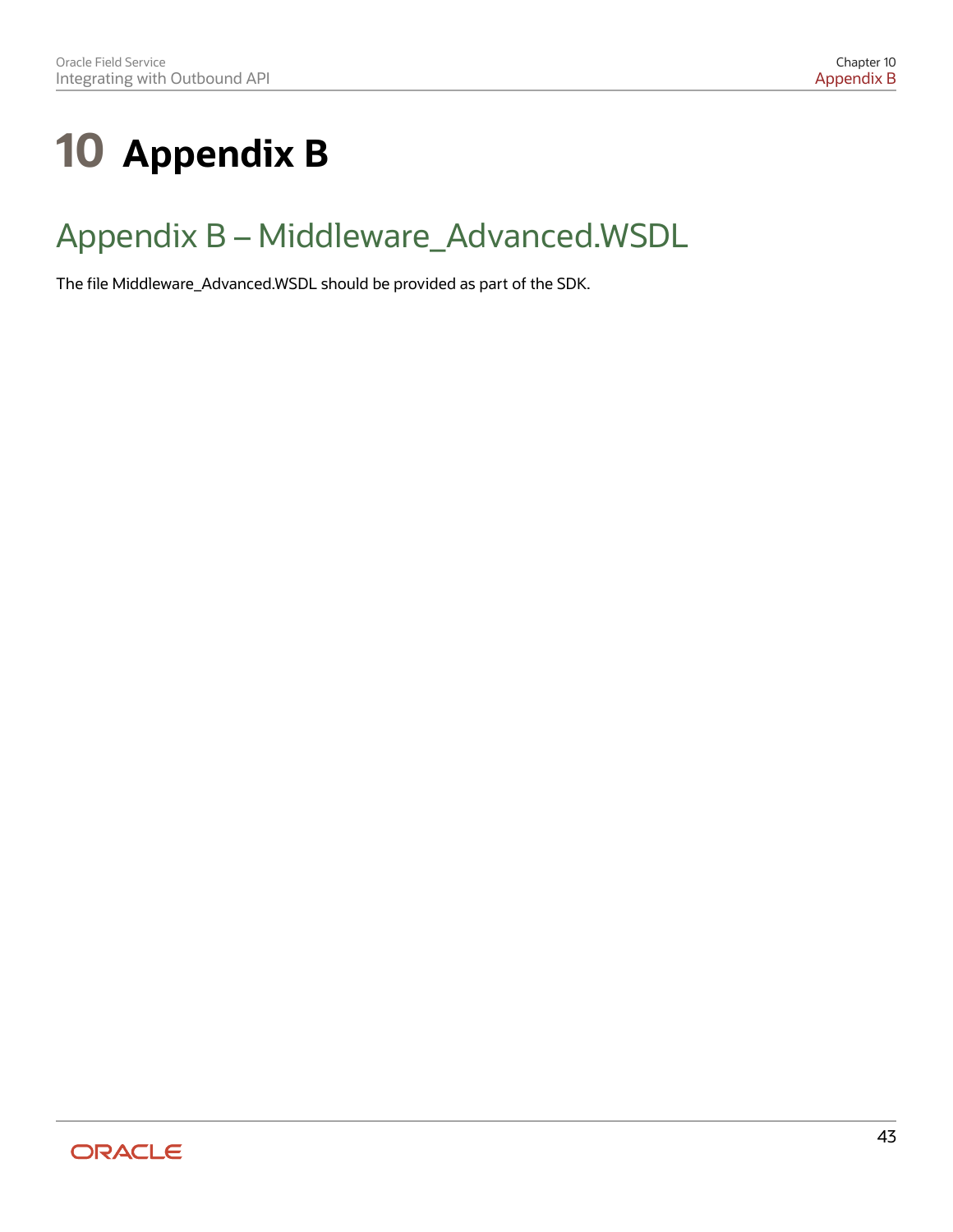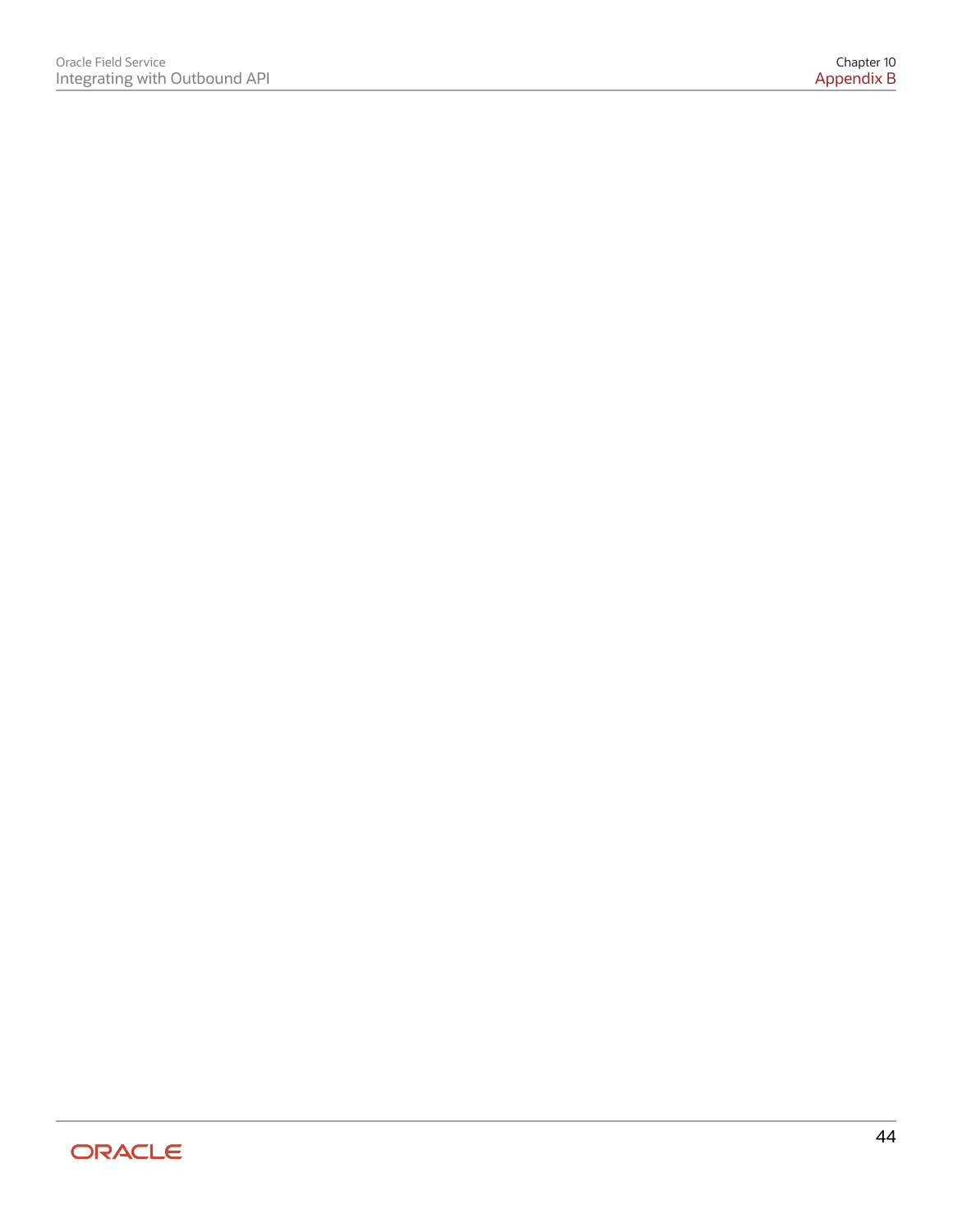## **OFSC Glossary Keys**

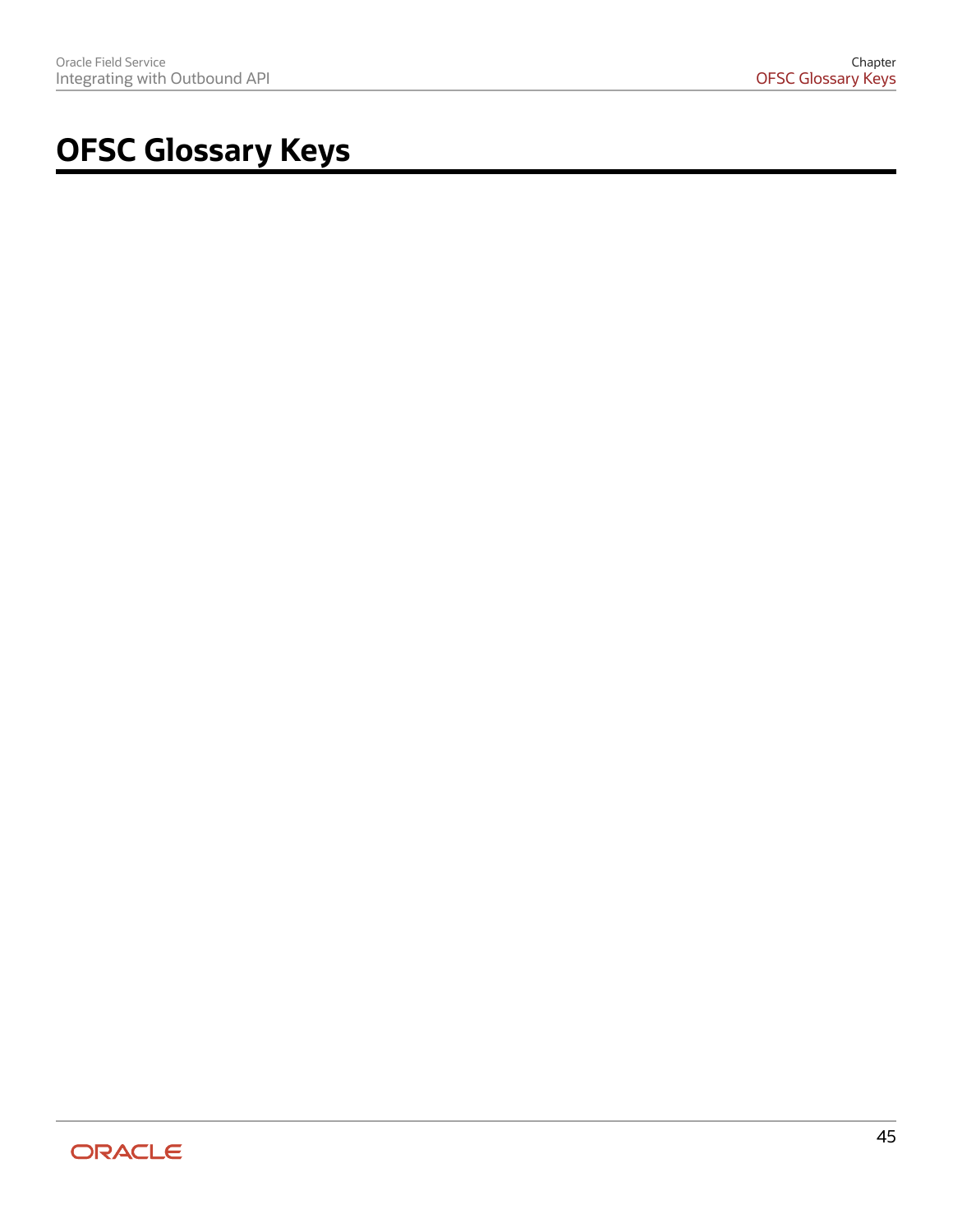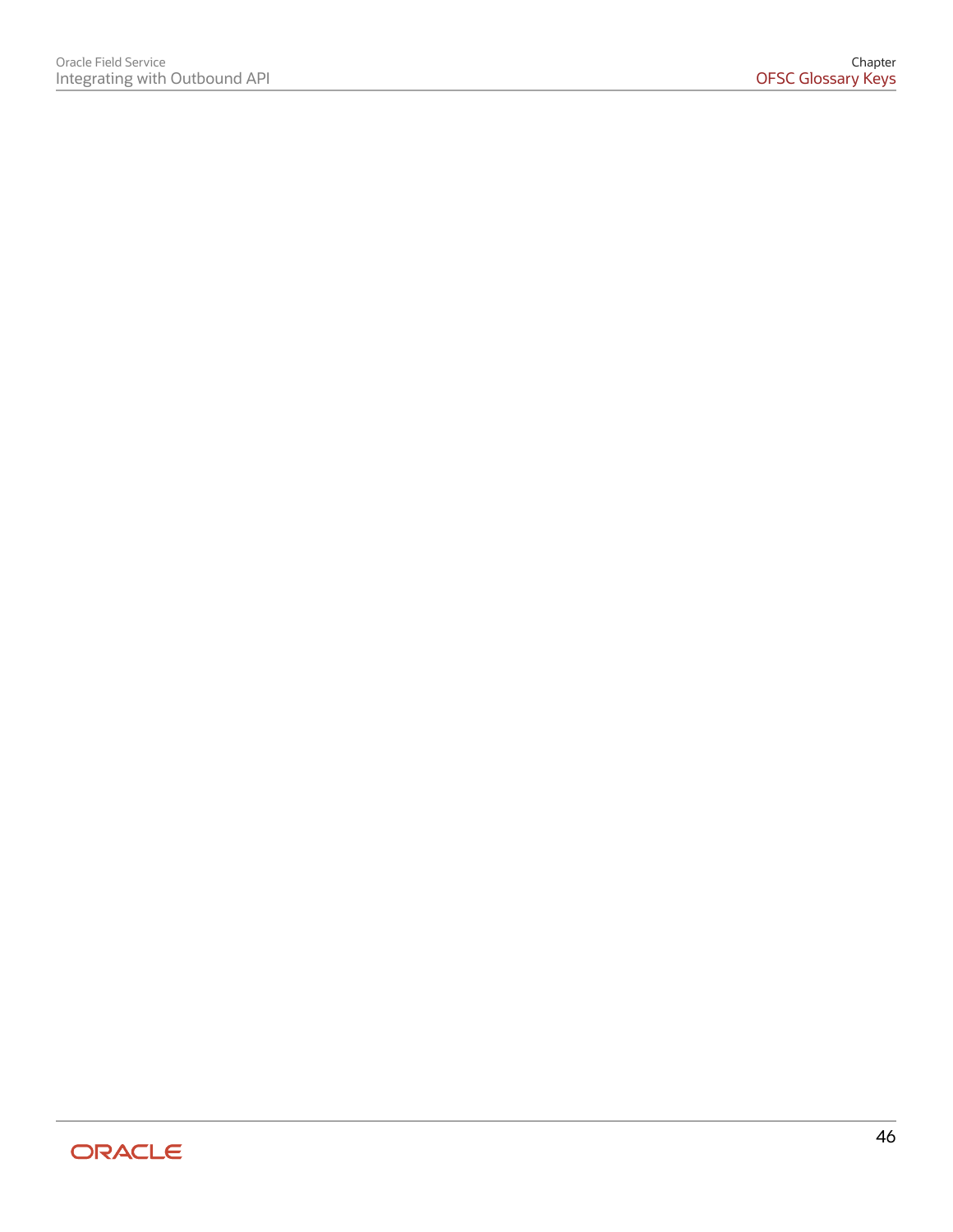## **Oracle Product Abbreviations Keyword Map**